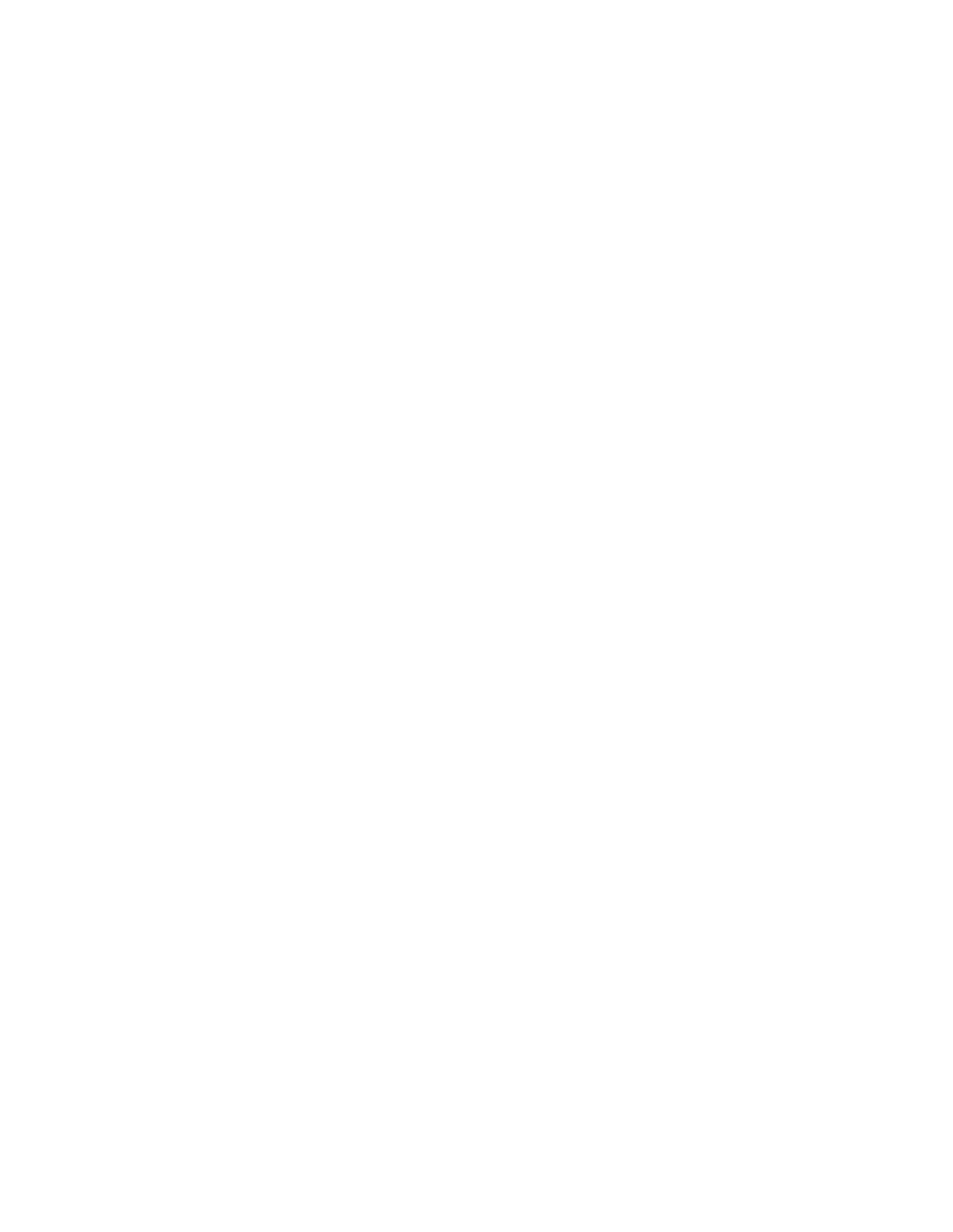# **Evaluation of an up-looking sonar system designed to enumerate sockeye salmon smolts on the Kvichak River, 2008**

by

Guy D. Wade<sup>a</sup>, Don J. Degan<sup>b</sup>, Michael R. Link<sup>a</sup>, and Scott W. Raborn<sup>a</sup>



Alaska Research Associates, Inc.

<sup>a</sup>LGL Alaska Research Associates, Inc. 1101 East 76<sup>th</sup> Avenue, Suite B Anchorage, Alaska 99518



<sup>b</sup>Aquacoustics, Inc. P.O. Box 1473 Sterling, AK 99672-1473

for



Bristol Bay Science and Research Institute Box 1464, Dillingham, AK 99576

March 2010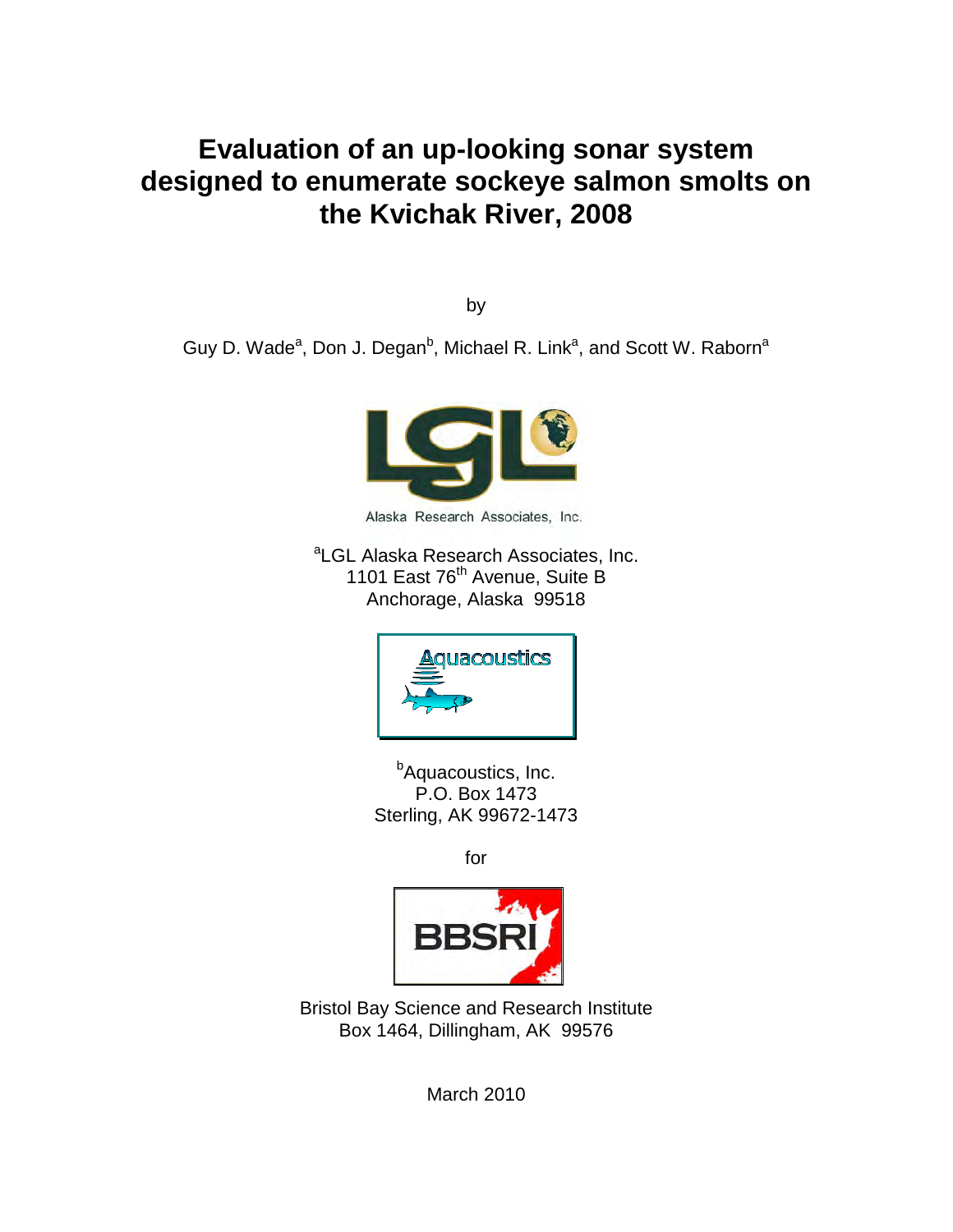#### **Suggested format for citation**:

Wade, G. D., D. J. Degan, M. R. Link, and S. W. Raborn. 2010. Evaluation of an uplooking sonar system designed to enumerate sockeye salmon smolts on the Kvichak River, 2008. Report prepared by LGL Alaska Research Associates, Inc., Anchorage, AK, and Aquacoustics, Inc. Sterling, AK, for the Bristol Bay Science and Research Institute, Dillingham, AK,  $45p +$ Appendix.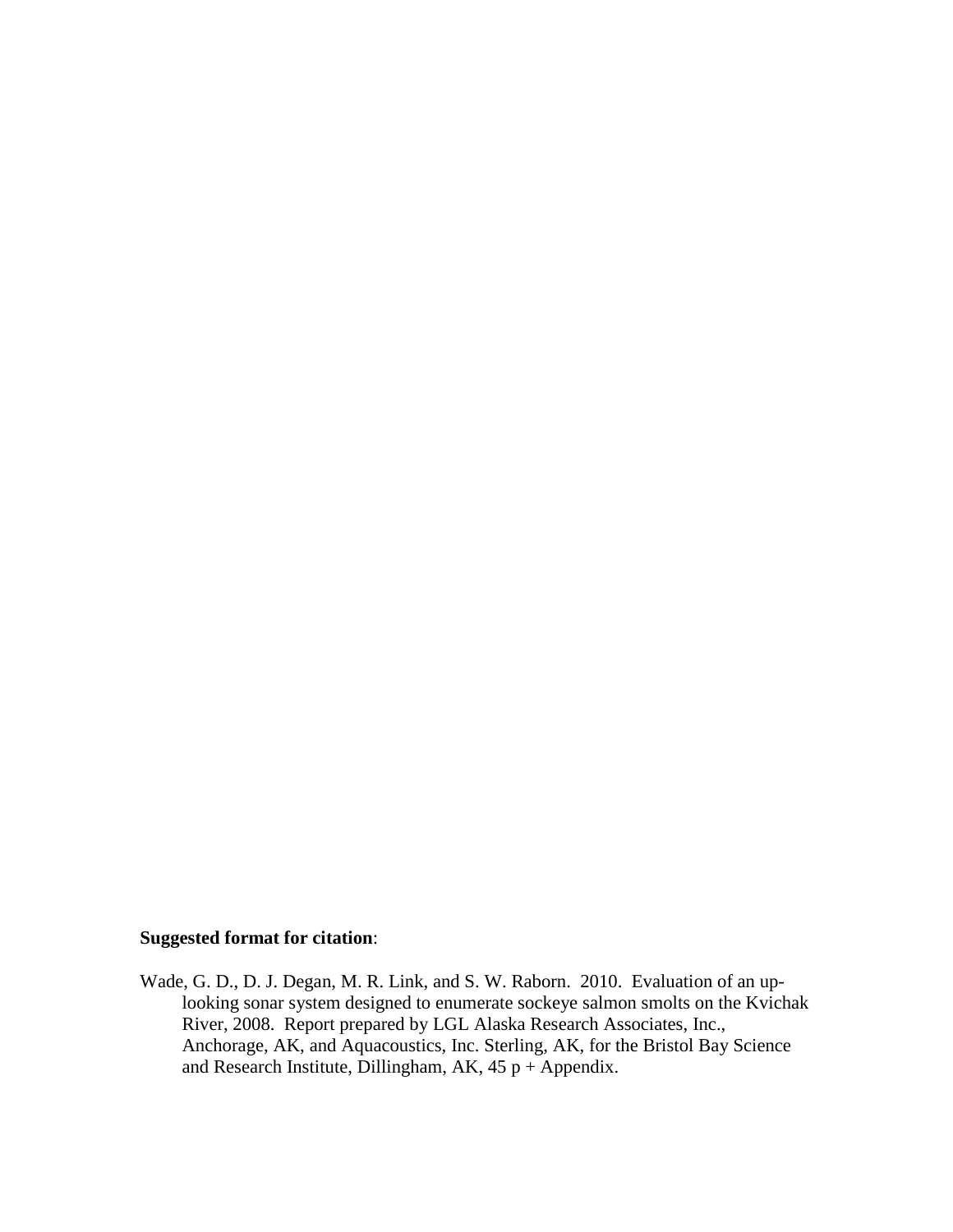#### **ABSTRACT**

We document and evaluate an up-looking sonar system designed to enumerate sockeye salmon (*Oncorhynchus nerka*) smolts in Bristol Bay, Alaska rivers. The sonar system included bottomfounded sonar pods and a shoreside network attached storage device (NAS), and was powered by 12 V batteries. Each sonar pod was a custom-built transducer and sounder that sent a digital data stream to the NAS. Two independent and redundant sonar systems were operated on the Kvichak River during the 2008 sockeye salmon smolt run. Site 1 was operated from 25 May to 15 June and Site 2 from 26 May to 15 June. Eight sonar pods were spaced 10 m apart along the bottom on a line perpendicular to the bank at Site 1 and seven pods were deployed at Site 2. Pod- and depth-specific smolt density estimates were obtained by echo integration. Smolt density for each pod was summed for all depth strata sampled, then multiplied by water velocity to obtain smolt flux. Estimates of smolt flux were then expanded for the unsampled area between pods. A portion of the river closest to each shore was not included in these expansions. At Site 1, 4.0% of the total river width (at the surface) was ensonified and data from 89% of the season was used to develop an abundance estimate for the entire season (shutdowns and environmental noise accounted for the remaining 11% of the operational period). At Site 2, 2.3% of the river width was ensonified and data from 85% of the operational period was used to estimate the abundance. Where data were missed, pod-specific hourly estimates were developed by interpolating between adjacent hours; uncertainty and bias caused by interpolation was considered nominal. The sampling rate of the smolt run was greater than 4% and 2.3% at Sites 1 and 2 because fish do not travel in a good portion of the unsampled width of the river. Sampling error incurred from subsampling the entire cross-sectional area of stream was incorporated into confidence limits around the expanded pod-specific estimates. The seasonal abundance of sockeye salmon smolt was estimated to be  $30,786,980$  (95% confidence limits = 24,886,708— 36,687,251) at Site 1 and 26,965,627 (24,276,255—29,654,999) at Site 2. The most likely explanation accounting for the lower estimate from Site 2 was unrepresentative sampling of the smolt migration. We conclude that the best estimate was from Site 1 and therefore was 30.8 million smolts in 2008.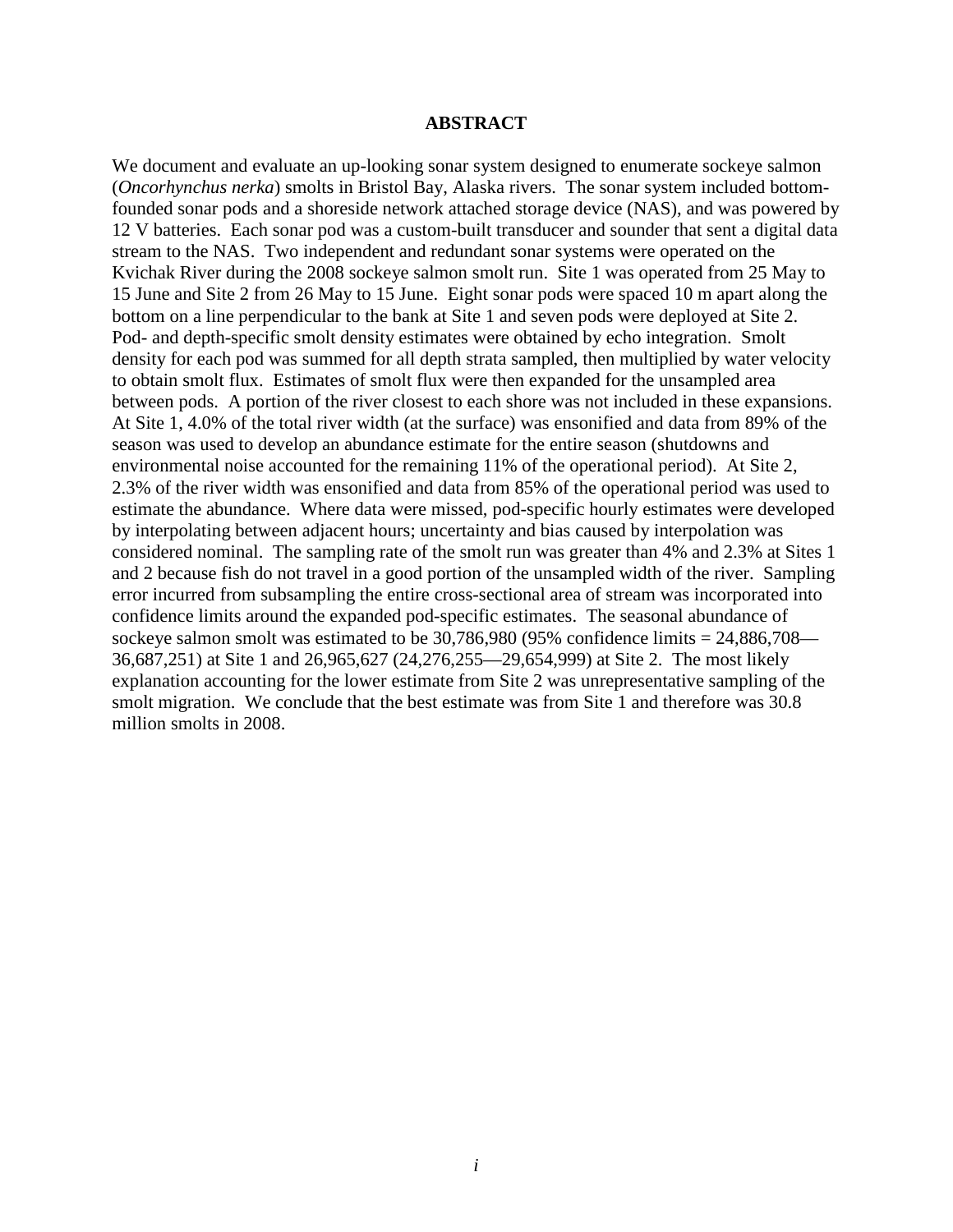### TABLE OF CONTENTS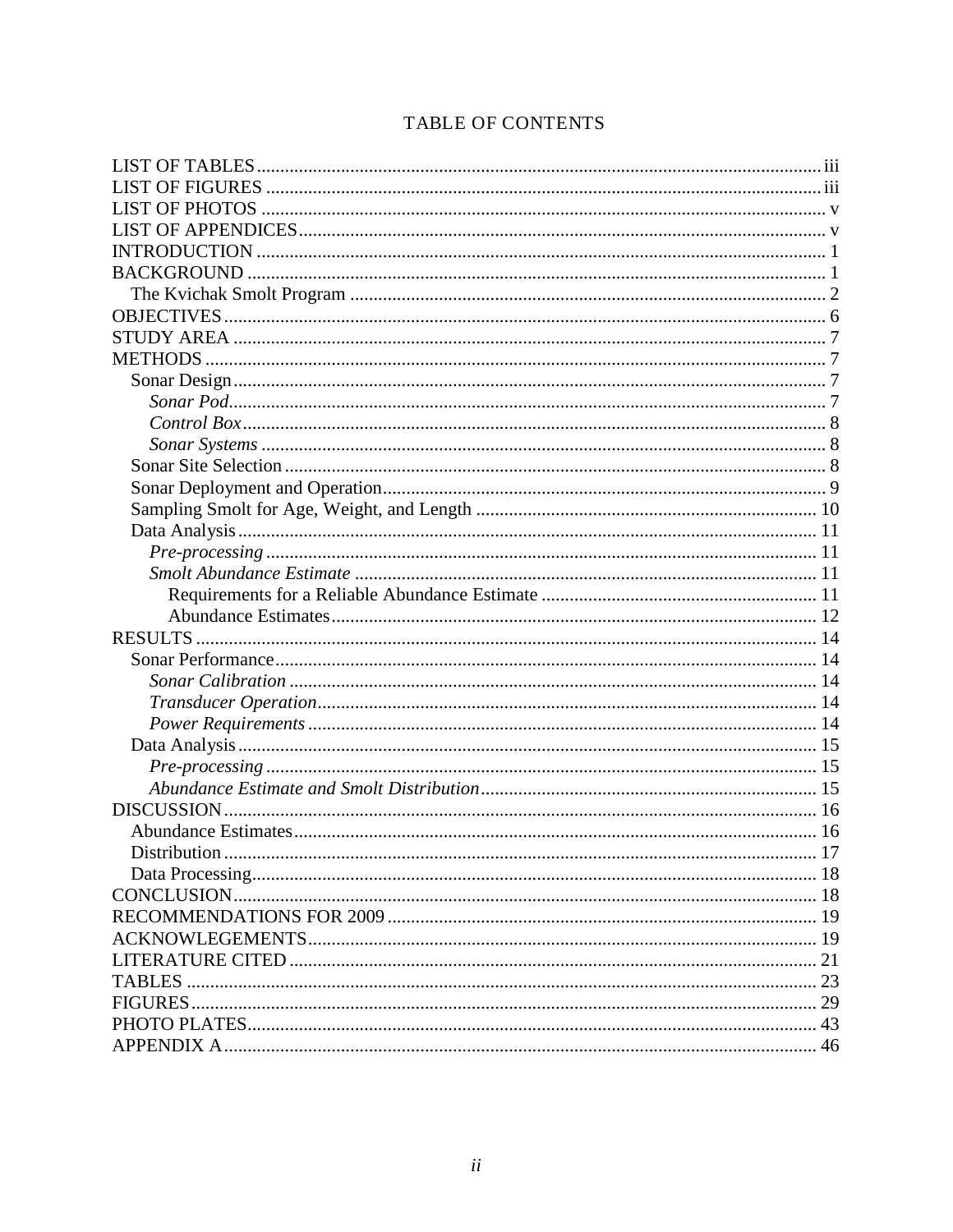#### <span id="page-6-0"></span>**LIST OF TABLES**

| Table 2. |                                                                                   |  |
|----------|-----------------------------------------------------------------------------------|--|
| Table 3. | Water velocity (m/sec) measurments taken at sonar sites 1 and 2 on the Kvichak    |  |
| Table 4. | Daily climate and hydrologic observations made at 0800 and 2000 hours near        |  |
| Table 5. | EchoView® data processing parameters used for the site 1 and 2 analysis, 2008. 28 |  |
| Table 6. | Transducer pool calibration and offset used for data processing, 200828           |  |

#### **LIST OF FIGURES**

<span id="page-6-1"></span>

| Figure 1. | Relationship between total smolts estimated by Bendix sonar and two<br>statistical models (adult escapement and lake temperature, and Egegik smolt- | 30  |
|-----------|-----------------------------------------------------------------------------------------------------------------------------------------------------|-----|
| Figure 2. | Map of the Iliamna watershed in Southwestern Alaska showing the location                                                                            |     |
| Figure 3. | Map of study site on the Kvichak River showing locations of sonar sites 1 and                                                                       |     |
| Figure 4. | Conceptual drawing of smolt sonar designed for rivers in the Bristol Bay                                                                            |     |
| Figure 5. | Site 1 bottom profile (based on transducer depth) plus cross river distribution                                                                     |     |
| Figure 6. | Site 2 bottom profile (based on transducer depth) plus cross river distribution                                                                     | .34 |
| Figure 7. | Hourly smolt estimates at Site 1 showing periods of missing data via linear                                                                         |     |
| Figure 8. | Hourly smolt estimates at Site 2 showing periods of missing data via linear                                                                         |     |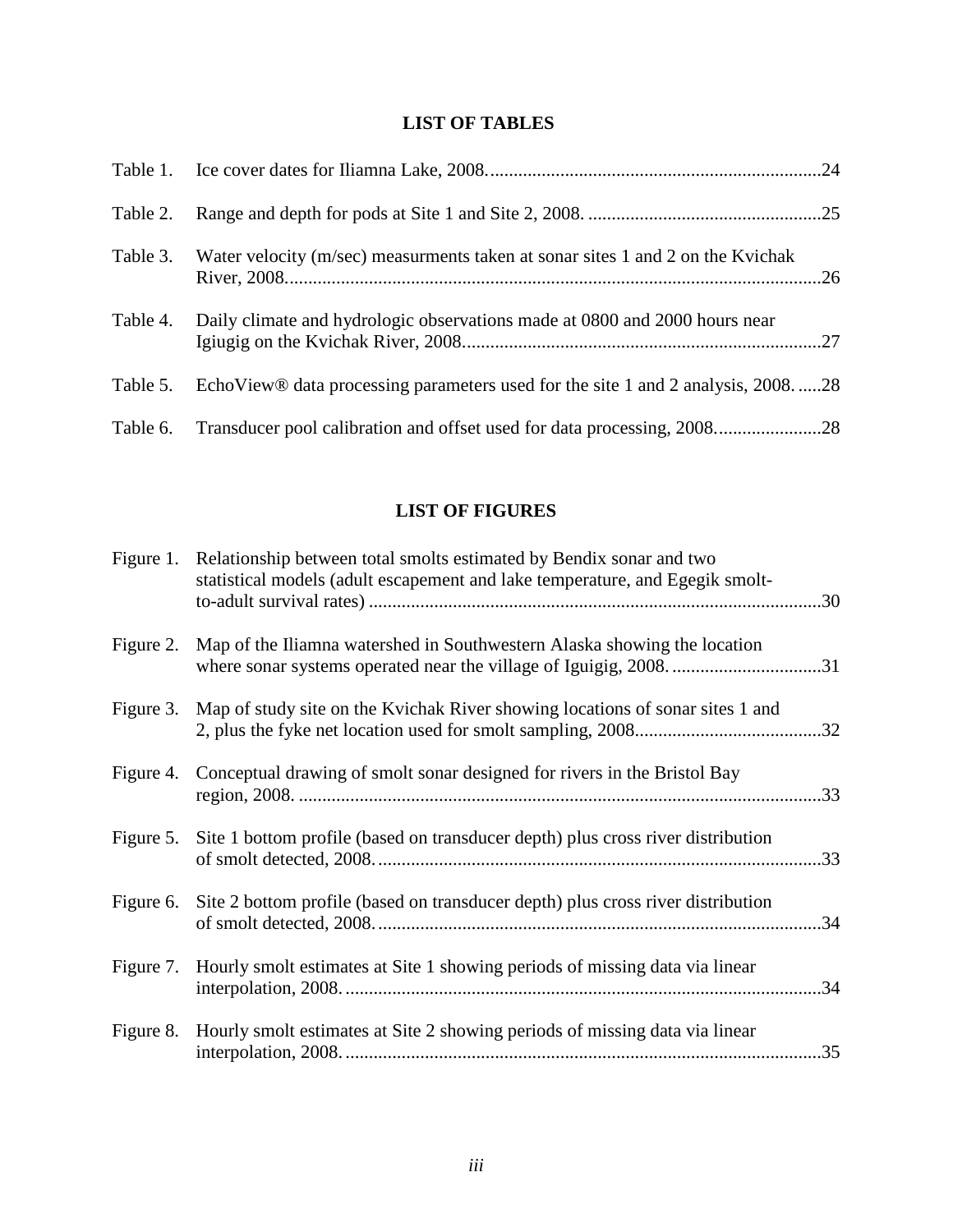| Figure 9. Estimated daily smolt abundance at sonar sites 1 and 2 on the Kvichak River,                                                                             |  |
|--------------------------------------------------------------------------------------------------------------------------------------------------------------------|--|
| Figure 10. TS distribution of single targets from each transducer (dashed line is                                                                                  |  |
|                                                                                                                                                                    |  |
|                                                                                                                                                                    |  |
| Figure 13. Estimated daily and annual abundance of smolt at Site 1 on the Kvichak                                                                                  |  |
| Figure 14. Estimated daily and annual abundance of smolt at Site 2 on the Kvichak                                                                                  |  |
| Figure 15. Percentage of total smolt detected by hour at sonar sites 1 and 2 on the                                                                                |  |
| Figure 16. Site 1 vertical smolt distribution by 0.5 m strata for daylight and dark hours on                                                                       |  |
| Figure 17. Site 2 vertical smolt distribution by 0.5 m strata for daylight and dark hours on                                                                       |  |
| Figure 18. Smolt passage/minute at each transducer for Site 1 during daylight and dark                                                                             |  |
| Figure 19. Smolt passage/minute at each transducer for Site 2 during daylight and dark                                                                             |  |
| Figure 20. Echogram of noise generated by boat passage on 10 June, 2008 at Site 1, note<br>the boat wake that precedes the noise created by entrained air from the |  |
| Figure 21. Echogram of smolt detected 2 May, 2008 at Site 1. Dashed green lines signify                                                                            |  |
| Figure 22. Echogram of a wind event $($ $\sim$ 40 mph) detected on 31 May, 2008 at Site 1. 42                                                                      |  |
| Figure 23. Echogram of cross-talk (shown in highlighted purple region) between                                                                                     |  |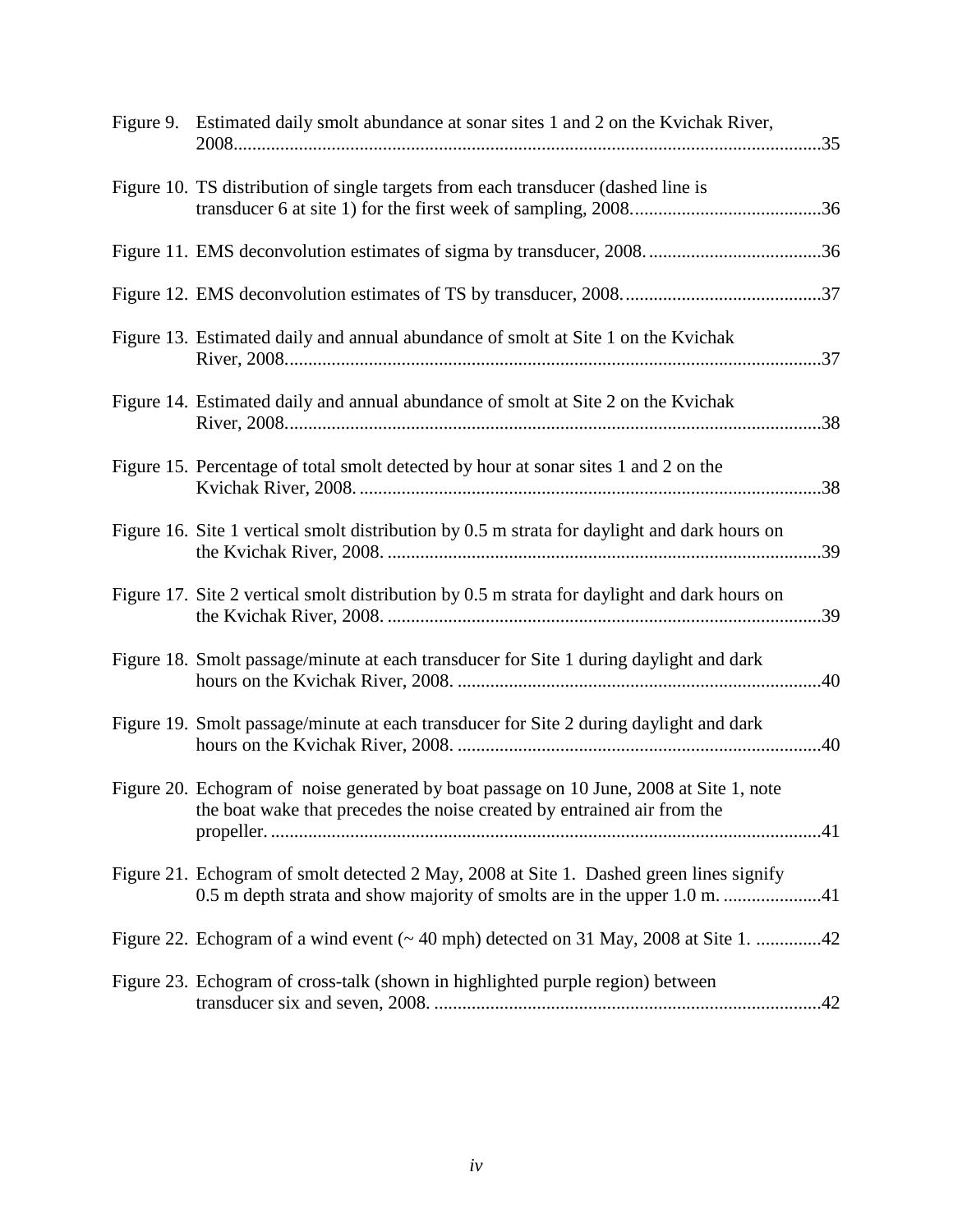#### **LIST OF PHOTOS**

<span id="page-8-0"></span>

|          | Photo 1. Up looking transducer mounted on sled with attached power and tow cables |  |
|----------|-----------------------------------------------------------------------------------|--|
| Photo 2. | Sonar array of 8 pods staged at Site 1 on the river's west bank with the          |  |
|          | Photo 3. Control box, NAS and power source for the site 1 sonar system housed in  |  |

### **LIST OF APPENDICES**

<span id="page-8-1"></span>Figure A-1. Functional overview of a sonar pod used on the Kvichak River in 2008 .................47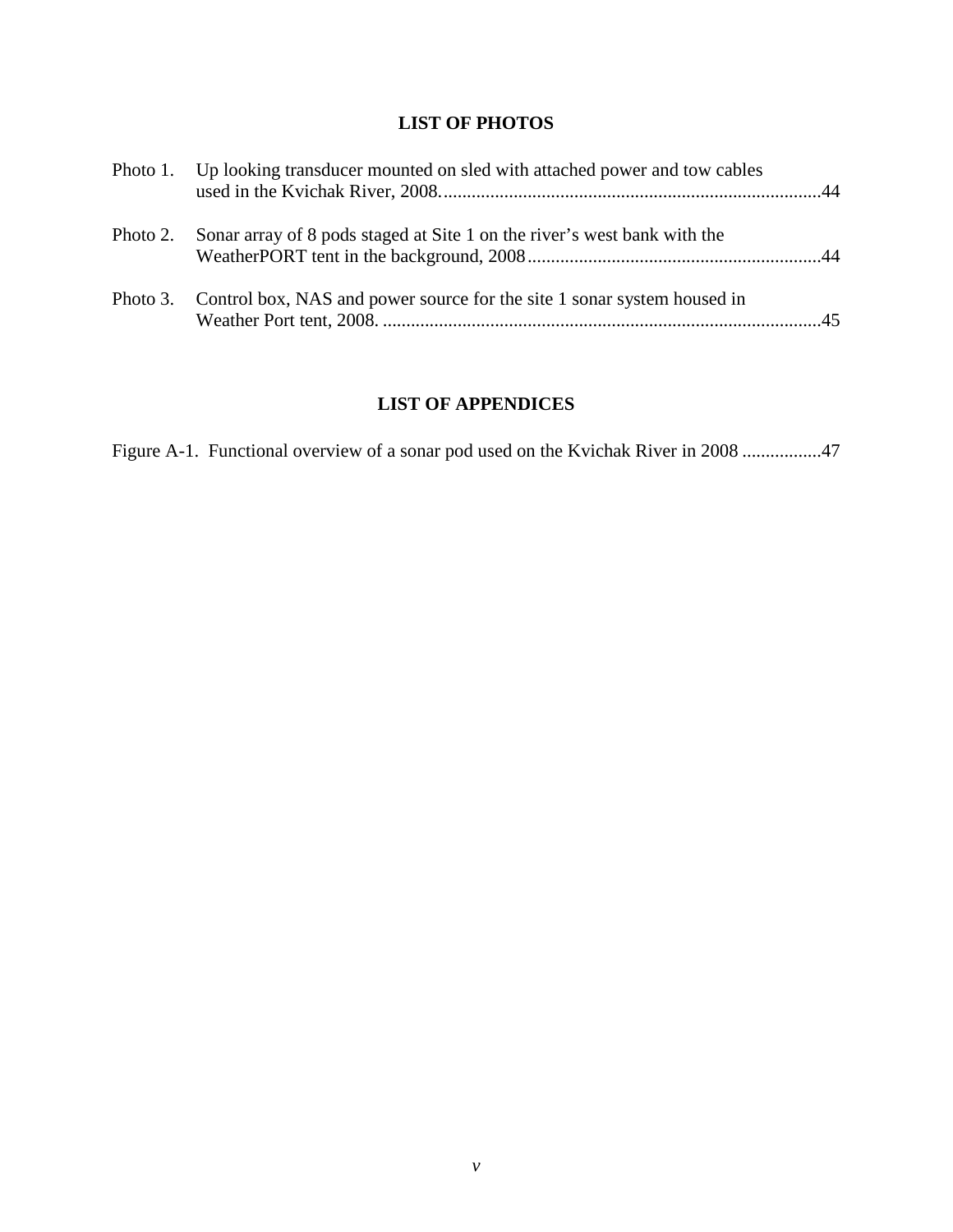### **INTRODUCTION**

<span id="page-9-0"></span>This report documents the design and application of an up-looking smolt sonar system to enumerate salmon smolts in rivers in Bristol Bay, Alaska. The sonar system was developed from 2006 through 2008 by the Bristol Bay Science and Research Institute (BBSRI) and Scientific Fisheries Systems, Inc., and was tested on the Kvichak River in 2008. The project represents a re-introduction of a technology and methodology that has a long history in Bristol Bay. In this report, we first provide some background of the Bristol Bay smolt program to put the current effort into perspective and provide rationale for the system we designed, describe the key design features of the new sonar system, and document the testing of two redundant sonar systems on the Kvichak River in May and June 2008.

### **BACKGROUND**

<span id="page-9-1"></span>Annual estimates of smolt abundance can improve understanding of the factors affecting the productivity of individual salmon stocks and can be used to forecast adult salmon returns 2 and 3 years from the year smolts migrate to sea. Time series of annual smolt production as a function of parent escapement can track changes in freshwater productivity over time and can be used to develop and/or refine escapement goals that maximize average yield from a stock.

In Bristol Bay, where returns of adult salmon are large (10s of millions of fish) and compressed in time  $($   $\sim$   $6$  weeks), preseason forecasts of returns are useful to managers and the fishing industry. Preseason forecasts help salmon processors to gauge the amount of effort and material to bring to the fishery before it starts. Once the fishery is underway, processors can do little to add capacity and unnecessarily preparing with excess capacity is costly. With little time to react to large or small runs, preseason forecasts can help managers gauge the degree to which they should manage a stock conservatively or aggressively.

The utility of salmon smolt abundance estimates from Bristol Bay rivers has been long recognized. Researchers funded by salmon processors and employed by the University of Washington began testing approaches to estimating the age, length, and abundance of outmigrating salmon smolts on the Wood River in the early 1950s and the Kvichak River in the mid 1950s (Burgner 1968). After Alaska statehood (1959) these programs were expanded and continued by the Alaska Department of Fish and Game (ADF&G; Crawford 2001) through the end of the 20th century.

Methods to monitor smolt age, abundance, and body size varied over time. In the early years, netting was used to capture fish to index abundance and to provide fish for age and length analyses. In the 1970s an up-looking sonar system was developed by Al Menin (with Bendix Corporation) to index smolt abundance. Netting programs were paired with the acoustics projects in order to obtain estimates of body size and age of smolts. At various times over the next 30 years, the "Bendix smolt counter" and/or netting programs were used on 9 Bristol Bay rivers. The duration and success of these projects varied and data were generally used to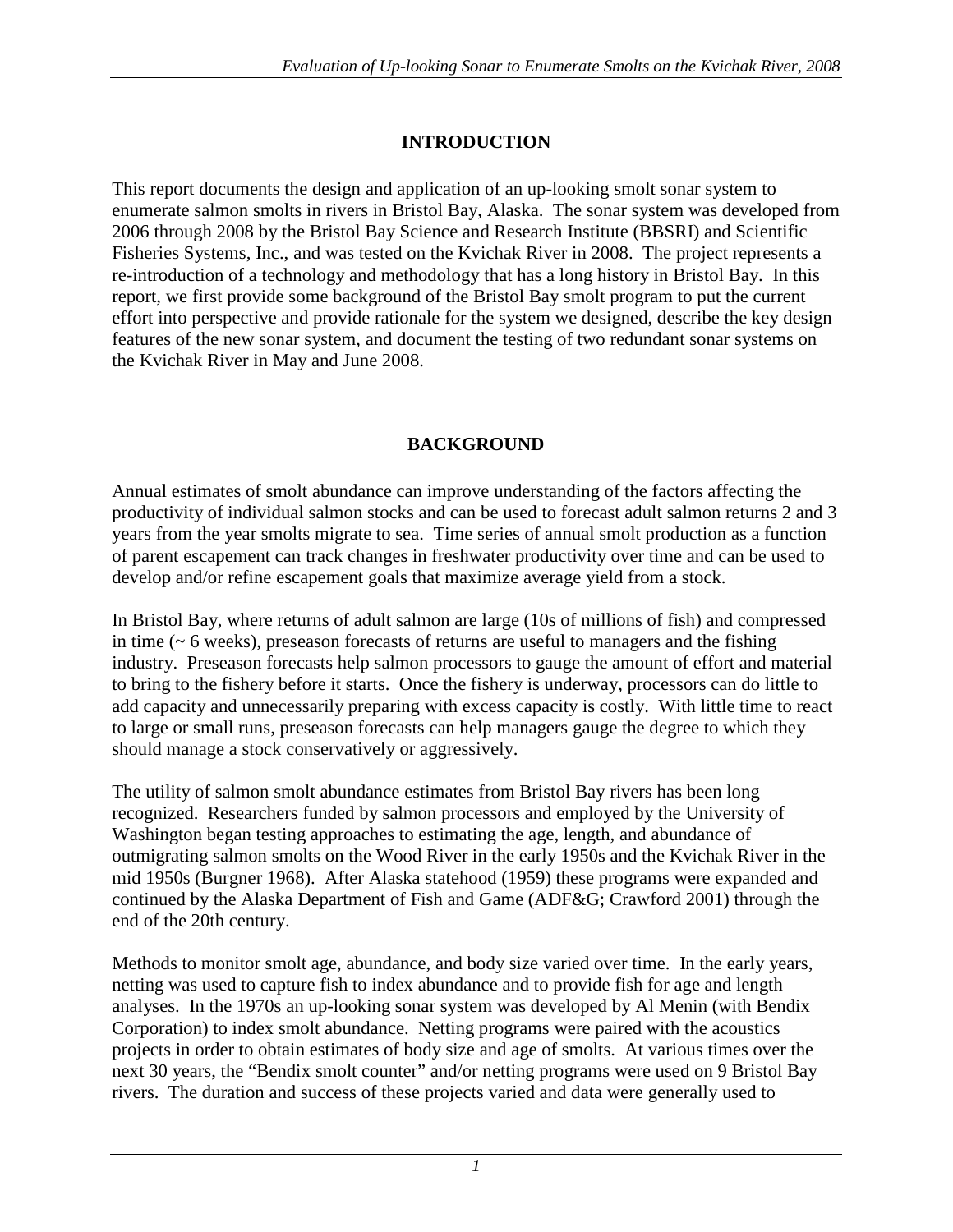characterize stock-specific freshwater productivity and many cases, forecast adult returns. The utility of the smolt programs to improve preseason forecasts of adult returns was difficult to quantify and varied significantly among rivers.

By 2002, Bristol Bay smolt projects had been discontinued on all river systems except the Kvichak River. The demise of the different Bristol Bay smolt projects was due to a combination of several factors. About 20 years of monitoring adult escapement, smolt size, age, and abundance on many river systems in the region had provided researchers a reasonable understanding of the population dynamics of these stocks and escapement goals needed to provide high yields. Budget cuts to ADF&G in the late 1980s and through the 1990s put pressure on regional managers to pare assessment programs to those essential for management.

By the 1990s, the value of the smolt programs had to be increasingly justified on the basis of improving preseason forecasts because the basic understanding of stock and recruitment was being provided by catch and escapement monitoring programs. The smolt programs provided a wealth of information but they were labor intensive and therefore relatively expensive to operate. In the mid-1990s there were some high-profile and large errors in forecasts developed with smolt data, including those developed for the Kvichak River (Ruggerone and Link 2006). Most notable were the erroneous forecasts for the 1997 and 1998 adult salmon returns to the Kvichak River based on smolt estimates obtained in the spring of 1995 and 1996 (Crawford and Fair 2003). Continued pressure to reduce budgets and high-profile errors in forecasts based on smolt data contributed to decisions to discontinue projects to estimate smolt abundance by 2002 (Crawford and Fair 2003).

By the mid-2000s, there was renewed interest in smolt programs in Bristol Bay for two reasons. First, a regular escapement goal analysis suggested that goals to some river systems should be increased (Baker et al. 2006). Local communities and some in the fishing industry opposed this increase without more evidence (through monitoring) that increases would lead to more smolt production and hence be worth the foregone harvest larger escapement goals represented in the short run. Second, economic conditions in the fishery were forcing salmon processors to limit capacity and this limited capacity resulted in some foregone harvests. The amount of capacity processors supply each year is a function of salmon markets, the preseason forecast, and the accuracy of the preseason forecasts. Smolt monitoring has the potential to improve preseason forecasts and hence reduce foregone harvests caused by limited processing capacity.

Before any new smolt monitoring was to be proposed, it was prudent to develop an understanding of what (if anything) might have gone wrong with the previous methods that once appeared to work well.

### <span id="page-10-0"></span>**The Kvichak Smolt Program**

The work presented in this report benefited tremendously from the diligent efforts of dozens of researchers and numerous studies before us. Below we briefly review aspects of the more recent research to document how that work led to the sonar system we designed.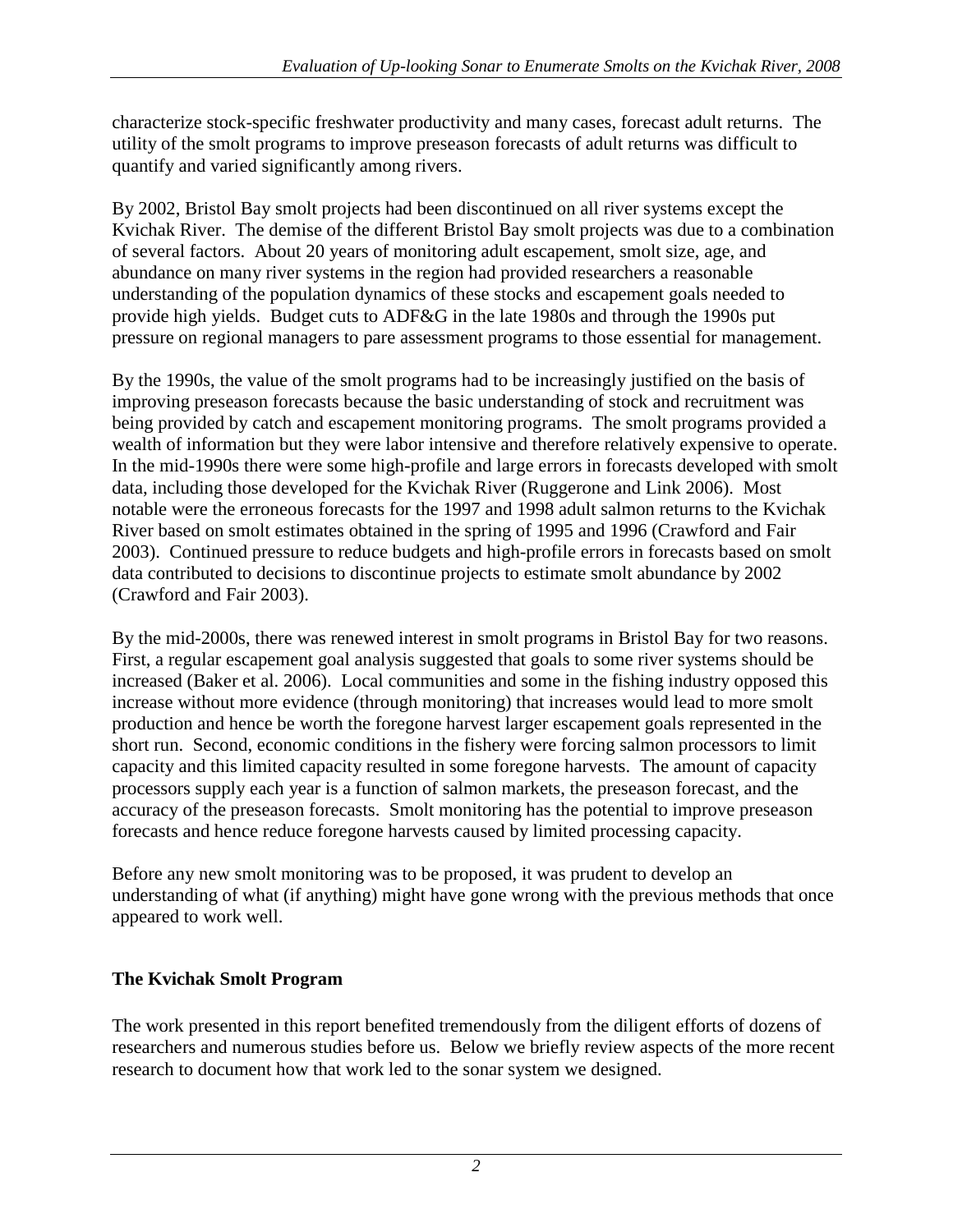Following a "disaster" of unexpectedly poor salmon returns to Bristol Bay and elsewhere in Western Alaska in 1998, a congressional appropriation was provided to ADF&G to assess the causes and mitigate future poor returns. Research to assess the Kvichak smolt program was initiated in 2000 and was partially supported by these disaster funds. Maxwell et al. (2009) built on earlier work using side-looking sonar (Huttunen and Skvorc 1991, 1992) and video technology (Hughes and Kelley 1996) to evaluate how the Bendix smolt counter might have failed, and examined opportunities for replacing the up-looking Bendix system with side-looking sonar.

A key component of the Maxwell et al. (2009) research was to characterize the behavior and vertical distribution of smolts migrating in the Kvichak River. Using 3-dimensional video data they found that smolts migrated primarily in the top 0.3 m of the river, fish traveled a speed similar to the water velocity, and the body aspect varied considerably. The vertical distribution (with depth) of fish changed over the course of each day and combined with close proximity to the surface, made for a challenging environment to estimate abundance with a side-looking system. The Bendix system had been designed to adjust for swimming speed of the fish and an assumption was made that fish traveled at 0.34 m/s faster than river velocity, possibly creating a substantial inflationary bias. The project experienced other changes and the bias could have varied among years depending on the amount of surface disturbance in a given season.

Several changes to the Bendix systems have confounded interpretation of possible causes of an apparent failure in the program. Two models of Bendix sonar systems were used on the Kvichak and the up-looking transducer arrays were modified from 18 degree transducers to 9 degrees (Maxwell et al. 2009). Changes in the sonar sites and the changes to equipment used (1989, 1990, and 1993) coincided with the beginning of suspected large overestimates of smolt abundance based on subsequent returns of adult fish. In addition to these changes to the transducer arrays, the sounders were also switched from the 118 kHz "Model 1976" to the 235 kHz "Model 1982" in 1993, where it operated through 2001.

Maxwell et al. (2009) concluded that the higher frequency Model 1982 may have been more susceptible to reverberation from entrained air from wind, rain, and passing boats. Reverberation from these sources would have led to inflationary biases in the abundance estimates. Maxwell et al. (2009) also suggested that the switch to the new sampling site in 1989 may not have been accounted for in the transducer array design and internal data processing, and this would have also led to biased estimates of smolt passage. The Bendix-based abundance estimate in 2000 was 326 million fish and an independent estimate based on side-looking acoustics and a 3-D video system was 15.3 million (Maxwell et al. 2009).

Maxwell et al. (2009) concluded that side-looking sonar could characterize the lateral distribution of migrating smolts but developing quantitative estimates of smolt passage with sidelooking sonar was sensitive to noise from entrained air, variation in the vertical distribution of smolts, and to the tilt angle of the transducer. In addition to sources of biases, these sensitivities associated with side-looking sonar contribute to a labor intensive operation and data analysis. Furthermore, a side-looking system must still be paired with up-looking acoustic or video systems to quantify vertical distribution of fish over the course of each day and across the season.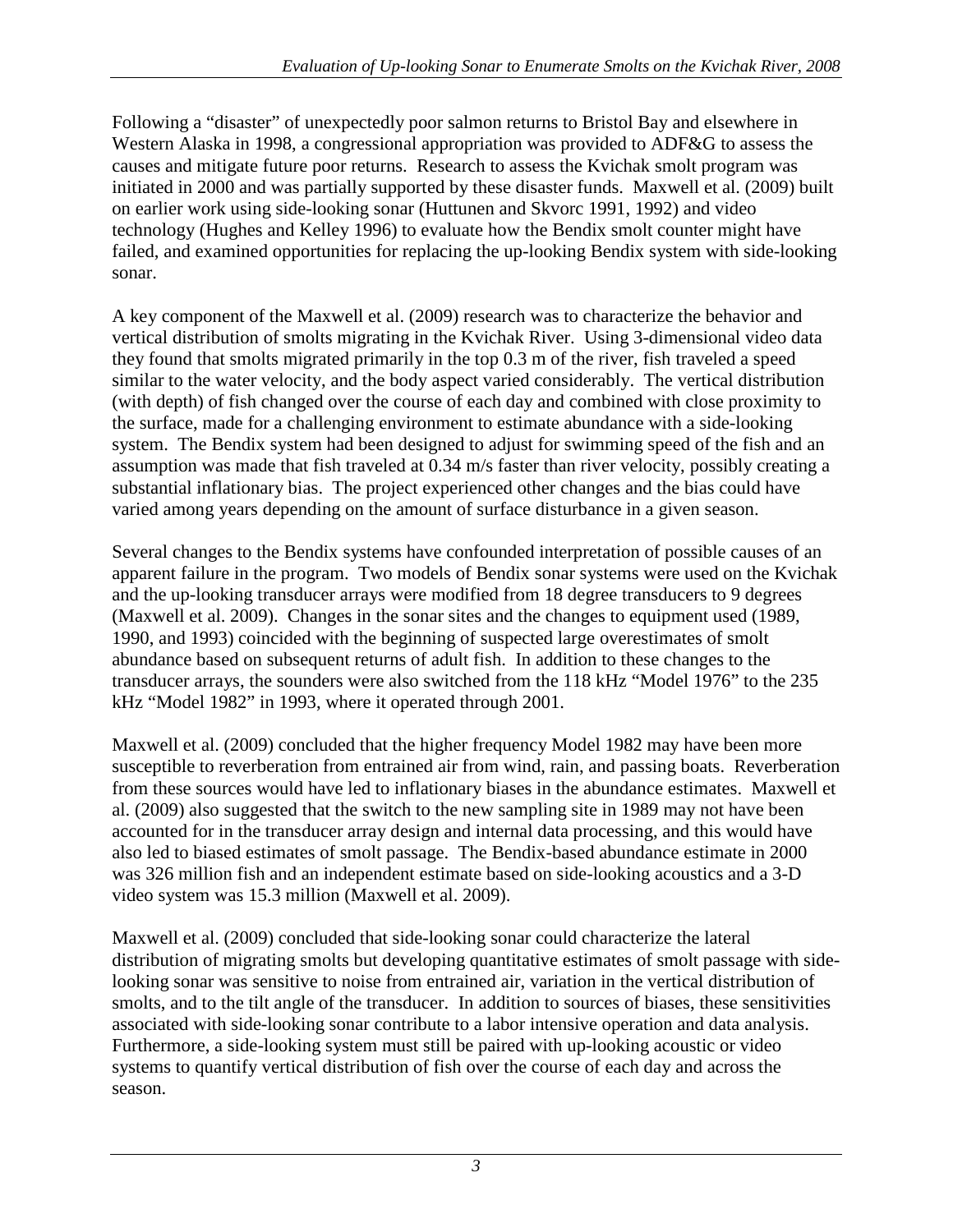In 2003, BBSRI obtained support from the North Pacific Research Board (NPRB) to examine several hypotheses to explain the collapse of the Kvichak sockeye salmon (*Oncorhynchus nerka*) stock from brood years 1991 to 1999 (return years 1993 through 2002; Ruggerone and Link 2006). A critical component of that work was to describe changes in the operation and accuracy of Kvichak River smolt sonar program to help determine whether the collapse was related to freshwater or marine factors – the implications for management were profound and different depending on whether the sonar-based abundance estimates were accurate during the 1990s.

With NPRB support, researchers examined the historical sonar hardware and smolt data to characterize the accuracy of smolt estimates in the 1990s and attempt to quantify any error. The Model 1976 and Model 1982 Bendix systems were tested side-by-side in a swimming pool in Soldotna in March 2005. Tests using rafts of simulated smolts (ping pong balls filled with lead shot) confirmed the two Bendix models provided substantially different results but the smolt counts each provided were not well correlated with one another (unpublished data). In general, the Model 1982 provided higher estimates than the 1976 system. Electrical noise from highefficiency lighting in the swimming pool introduced noise in the acoustic results and precluded the development of a correction factor to use between the two models.

In October 2006, side-by-side bench tests of the two Bendix counters (sounders) used on the Kvichak showed that there were several technical problems with the aging 1976 counter, including a defective transmitter section and bad transducer connections (Russell Thynes, pers. comm., Southeast Instruments, Petersburg, AK). Mr. Thynes suspected that these problems developed in more recent years making accurate comparisons of the Model 1976 and Model 1982 performance during the 1990s difficult. To examine more closely the internal data processing differences in the two models, Mr. Thynes designed and built a sophisticated smolt "simulator" to test the circuitry of both the 1976 and 1982 models.

Tests using the smolt simulator revealed a fault in the Model 1982 that Mr. Thynes believed was in the Bendix counter since it was built. The Bendix system uses a single transmitter that is timeshared (multiplexed) among sets of transducer arrays. The Model 1982 system had 6 arrays, each made up of 5 transducers. Thynes discovered that the "Offshore-Inshore" (i.e., the offshore-near) transducer array was being activated at the wrong interval. Upon closer inspection, he found a very small piece of solder flake under one of the integrated circuit sockets on the main logic board. This solder was shorting the circuit and the Offshore-Inshore array (representing 5 of 30 transducers) was firing on every ping instead of every  $6<sup>th</sup>$  ping. The solder flake was removed and all the functions appeared normal. The effect of this malfunction would be to significantly inflate abundance estimates compared to the 1976 counter, the magnitude of which would depend on the portion of the smolt run that the Inshore-Offshore array sampled. Also, the bias would likely be a function of the abundance of fish in the river – high abundance years would be over counted to a greater extent than in years of low abundance.

Ruggerone and Link (2006) attempted to test for potential sonar equipment malfunction by examining the historical time series of smolt abundance estimates and adult returns from the Kvichak River and those from the nearby Egegik River. They estimated the smolt abundance in the Kvichak during the 1957-2001 period using the Bendix sonar (and fyke net methods prior to the introduction of sonar) and two statistical models: 1) Kvichak escapement and Illiamna Lake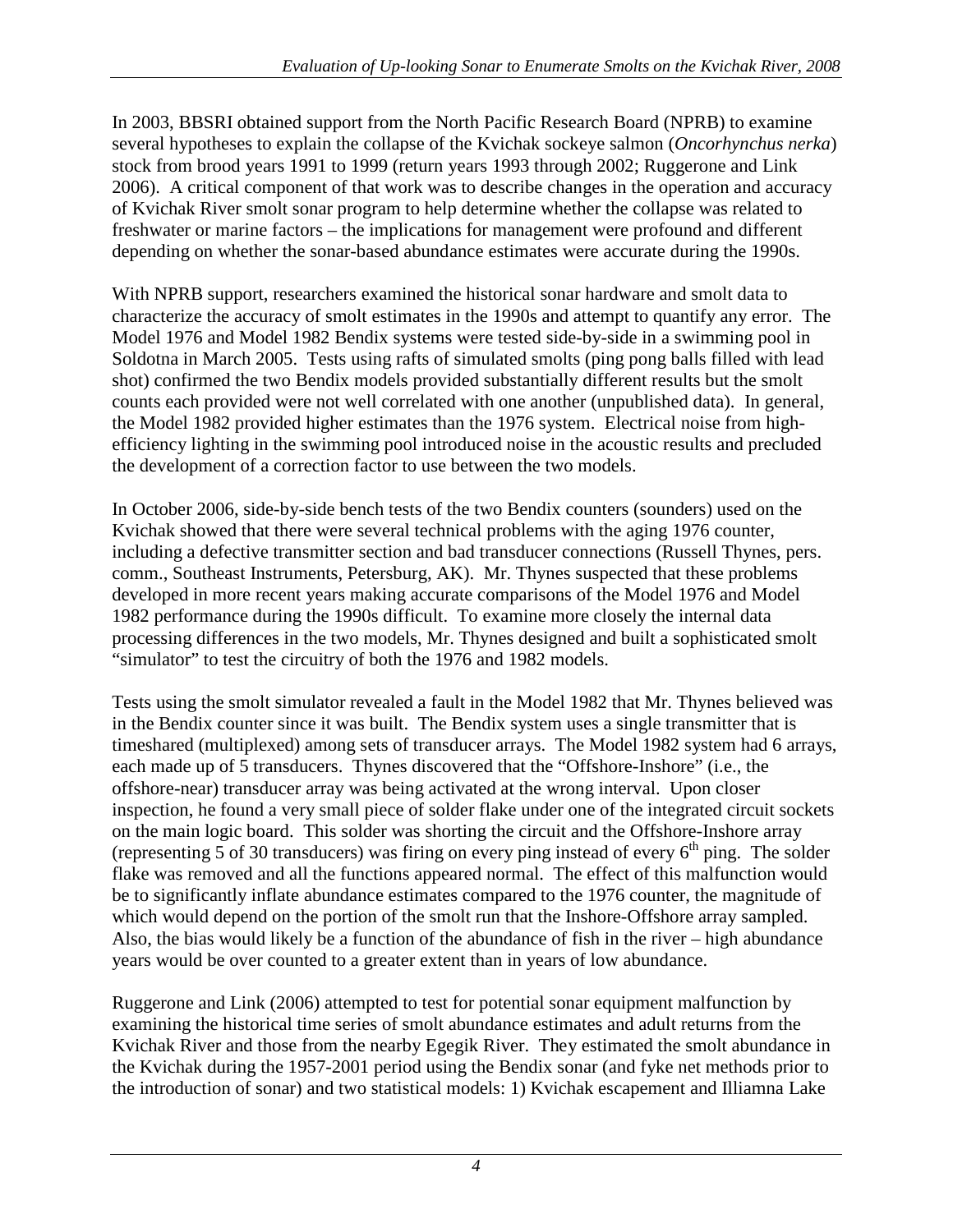temperature, and 2) correlated smolt-to-adult survival rates from Egegik and Kvichak rivers. They found the relationship between estimates from independent statistical models accounted for 46% of the variability in the sonar/fyke net based estimates during the 1957-1994 period – a comforting result and one that suggested the Bendix system provided a useful index of smolt abundance. However, during the period 1995-2001 sonar-based estimates were consistently greater than modeled estimates (Figure 1; Ruggerone and Link 2006). Of particular importance, they found that the sonar-based estimates from 1995-2001 were highly correlated with the model estimates ( $r^2$  = 0.88; Appendix of Ruggerone and Link 2006), indicating that error in the estimates from the Model 1982 system were not random and instead a function of the smolt abundance.

The sonar-based estimates during the 1995-2001 period were 2.6 times greater than those based on the parent year Kvichak escapement and 5.9 times greater than those estimates based on the Egegik smolt-to-adult survival rates. The direction of bias was consistent with the bench and pool tests of the Bendix models. The direction of bias was also consistent with what Maxwell et al. (2009) found for the smolt run in 2000 using an acoustics/video technique, but the magnitude of average bias from 1995-2001 was smaller than the 21 times greater Bendix estimate they saw (15.3 million versus 325.9 million).

An interesting feature of the relationship between smolt abundance estimates from statistical models and the Bendix counter during 1995-2001 (Figure 1) was that the Bendix estimates were highly correlated to independent estimates but that the slope of the line was much steeper than it had been in previous years. This suggested that the Bendix counter continued to index the abundance well but that the relationship between its estimates and actual abundance of smolts changed significantly beginning in 1995. The steep slopes (>1) of the 1995-2001 relationships in Figure 1 were consistent with what we would expect from the problem discovered with the Inshore-Offshore array firing on every ping instead of every  $6<sup>th</sup>$  ping (due to the solder flake). The significant and non-zero intercepts in these two regressions (99 and 40 million) suggest the Bendix counter might have provided significant estimates in the absence of a smolt run (extrapolating beyond the data). Such a result is consistent with the Maxwell et al. (2009) suggestion that the higher frequency Model 1982 would be more susceptible to including reverberation from entrained air from wind, rain, and passing boats, in the smolt estimate than the 1976 model.

Based on all of the above, the Kvichak sonar program began to provide highly biased estimates of smolt abundance beginning in the early-to-mid 1990s. The potential sources of problems with the up-looking Bendix system included:

- 1. A change in frequency of the sonar system from 118 kHz to 235 kHz.
- 2. Changes in transducer beam angle and transducer arrays.
- 3. Sampling error created by changing river channels, lateral fish distribution, and changing sonar sites.
- 4. Electrical malfunctions within the Model 1982 Bendix sonar, which was used on the Kvichak River beginning in1993.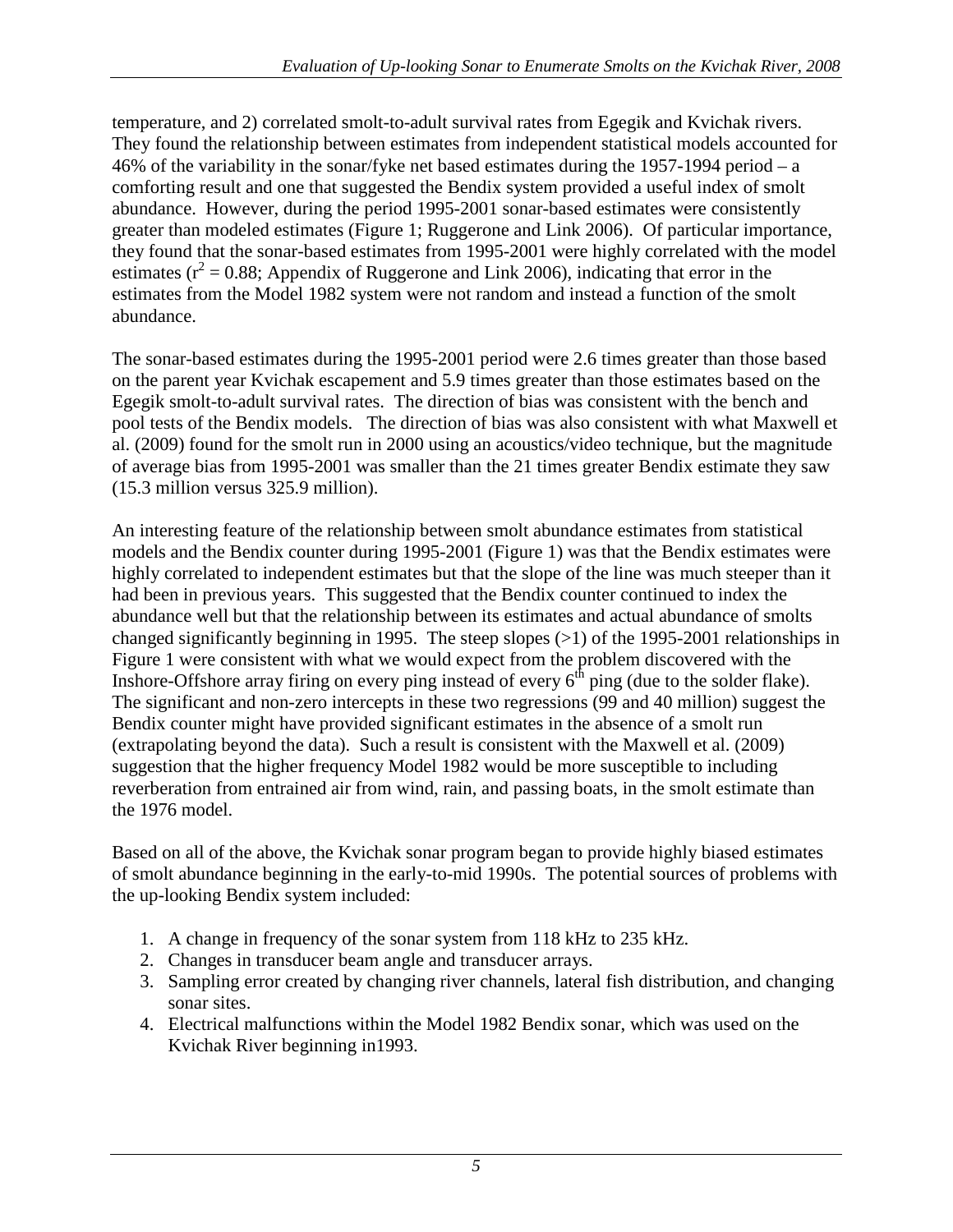As noted by Maxwell et al. (2009), the Bendix system was only validated once (and in the beginning) by comparing its smolt estimates to known numbers of smolt captured downstream in a net. The Bendix system was never tested after changes in the sounder, modifications to transducers and transducer arrays, or after changes to the site. Had one or more forms of validation been a regular part of the smolt program, the apparent problems of the Model 1982 would likely have been detected. Further limiting detection of problems, the Bendix system did not provide a data stream that could be examined for developing problems, nor was sampling error examined by regularly examining cross river distribution of smolts and the effects of wind, rain, and boats on the counts it produced. Essentially all of the data processing in the Bendix counter was hardwired internally and smolt estimates from each array were provided by a printer each minute, multiple minutes, or hour. Again, the data processing algorithms were based on early tests and tuning performed by Al Menin in the 1970s and prior to significant changes in hardware, system configurations, and site changes (Appendix C in Maxwell et al. 2009).

In summary, up-looking sonar systems once provided a useful means of indexing the smolt abundance in the Kvichak River and elsewhere in Bristol Bay. On the Kvichak River, several equipment and site changes were made in the late 1980s and early 1990s and these led to large overestimates of smolt abundance. These problems were not necessarily a failure of the uplooking approach, but a failure to fully test assumptions when the system was moved or modified, and because the data output limited the ability to monitor for developing problems. Side-looking sonar can be used to characterize the cross-river distribution of smolts across the Kvichak River but estimating abundance is sensitive to entrained air, vertical distribution of smolts, and the tilt angle of the transducer (Mueller et al. 2006). Furthermore, the side-looking approach is potentially labor intensive to operate and to process data.

With this knowledge, we set out to design a low-power, easy-to-operate, up-looking sonar system that would also provide a data stream that could be used regularly to test assumptions and monitor performance across a range of conditions. Investments were made in "non-recurring engineering" (NRE) costs to reduce the cost of subsequent units so that it could be affordable to deploy multiple units on a river system to provide redundancy, provide a form of validation, and to characterize measurement error.

### **OBJECTIVES**

- <span id="page-14-0"></span>1. Design and document an up-looking sonar system to enumerate outmigrating salmon smolts on Bristol Bay rivers.
- 2. Operate two identical sonar systems on the Kvichak River in 2008 and assess the ability of the sonar system to characterize the hourly, daily, and seasonal abundance of sockeye salmon smolts migrating to sea.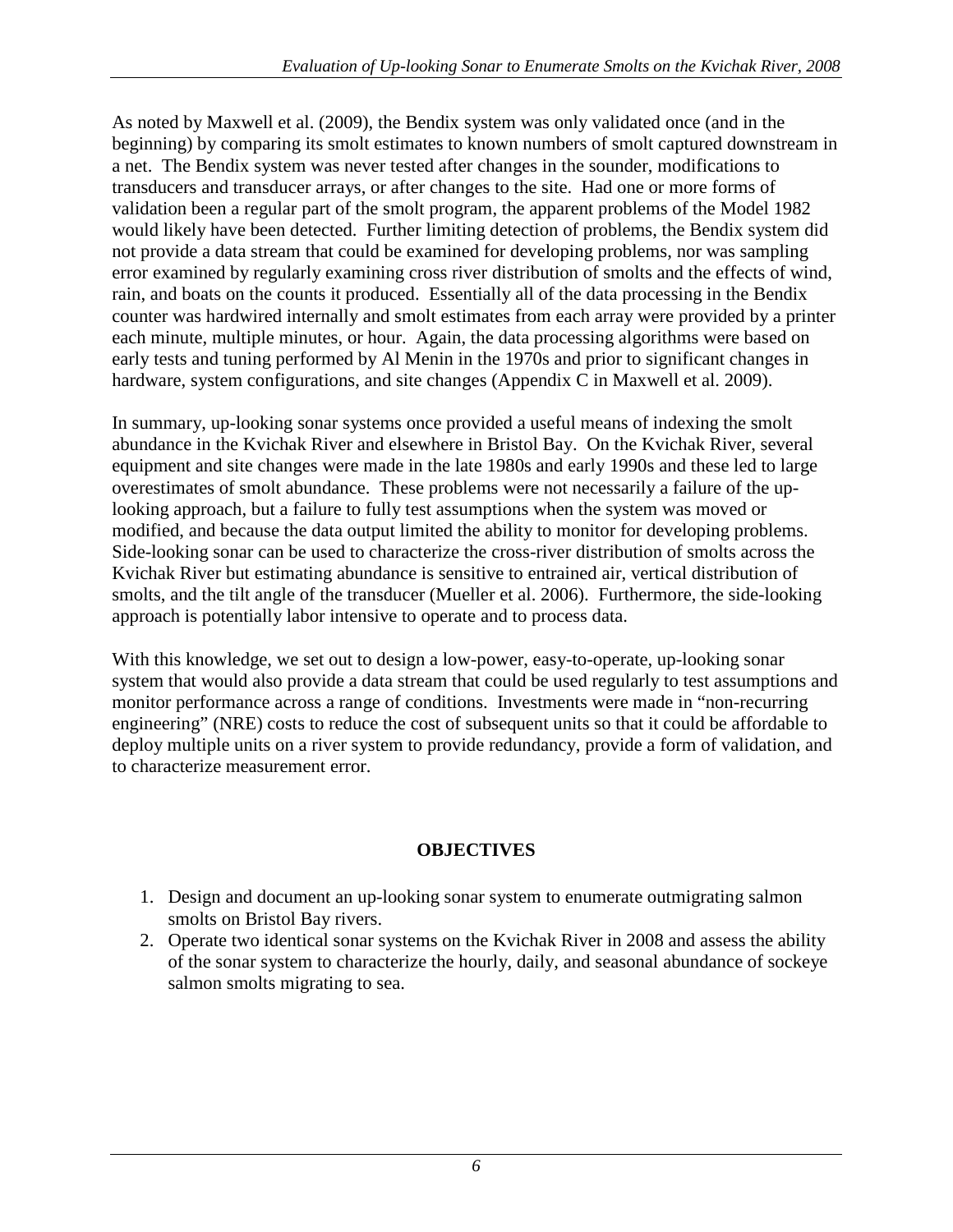### **STUDY AREA**

<span id="page-15-0"></span>The Iliamna watershed, located in southwest Alaska, drains an area of  $16,830 \text{ km}^2$  (Figure 2). Within this watershed is Iliamna Lake, the largest lake in Alaska, with an area of  $2,622$  km<sup>2</sup> and a volume of 115.3  $km^3$  (Quinn 2005). The Kvichak River connects Iliamna Lake to the ocean and flows southwest for approximately 106 rkm (river kilometer) where it enters Kvichak Bay, which is located in the northeastern corner of Bristol Bay. Lake Clark  $(267 \text{ km}^2)$  is located north of Iliamna Lake and this flows into Iliamna Lake via the Newhalen River. Lake Clark is glacially fed causing turbidity at the head of the lake, lessening as it reaches the Newhalen River. The Kvichak River is a clear-water stream beginning at the western end of Illiamna Lake near the village of Igiugig, which is approximately 14 m above sea level.

Discharge measurements for the Kvichak River collected near Igiugig for 1968 to 1986 ranged from 361 m<sup>3</sup>/s to 729 m<sup>3</sup>/s annual mean discharge, with an average of 503 m<sup>3</sup>/s (USGS 2008). Peak discharge occurs during August, September, and October; the lowest discharge typically occurs during March, April, and May. Total duration of ice coverage for Lake Illiamna varied from 39 d to 161 d, with break up date averaging 13 May for the years 1970 to 2001 (Crawford and Fair 2001).

In the initial 1.2 km below Illiamna Lake, the Kvichak River is contained within a single channel; beyond this section, the river is braided and comes together into a single channel in only a few places (Figure 3). Two places where the river forms a single channel, at 3.5 and 7.0 rkm, have been the locations of smolt studies from 1976 to present (Maxwell et al. 2009).

### **METHODS**

### <span id="page-15-2"></span><span id="page-15-1"></span>**Sonar Design**

A concept of operation for the smolt sonar is provided in Figure 4. Each up-looking sonar node (pod) was joined through a "daisy chain" where each pod was connected to the next in line. The number of pods in a system can vary from 1 to 10. Pods were mounted on a sled (76 cm long, 30) cm wide and 10 cm in height; Photo 1) and all sleds were tethered together by wire rope. The sleds were equipped with attachment points at each end and designed to remain upright while perpendicular to the current. The pods were connected to a shoreside control box by a cable for power and data transmission. Data storage was provided by a Network Attached Storage (NAS) unit linked to the control box. Power was provided by 12-V DC batteries located next to the NAS. The control box provided connectivity to a notebook computer, which was used during operation to set data collection parameters and diagnose system performance.

### <span id="page-15-3"></span>*Sonar Pod*

Each sonar pod was essentially a 24 v low-power acoustic sounder and transducer contained within a machined aluminum housing (22 cm diameter x 19 cm high) and designed to send a data stream back to shore via an Ethernet cable. A functional overview of the sonar pod is provided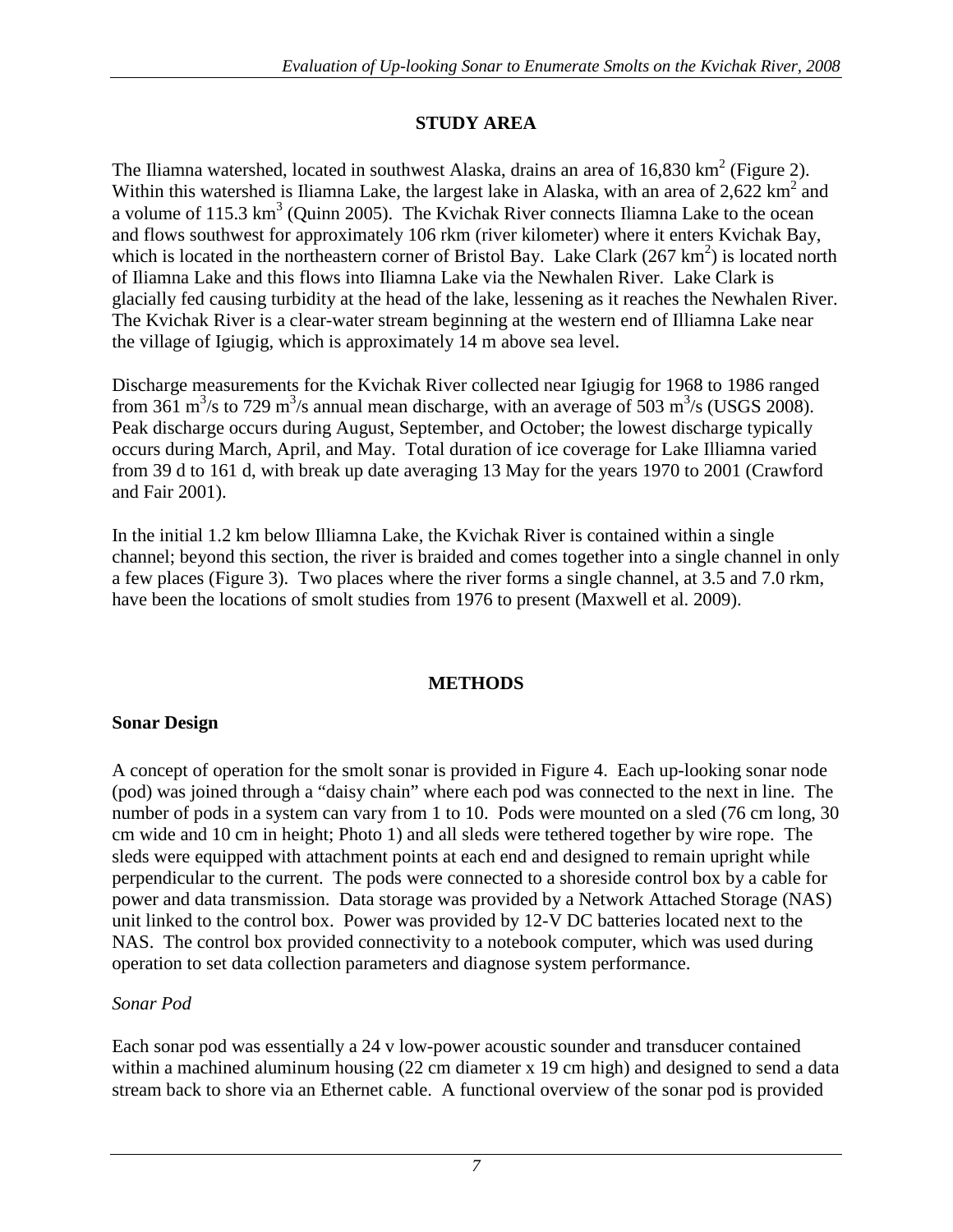in Appendix A. The transducer transmitted 0.064 msec pulses at 120 kHz. Carrier removal was provided to reduce the bandwidth needed for digitization. Analog-Digital conversion was done with a 50 kHz A/D converter to produce a stream of 16-bit sample values. The data conversion control was programmed using a Field Programmable Gate Array (FPGA). Digital sample values were exported into a data stream in Simrad EK60 sonar format. The export operation was programmed using a FPGA. Standard Ethernet protocol (TCP/IP) was used to transmit data from each pod to the NAS on shore. Each pod was outfitted with a  $7.5^\circ$  (at -3 dB) single beam transducer, model # 1111, manufactured by BioSonics (Seattle, Washington).

### <span id="page-16-0"></span>*Control Box*

The function of the control box was to provide an interface for powering and communicating with the sonar pods, manage the stored data, and monitor the input voltage. Power from the battery bank was converted from 12 V to 24 V within the control box and then provided to the pods with an underwater cable. The same connection communicated with the pods allowing the operator to start and stop the sonar and apply data collection parameters using a laptop computer. The technicians could also use the computer to review files in season for quality control. As the raw data were received from the pods they were transferred to a NAS via a gigabit network switch. A volt meter located on the control box allowed the technicians to monitor the input and power level from the battery bank.

### <span id="page-16-1"></span>*Sonar Systems*

Two multi-pod systems were deployed on the Kvichak River in 2008 (Photo 2). Each system consisted of an array of pods daisy chained end to end at 10 m intervals. All transducers were calibrated using a 36 mm tungsten carbide sphere prior to deployment. All pods were configured to collect acoustic data using the following parameters: 0–7 m sample range, 0.06 second ping interval, and 0.064 msec transmitted pulse duration. Data files were collected continuously and then stored in 10 minute blocks on the NAS. All data collected at each site were stored in a 1 terabyte NAS configured with two 500 gigabyte hard drives. Power to the sonar was supplied by two 70-W solar panels, one 2 kW generator and a bank of 12 v, 100 AH absorbed glass mat (AGM) batteries connected in parallel. These batteries were recharged by the solar panels and gas-powered generator. The control box, NAS, and power source for each system were housed on the river's west shore in WeatherPORT tents (Photo 3).

### <span id="page-16-2"></span>**Sonar Site Selection**

A key feature of a suitable site to place the sonar system was a location where the river was confined to a single channel. Bottom profile also influenced site selection and we sought areas where the bottom gradient was gradual and suitable to towing the sled-equipped daisy chained pods across the river. To best characterize the measurement error between sonar systems, we sought two sites sufficiently far apart to allow mixing and redistribution of smolts between sites.

Two sites that have been used in previous smolt sonar projects were deemed suitable for our requirements (Figure 3). Site 1 was 103 m wide and located 3.5 rkm downstream of the outlet from Lake Illiamna. This was approximately the same place as the smolt sonar studies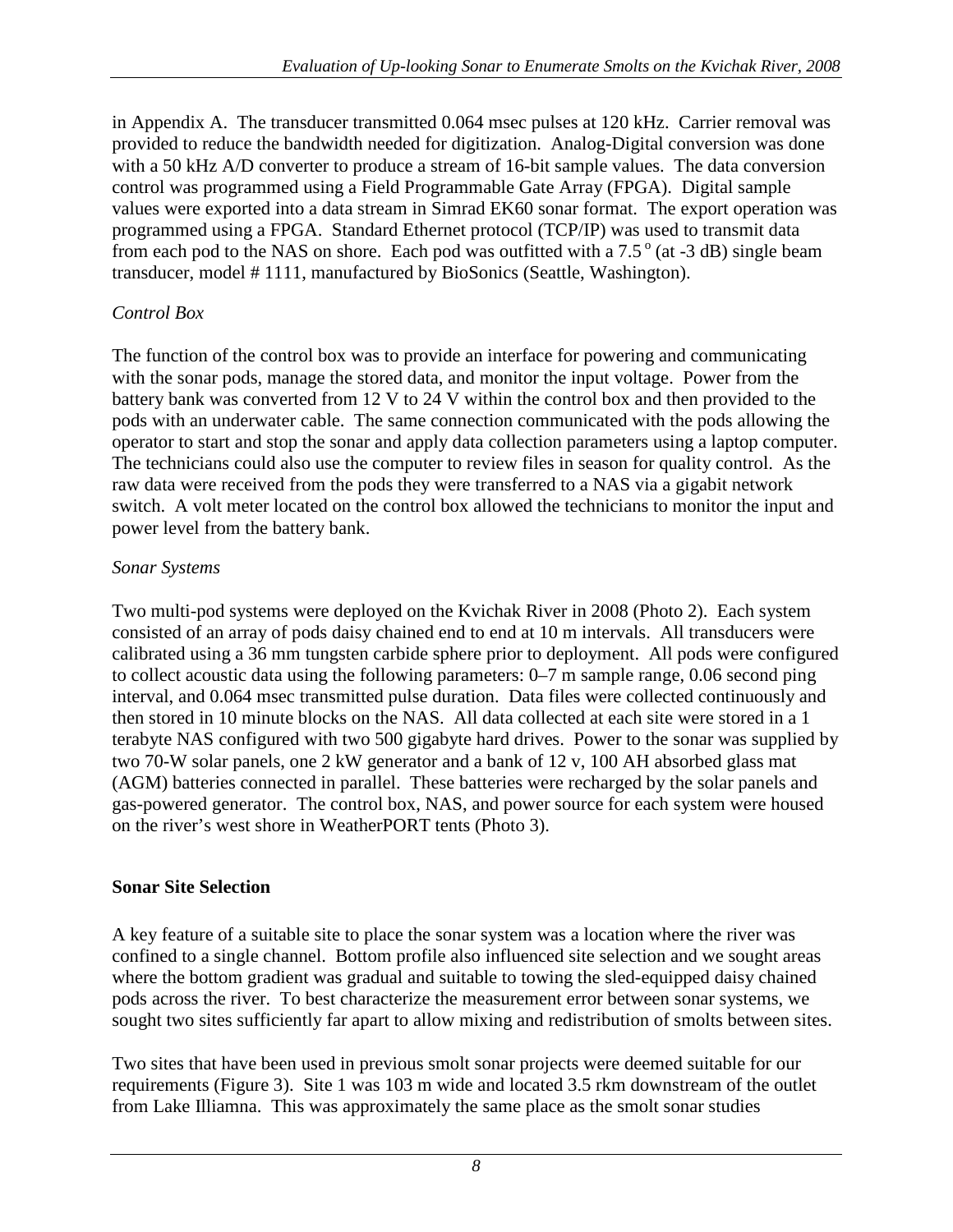conducted by Maxwell et al. (2009) in 2002 through 2004. Site 1 was on a slight bend in the river with the steeper east bank being the outside bend. The bottom profile of Site 1 was characterized by a gently sloping west bank to a maximum depth of 4.3 m, 69 m off shore, followed by a steep incline to the opposite bank (Figure 5). Site 2 was located 7.0 rkm downstream of the outlet of Iliamna Lake and was 130 m wide. This was the site for earlier Bendix and side looking sonar studies (Crawford and Fair 2003; Mueller et al. 2006; Maxwell et al. 2009). The west bank of Site 2 had been an island before the river channel changed but now the narrow channel on the north side of the island becomes flooded only during periods of very high water and not typically in the spring. Site 2 was located along a fairly straight stretch of river, with the west bank being flat and the east bank having a steep slope to a plateau above. The bottom profile of Site 2 was more uniform across the entire river bottom than Site 1 and had a maximum depth of 2.9 m (Figure 6).

### <span id="page-17-0"></span>**Sonar Deployment and Operation**

The two sonar systems were deployed in the same manner. The pods were attached to each other by a 10 m long, 7.9 mm (5/16 in) diameter wire rope (cable) so as not to put any stress on the power and data cable (Photo 1). The first sled had a 6.1 m section of 6.4 mm (1/4 in) chain attached to the leading end that acted as an anchor while being towed. Once the set up was completed, the system was staged on the west bank (Photo 3). Prior to deployment, the 7.9 mm cable had been laid on the river bottom at a right angle to the staging site to be used as a tow line. This tow line was attached to the chain on the first sled and a chain saw winch was used to pull the entire array across the river bottom. Once in a suitable location, the ends of the sonar array were anchored to each bank.

The sonar systems operated 24 hours per day except for stoppages for repositioning. Each system was checked twice daily, generally at 0800 and 2300 hours, to ensure adequate power supply and operation. Data were downloaded onto a portable computer from the NAS each day and examined visually using specialized software (EchoView® 4.5 by Myriax Software Pty. Ltd., Tasmania, Australia) to ensure the sonar was operating correctly and useful data were being collected.

Deployment of the sonar array was dependant on ice break up of Iliamna Lake and absence of ice in the Kvichak River. Through communication with air taxi operators in the area, we determined the lake ice began breaking up on 10 May and was mostly clear by 18 May (Table 1). Crews arrived in the village of Igiugig on 19 May to begin mobilization. Iliamna Lake was mostly clear of ice at this time except for the southwest section near the outlet where prevailing winds had pushed the remaining ice. The Kvichak River was clear of fast ice but would become intermittently congested with ice trickling in from the lake. Crews were able to navigate the river and began setting up the shore-based facilities at Sites 1 and 2 on 20 May. Once WeatherPORT tents were in place, sonar equipment was moved to each site and the control box, NAS, and power supply were assembled (Photo 2). On 24 May, as ice conditions began to lighten and Site 1 sonar was assembled and staged on shore (Photo 3).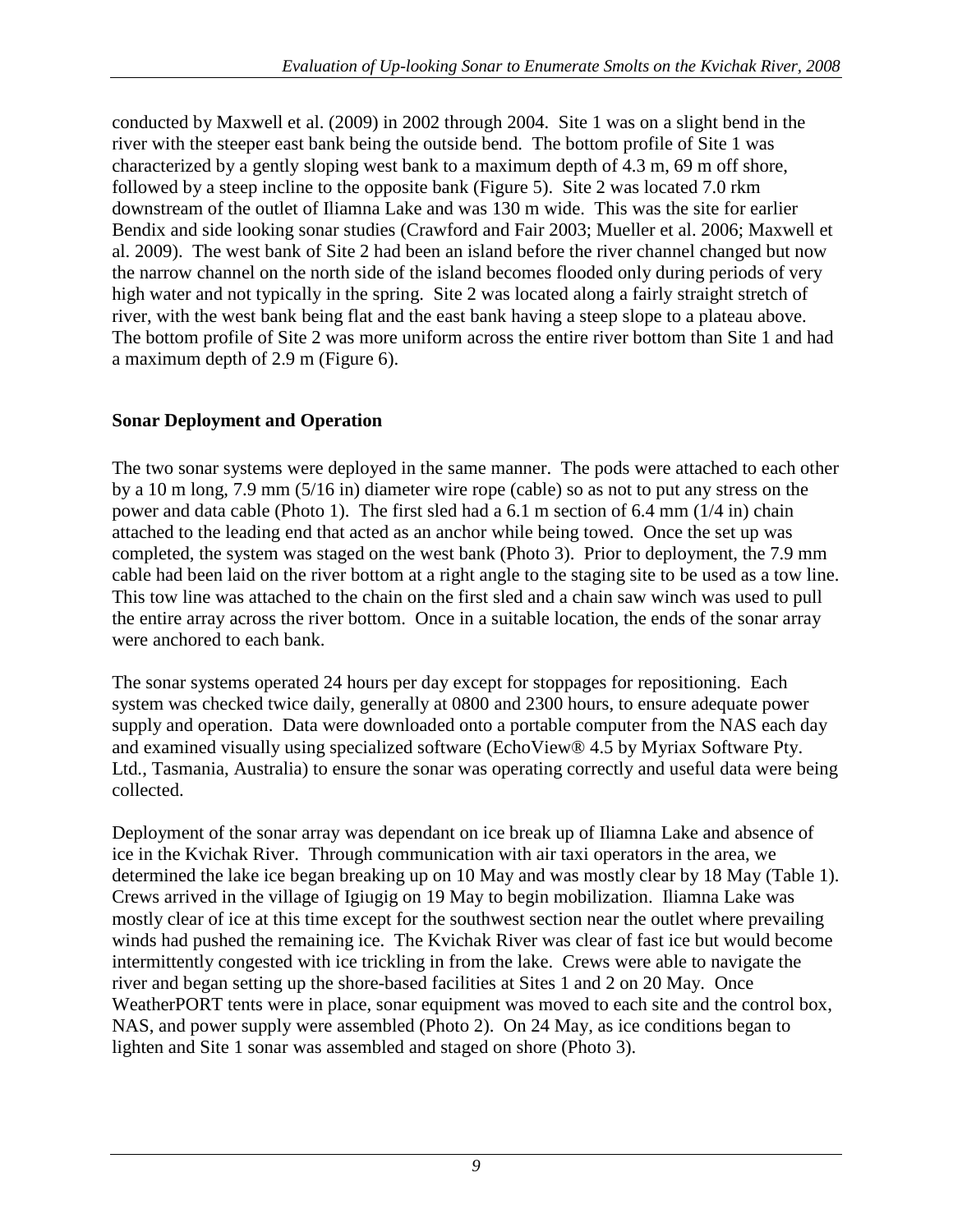Sites 1 and 2 were powered by six and four 12v AGM batteries, respectively. Each site was charged by two 70 W solar panels and one 2 kW generator. Each sonar system required 110 watts for operation, half of which was devoted to the NAS. The solar panels at each site were unable to keep the batteries fully charged and therefore the generator was used for 2 to 3 hours each day in order to keep the system operating.

On 25 May, the Site 1 sonar was deployed and began operating at 1700 hours. A total of eight transducers ( $S^1$ -T1 through  $S^1$ -T8) were set at 10 m intervals with  $S^1$ -T1 located 19 m off the west bank and  $S^1$ -T8 located 14 m off the east bank. Depth of each transducer varied from 1.8 m for  $S^1$ -T8 to 4.3 m for  $S^1$ -T7 (Table 2). Site 2 sonar was deployed 26 May and began operating at 1730 hours. Due to a broken coupling on one of the housings only 7 transducers  $(S^2-T1)$ through  $S^2$ -T7) were deployed. As with Site 1, each transducer was spaced at 10 m intervals with  $\overline{S}^2$ -T1 located 42 m off the west bank and  $S^2$ -T7 located 28 m off the east bank. Depth of all transducers at Site 2 was approximately 2.7 m (Table 2).

The Site 1 sonar operated from 25 May to 2 June at 1300 hours when it was shut down to be pulled out and re-set due to  $S^1$ -T8 being tilted. Once re-set, pinging resumed the same day at 1700 hours, and it ran continually to season end on 15 June at 1200 hours. Site 2 operated continually from 26 May at 1200 hours to 15 June at 1500 hours.

Water velocity was measured using a Model 622 Gurley Price meter made by Gurley Precision Instruments (GPI; Troy, NY). A boat was anchored 2 to 3 m downstream of each transducer and velocity measurements were taken at a depth of 1 m at each location. Measurements were taken for one minute, three times at each transducer to give an arithmetic mean. Velocities were then calculated based on the GPI conversion table.

Water velocity was measured a total of three times at each site, roughly at the beginning, middle, and end of the sonar operating dates (Table 3). Stage height was not measured, however little change in water level was observed during the study. Water velocities differed across the river channel at both sites, with the near shore velocity being lower than the mid river velocity. Ranges varied from 0.93 m/sec at  $S^1$ -T1 to 1.83 m/sec at  $S^1$ -T6, and from 0.97 m/sec at  $S^2$ -T1 to 1.47 m/sec at  $S^2$ -T4.

Climate and hydrologic data were recorded at the boat launch near the ADF&G facilities in Igiugig (Table 4). Observations of sky conditions and measurements of wind direction, wind velocity (mph/h), daily precipitation (in), air and water temperature ( $^{\circ}$ C) were recorded at 0800 and 2000 hours daily. Wind direction, wind velocity, and air temperature were measured with a West Marine, Model 332356 weather monitor. Precipitation data were collected with a directread rain gauge graduated from 0.1 to 1.0 in. Water temperatures were collected at the ADF&G boat launch with a mercury pocket thermometer graduated in  $1^{\circ}$  increments from -10 to +110  $^{\circ}$ C.

### <span id="page-18-0"></span>**Sampling Smolt for Age, Weight, and Length**

During the time the 2008 smolt sonar was operating, BBSRI worked cooperatively with ADF&G to sample smolts at a location on the river between the two sonar sites (Figure 3). This was the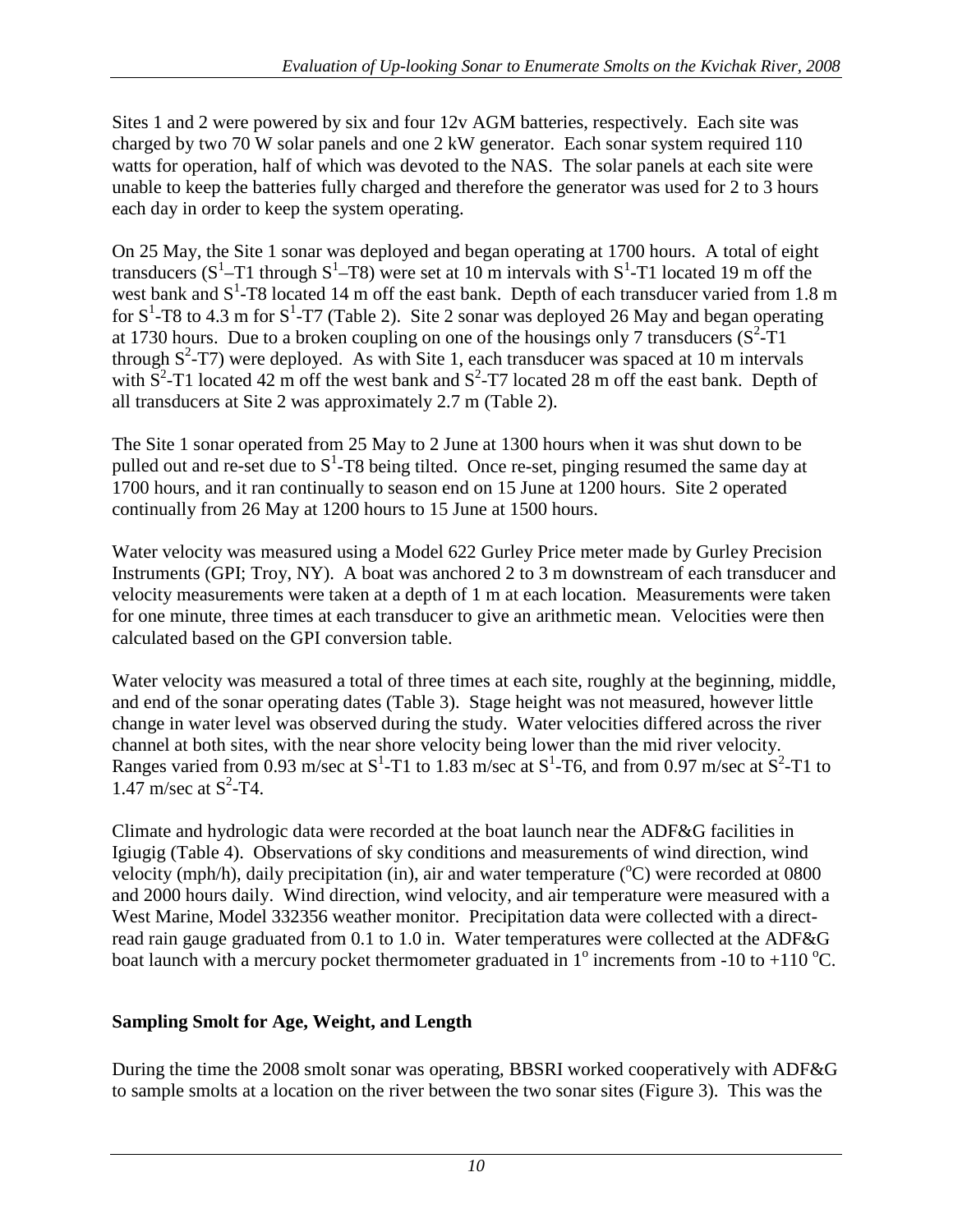same general area where ADF&G had been sampling smolts since 1956 (Crawford and West 2001). The purpose of this sampling was to collect age, body size, and run timing information of the smolt run and to aid with interpretation of smolt sonar data. In 2008, a fyke net and incline plane trap were used each night (weather permitting) to capture smolts. Once the nightly sampling goal was met the fish were then measured, weighed, and scales were taken to determine age (Baker et al. 2008).

To keep the data together from each nightly sampling session, all fishing times, fish catches, and age-length-weight sampling data were logged by smolt day. A smolt day was a 24-h sampling period that started at 1200 hours and ended at 1159 hours the next calendar day.

### <span id="page-19-0"></span>**Data Analysis**

### <span id="page-19-1"></span>*Pre-processing*

Prior to data analysis, the individual data files from each transducer were processed to remove internal system noise spikes, and then merged from all transducers at each location to provide a single EchoView® compatible data file for each 10-min period. These data files were then preprocessed (using EchoView® 4.5 software) by removing noise events generated by boat passage through the sample area, wind/rain events which injected bubbles into the water column, and any cross-talk among transducers. Given that 10-min periods were grouped and reported in hourly bins, if a noise event occupied the majority of an hourly bin then that entire hour was removed.

### <span id="page-19-2"></span>*Smolt Abundance Estimate*

### <span id="page-19-3"></span>Requirements for a Reliable Abundance Estimate

Several assumptions concerning smolt behavior must be met in order to produce a reliable abundance estimate across years. The assumptions required are based on the specific design of the sonar and the methods of generating the abundance estimates. Violations of these assumptions could introduce a bias to the final estimate.

(1) Smolts travel at or near the same speed as the river water velocity.

In order to obtain an estimate of smolt flux, the density of smolt at a given time must be multiplied by the velocity of the smolt through the sonar beam. For this project the velocity of the smolt was assumed to be equivalent to the velocity of the water, which was measured three times over the course of our study. This assumption was based on the work of Maxwell et al. (2009), who used 3-D video techniques estimate that smolt speed (over the ground) was near the current velocity. If smolts swim faster than the water velocity, our estimates will be biased low.

(2) The majority of smolts travel in the upper portion of the water column.

Transducers produce a "near field" effect that is unique to the beam angle and frequency for each unit. Pressure waves created by the sounder must travel a sufficient distance from the face of the transducer before they become parallel; within this region fish can be detected but echo strength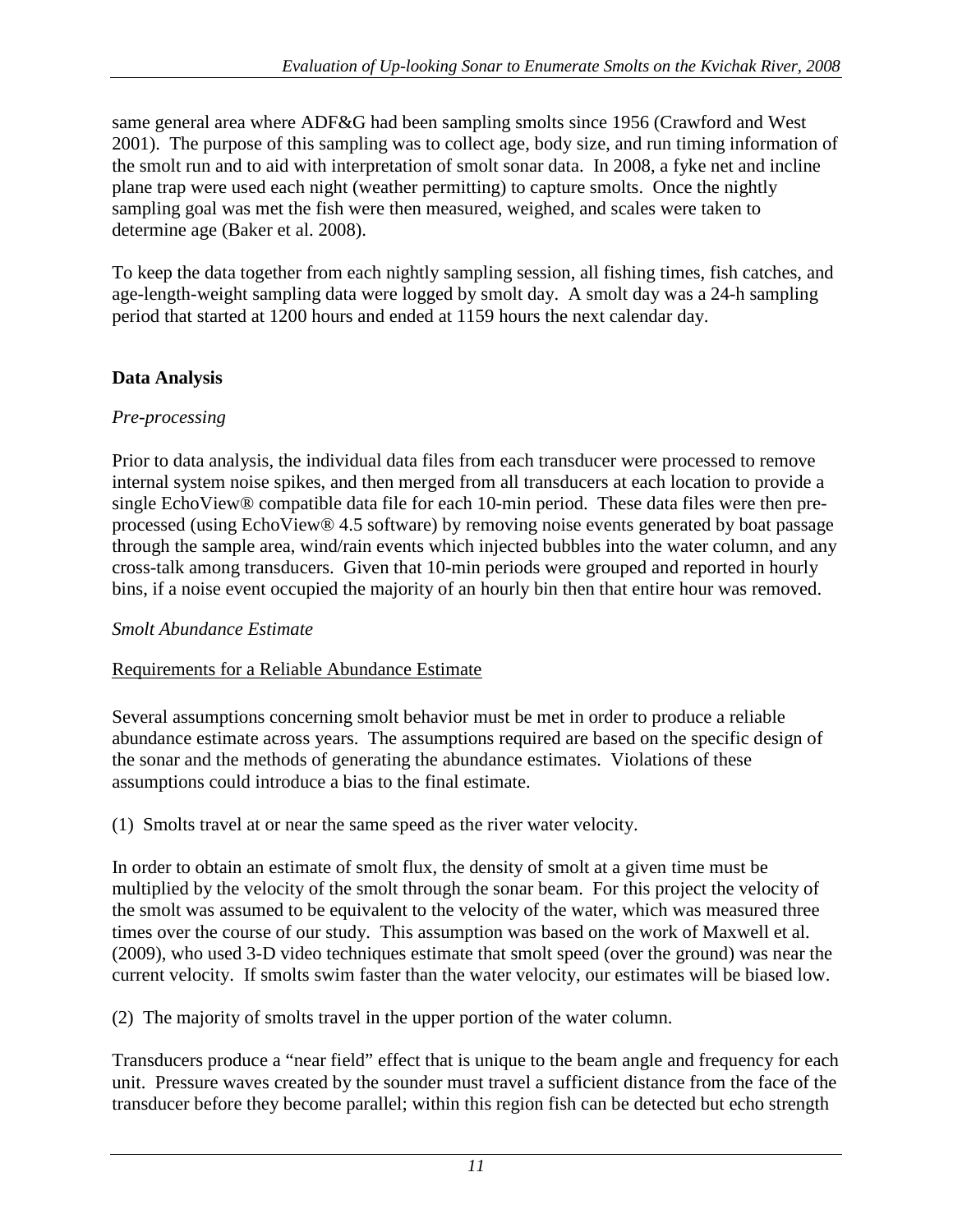varies so quantitative data cannot be calculated. If smolts travel low in the water column (i.e., close to the transducer face) then these fish would not be included in the estimate therefore biasing the estimate low. Vertical distribution of smolt does vary with time but it has been found that the majority utilizes the upper 1 m and the bulk of those are found in the upper 30 cm (Maxwell et al. 2009).

#### (3) Vertical distribution of smolts within the water column does not vary among years.

There has not been a specific study to test the assumption that vertical distribution is the similar among years but this could be, at least in part, monitored with the system we have developed and it should be examined on an annual basis. Of particular concern is whether the portion of the run that travels within 2-3 cm of the surface (and therefore cannot be separated from the surface echo) changes as a function of the abundance of smolts. This could happen if in large run years the smolts distribute themselves deeper rather than across the river and across days. If the fish distribute themselves deeper in the water in large run years compared to small run years, then a smaller fraction of the run will be unaccounted for at the surface. In such a circumstance, estimates from small run years could be biased low. If fish from large runs spread out across nights, we should expect to see abundance from the nights of peak migration to represent smaller portions of the total migration in large run years compared to small run years. Metrics characterizing the vertical distribution across nights and for each season could be compared to see whether changes are correlated with annual abundance.

#### <span id="page-20-0"></span>Abundance Estimates

The majority of the time sockeye salmon smolts outmigrate they tend to aggregate in schools too dense for the sonar to detect single targets accurately, therefore abundance estimates cannot be calculated by counting individual fish. In order to obtain abundance estimates in this study we employed a technique called echo integration, this method has been used since the mid 1960s as an acceptable means for estimating abundance from high density fish schools (Simmonds and MacLennan 2005). Echo integration uses the summed energy from multiple targets in a given sample volume (echo integral) and from this echo integral extrapolates the numbers of fish based on individual target strength (TS).

After excluding noise events from the data, the files were processed with Echoview® 4.5 to export echo integration values by 1-min intervals and 0.5 meter depth strata below surface for the top 2 meters of the water column (Table 5). Additionally, single target detections from each transducer were exported to obtain uncorrected TS values. These uncorrected TS values were processed with a deconvolution algorithm (Hedgepeth et al. 1999) to provide a scaling factor for the echo integration values. The sum voltage for each analysis cell (1-min x 0.5 m depth interval) was corrected for the unsampled portion of the cell and then divided by the mean voltage for an individual smolt (scaling factor) to obtain the fish density for each cell. The smolt density for each cell was summed for all depth strata to obtain smolt/ $m^2$  and then multiplied by the water velocity to obtain the smolt flux (smolt/minute/meter of river channel cross section) for each pod.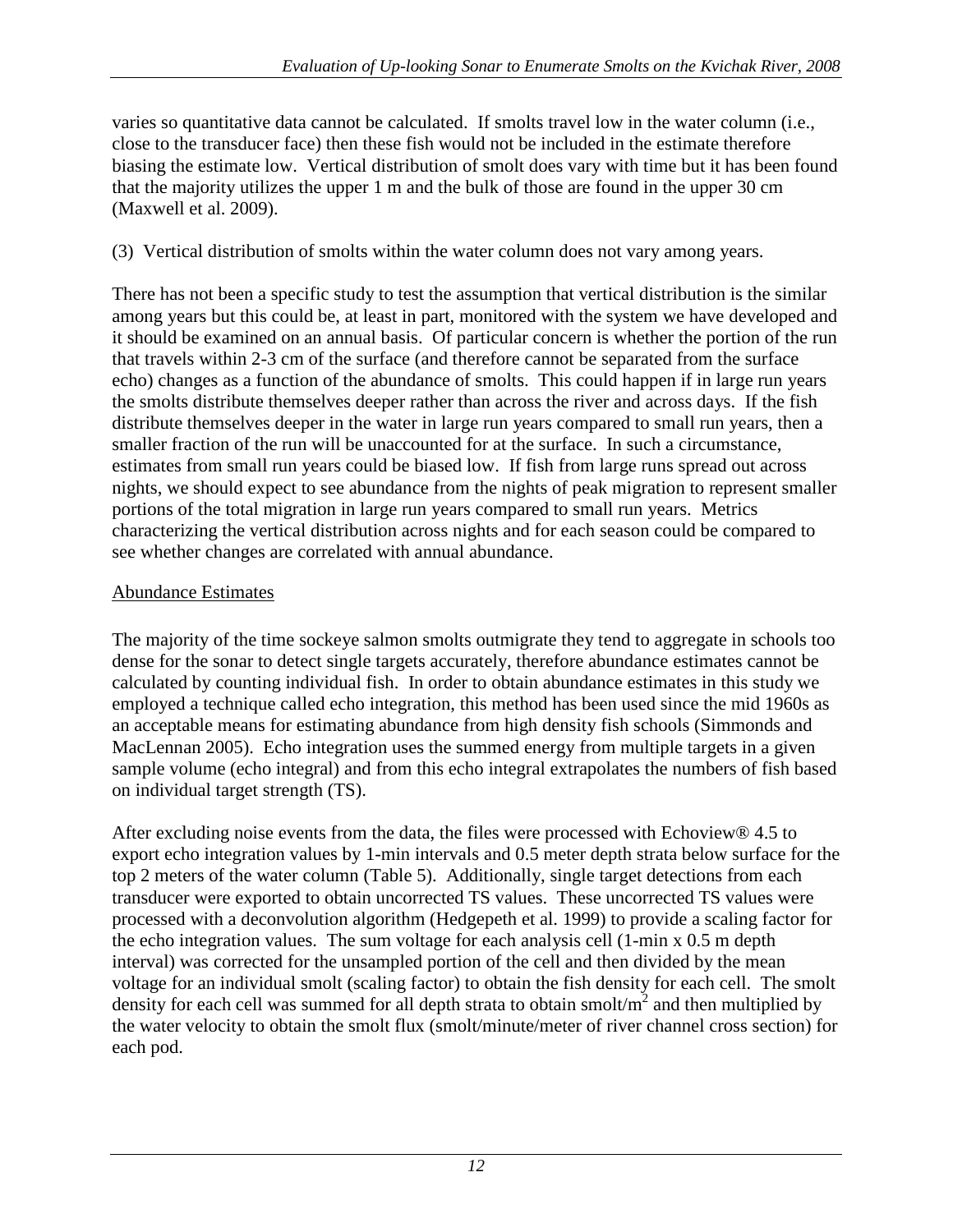Several models were considered for expanding the pod estimates to the entire cross section of river. We chose to linearly interpolate between pods to estimate the smolt passage for the area not sampled. Likewise, we interpolated over the distance between the end pods and the river banks, which were assigned values of zero passage. This method yielded a river-wide estimate of smolt passage at each site.

Smolt passage was not subsampled through time as counts were continuous from beginning to end of the enumeration project. A small portion of the total season was missed due to shutdowns and environmental noise. For these periods, the missing hours for each transducer were filled via linear interpolation between adjacent hours. A plot of these missing hours reveals they occurred during periods of extremely low passage (Figures 7, 8), and any uncertainty and bias incurred due to interpolation was considered nominal. The season total abundance and variance of the mean for each site were estimated by the following:

$$
SA = \sum_{j=1}^{K} HA_j
$$
 (1)

$$
HA_j = \frac{\sum_{i=1}^{n} T_{ij}}{n} \times ES_j
$$
 (2)

$$
ES_j = \sum_{i=1}^{n} \sum_{m=0}^{d} T_{ij} + (T_{i+1,j} - T_{ij}) \frac{m}{d}
$$
 (3)

$$
Var(SA) = \sum_{j=1}^{K} \left[ Var\left( HA_j \right) \right] \tag{4}
$$

$$
Var(HA_{j}) = \frac{\sum_{i=1}^{n} (T_{ij} - \overline{T}_{j})^{2}}{n-1} \cdot \frac{fpc}{n} \times ES_{j}^{2}
$$
 (5)

$$
fpc = \frac{A - a}{A - 1} \tag{6}
$$

where, *SA*=smolt abundance, *HAj*=smolt abundance for the *j th* hour, *ESj*=scalar that expands each hourly average across transducers to the entire stream, *m*=number of meters after the *i th* transducer for which the interpolation was being generated, d=number of meters between transducer *i* and *i+1* (*i* and *i+1* could also represent either bank for which smolt passage was assigned a value of zero), *K*=number of hours for which counts were estimated over the entire season, *n*=number of transducers across the river,  $T_{ij}$ =count for the *i*<sup>th</sup> transducer in the *j*<sup>th</sup> hour,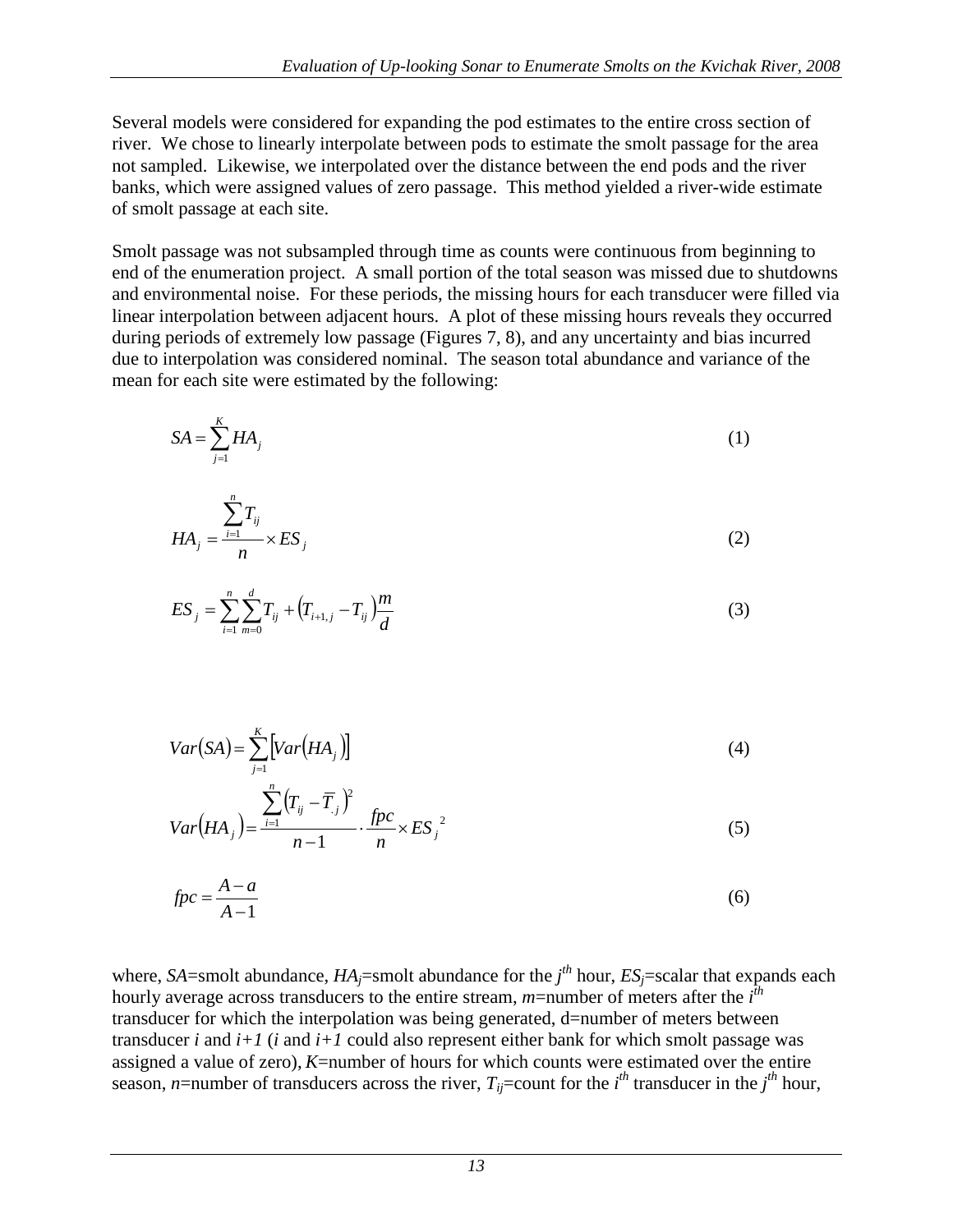*Var(SA)*= variance of *SA,*  $\overline{T}_j$  =average count across all *i* transducers for the *j*<sup>th</sup> hour, *fpc*=finite population correction, *a*=cross sectional area ensonified by all transducers, and *A*=total cross sectional area for which the estimate was expanded. Normal 95% confidence intervals were produced for *SA* estimated at each site. It should be noted that our estimates of variance include uncertainty due to subsampling the water column only and do not include uncertainty from estimating the scaling factor during echo integration. In the future, we will investigate methods for propagating uncertainty from all inputs.

#### **RESULTS**

#### <span id="page-22-1"></span><span id="page-22-0"></span>**Sonar Performance**

#### <span id="page-22-2"></span>*Sonar Calibration*

A pool calibration test of each sonar pod was performed prior to deployment in the field. Each pod was independently tested with a 36 mm tungsten carbide sphere with known target strength of -40 dB. Once the measured target strength for each transducer was determined, an offset was calculated for data processing (Table 6).

#### <span id="page-22-3"></span>*Transducer Operation*

All transducers were tested and beam patterns measured by the manufacturer (BioSonics) prior to purchase. Based on the beam patterns the side lobes were relatively low averaging  $\sim$  -30 dB. Calculated near field zone was 0.71 m from the face of the transducer and dead zone began at 0.049 m (4.9 cm or  $\sim$  2 in) from the surface. During post season calibrations the actual dead zone at the surface was tested using the calibration sphere. Results from this test revealed that the sphere could be detected  $\sim 0.005$  m from the surface. The average distance from the top of the transducer to the surface was approximately 3.0 m; with the 7.5 degree beam at this range the diameter of the beam covered by each pod was 0.39 m.

### <span id="page-22-4"></span>*Power Requirements*

<span id="page-22-5"></span>Power consumption for each sonar site was approximately 110 W; the NAS required approximately 60% of this power. Site 1 operated with six 12-V, 100AH batteries and Site 2 operated with 4 (two were damaged in shipping). Each system required charging with the generator at least once every 24 h. Solar panels could maintain the charge on batteries during periods of clear sunny weather, but for the majority of the time the solar radiation levels were not high enough to use solar as a reliable source of power.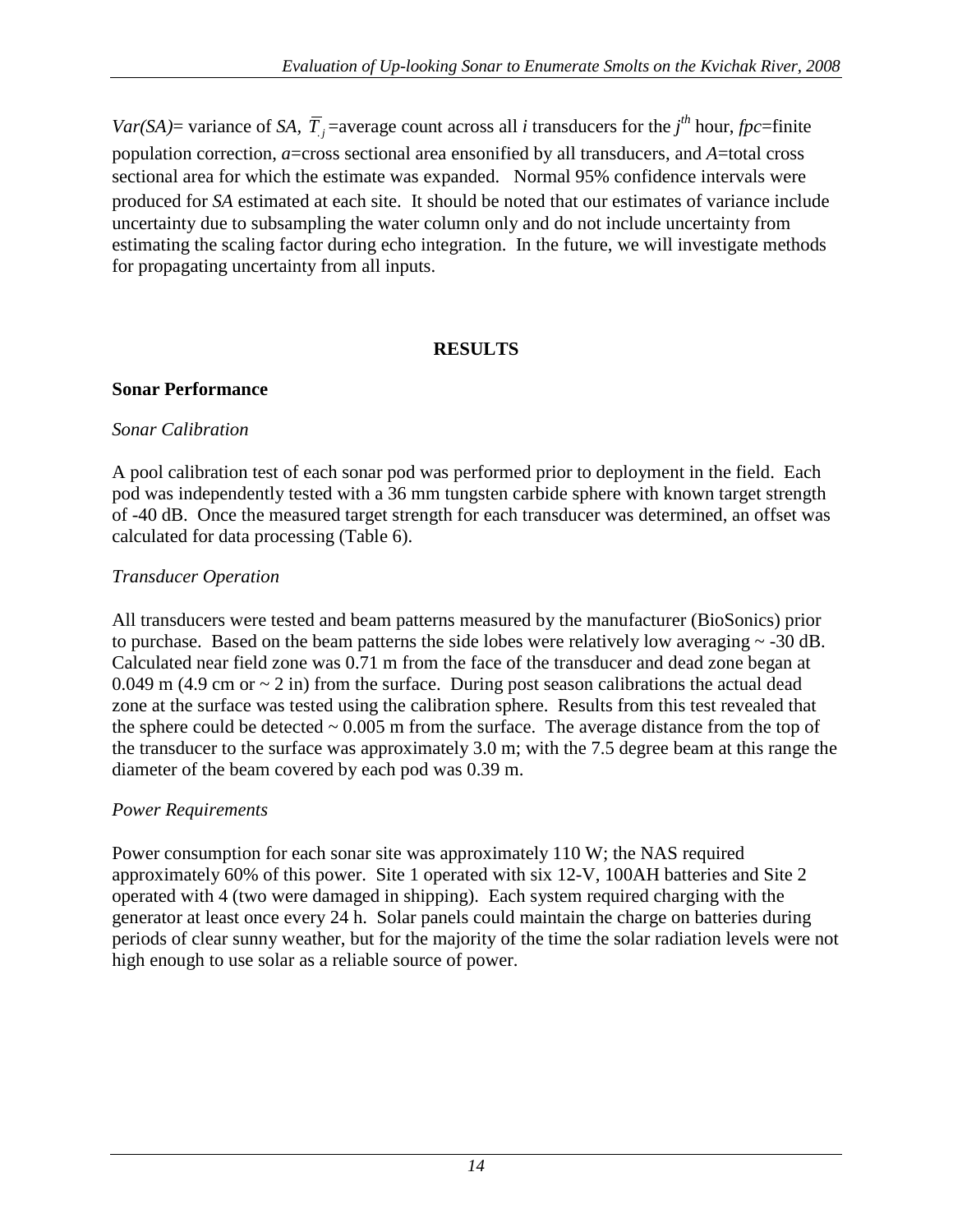### **Data Analysis**

#### <span id="page-23-0"></span>*Pre-processing*

Site 1 analysis included data from 25 May through 12 June 2008 for a total of 438 h of processed data. Site 2 data were analyzed from the period 26 May to 6 June 2008 (271 h). Wind events made up the majority of environmental noise. In total, 11% and 15% of data collected at sites 1 and 2, respectively, were removed due to wind-generated noise. Although the two sites were close enough together to experience the same wind events, Site 2 was located in an area that allowed more fetch for the wind to generate additional wave action than Site 1.

Due to time constraints, a smaller portion of Site 2 data were pre-processed and analyzed to estimate abundance. The final analysis of Site 1 data indicated that 98% of all smolts detected at Site 1 had passed between 25 May and 6 June (Figures 7, 9). By comparing the hourly and daily smolt flux between each site, it was thought that the analysis of Site 2 data through 6 June would be adequate to produce a reliable and comparable estimate (Figure 8).

For both sonar sites, single target detections were obtained from each transducer (by sample week) in order to obtain a scaling factor for echo integration. Contamination of single targets occurred frequently, and can be observed for several transducers during both the first and second week of sampling. Contamination of single targets from multiple targets occurred when densities were high and resulted in a secondary peak in the TS distribution plot as observed for S<sup>1</sup>-T6 during week one (Figure 10). These multiple targets were removed by selecting sample periods for analysis when the smolt densities were lower or from transducers with low densities to estimate the scaling factor. EMS deconvolution method developed by Hedgepeth (1994, 1999) was used to estimate the mean TS used to scale the echo integration values (Figures 11, 12).

### <span id="page-23-1"></span>*Abundance Estimate and Smolt Distribution*

The estimated abundance of sockeye salmon smolts from 25 May to 12 June at Site 1 was 30,786,980 (95% confidence limits = 24,886,708 - 36,687,251; Figure 13). For Site 2, the estimated abundance was 26,965,627 (24,276,255 - 29,654,999; Figure 14) from 26 May to 6 June.

Smolt passage by hour of day was the highest after sunset and remained high until sunrise. The peak hours for smolt passage were 0100 hours through 0300 hours for Site 1 (30% of the total run) and 03:00 through 05:00 for Site 2 (22%). Smolts continued to migrate during all hours of the day, with daylight hours accounting for about 50% of the total run (Figure 15). There was approximately 330 h of daylight (75% of each day) and 108 h (25%) of dark over the course of the study.

Smolts were detected at all depth strata sampled at each site. For both sites, vertical distribution varied between daylight and dark hours. During the hours of darkness over 95% of smolts at each site traveled in the upper 1.0 m, with the majority in the upper 0.5 m (Figures 16, 17).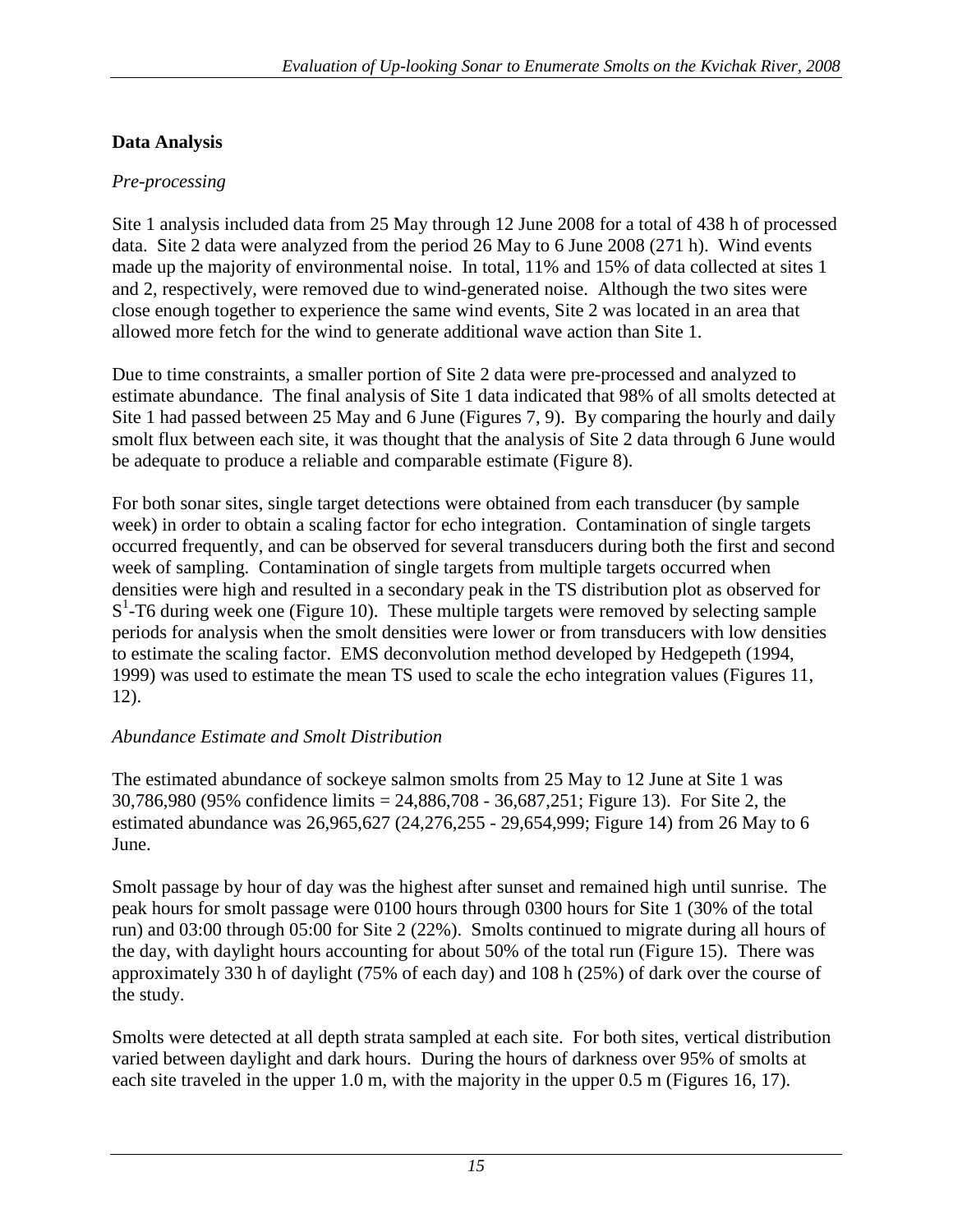Smolts traveling in the day tended to move a little deeper in the water column, particularly at Site 1 where  $\sim$  25% were detected below 1.0 m during daylight (Figure 16).

Cross-river distribution was characterized by the percentage of total smolt detected at each transducer. Smolts were detected by all transducers at each site, but were disproportionate across them. The majority of smolts at Site 1 were detected at T6 (38.8%), with numbers dropping off towards the shores on both sides (Figure 5). Site 2 had two peaks in total distribution with a small peak at T2 that accounted for 13.2% of smolts and another at T6 with 31.4% of the total (Figure 6).

### **DISCUSSION**

### <span id="page-24-1"></span><span id="page-24-0"></span>**Abundance Estimates**

Daily abundance estimates from the two sites and sonar systems were remarkably consistent with the exception of 27-28 May (between 21:00 and 05:00 hrs) when the Site 1 estimate was  $\sim$  4 million fish greater than Site 2. This difference accounted for most of the discrepancy between the estimates for the entire run from the two sites (30.79 million from Site 1 and 26.97 million from Site 2). Given that the two sites were in substantially different bottom profiles, had different cross-sectional areas, and were 3.5 rkm apart, the similarity of almost all daily estimates suggest that the sonar systems worked well to estimate actual fish passage. The differences in daily and annual estimates from the two sites likely had more to do with sampling error than any systematic bias in the echo integration or operation of the acoustics equipment.

Site 2 was less intensively sampled than Site 1 and this limited our confidence in the full-season (i.e., annual) abundance estimate from Site 2. Originally, we planned to operate two identical sonar systems on the Kvichak River in 2008. However, due to a broken coupling on one of the systems, Site 2 had to be operated with only seven pods compared to the full eight pods used at Site 1. Our method of extrapolating for unsampled area did not go beyond 5 m from each side of each pod and therefore a narrower area was used to develop an estimate for Site 2 than Site 1 (70 m of 130 m of river width compared to 80 m of 103 m). It appeared that the lower sampling rate at Site 2 did not fully capture or account for what was an obviously a very large pulse of fish on the night of 27-28 May at Site 1 where we were able to better sample the "river of fish". However, more confidence can be placed in the results from Site 1 than Site 2.

There was evidence of less effective coverage from Site 2. River depth at Site 2 was relatively constant across the channel, which promoted a more uniform distribution of smolts across the river whereas the thalweg was more pronounced at Site 1 (Figures 5, 6). Average night time passage rates at the distal transducers for Site 1 were  $T1 = 1.4$  smolts/min and  $T8 = 0.5$ smolts/min, whereas at Site 2 they were  $T1 = 5.5$  smolts/min and  $T7 = 32.8$  smolts/min (Figures 17, 18). Because a greater number of smolts were estimated at the margins of the sonar array for Site 2, it follows there was a greater chance for smolts to pass unaccounted beyond either end of the array.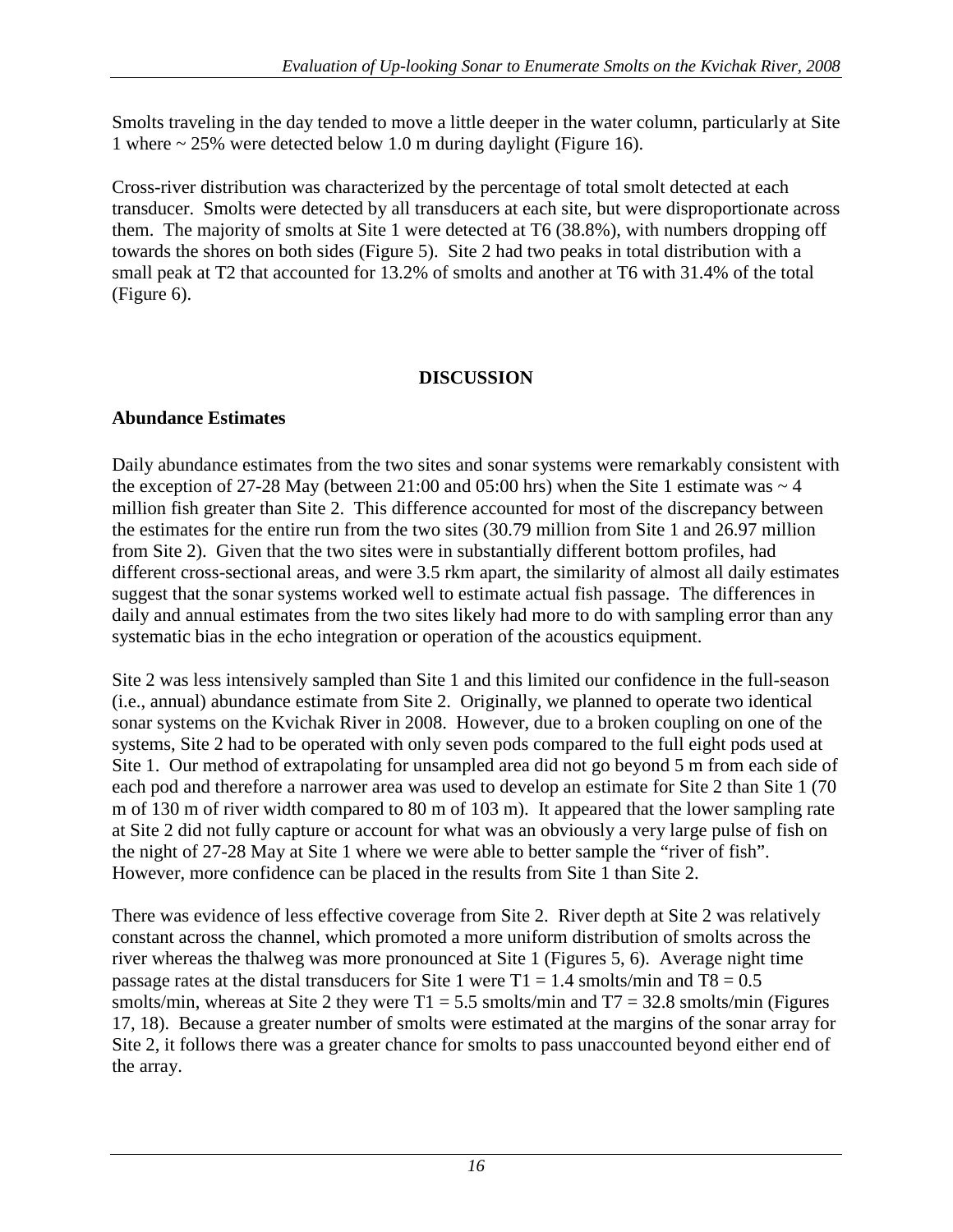Echo integration did not appear appreciably influenced by entrained air caused from wind, rain, and boats because we expected these to be different between the two sites. Site 2 was located in an area that allowed more fetch for the wind to generate additional wave action than Site 1. Any differences in the daily vertical distribution of fish between the two sites appear to have been accounted for by the acoustics and data processing methods used.

During the 2009 field season all precautions will be taken to ensure that each sonar system is operated with eight pods. However, even if the Site 2 sonar is operated with a full complement of pods, the sampling width may not be sufficiently wide for this site. Other features equal, it would be beneficial to move the Site 2 sonar system to a narrower section of river in 2009.

It would also be helpful to use a side-looking sonar system in 2009 to characterize and quantify the cross-river distribution of smolts so that our assumption of uniform distribution around each pod can be tested. It may be possible to use side-looking distribution to weight the pod-specific estimates in the future.

## <span id="page-25-0"></span>**Distribution**

Vertical distribution of smolts was primarily in the upper portion of the water column and these results are consistent with previous studies. By examining video data from 2000 and acoustic data from 2000 and 2001, Maxwell et al. (2009) found that all smolts travelled in the top 100 cm and the majority in the top 30 cm. They also found a diel pattern of vertical distribution, with smolts nearer the surface in the late evening and early morning hours and deeper during the daylight hours. In our study, the majority of smolts were detected in the upper 1.0 m of water, with only 27% and 15% (Sites 1 and 2) between 1.0 and 2.0 m of depth. The majority of smolts between the 1.0 to 2.0 m depth strata were detected during the daylight hours.

Cross-river distribution of smolts varied with highest concentrations located in areas of higher water velocity: Site 1 distribution was highly skewed toward T6 (deepest portion of the river) and Site 2 had a more uniform distribution (Figures 5, 6). Bue et al. (1988) used side-looking sonar and found the majority of smolts were detected 6.4 to 74.4 m from the shore in a 100-m wide section of the river [*and in a fairly uniform distribution with range?*]. A later study with side-looking sonar indicated that nightly distribution of smolts tended to be more dynamic, with peak passage detected at different ranges across the river across nights within a year (Huttenen and Skvorc 1991, 1992). Mueller and Degan (2006) used side looking sonar on the Kvichak River in 2001, partly because it could better detect changes in cross-river distribution than the upward looking Bendix sonar.

There also appeared to be diel fluctuation in the cross-river distribution of smolts where fish were more shore-orientated during the day. At both sites, detections tended to increase during daylight hours on the nearshore transducers (Figures 18, 19).

Although side-looking sonar data is problematic with respect to estimating abundance, it appears to be an effective way of characterizing smolt cross-river distribution. In future studies it may be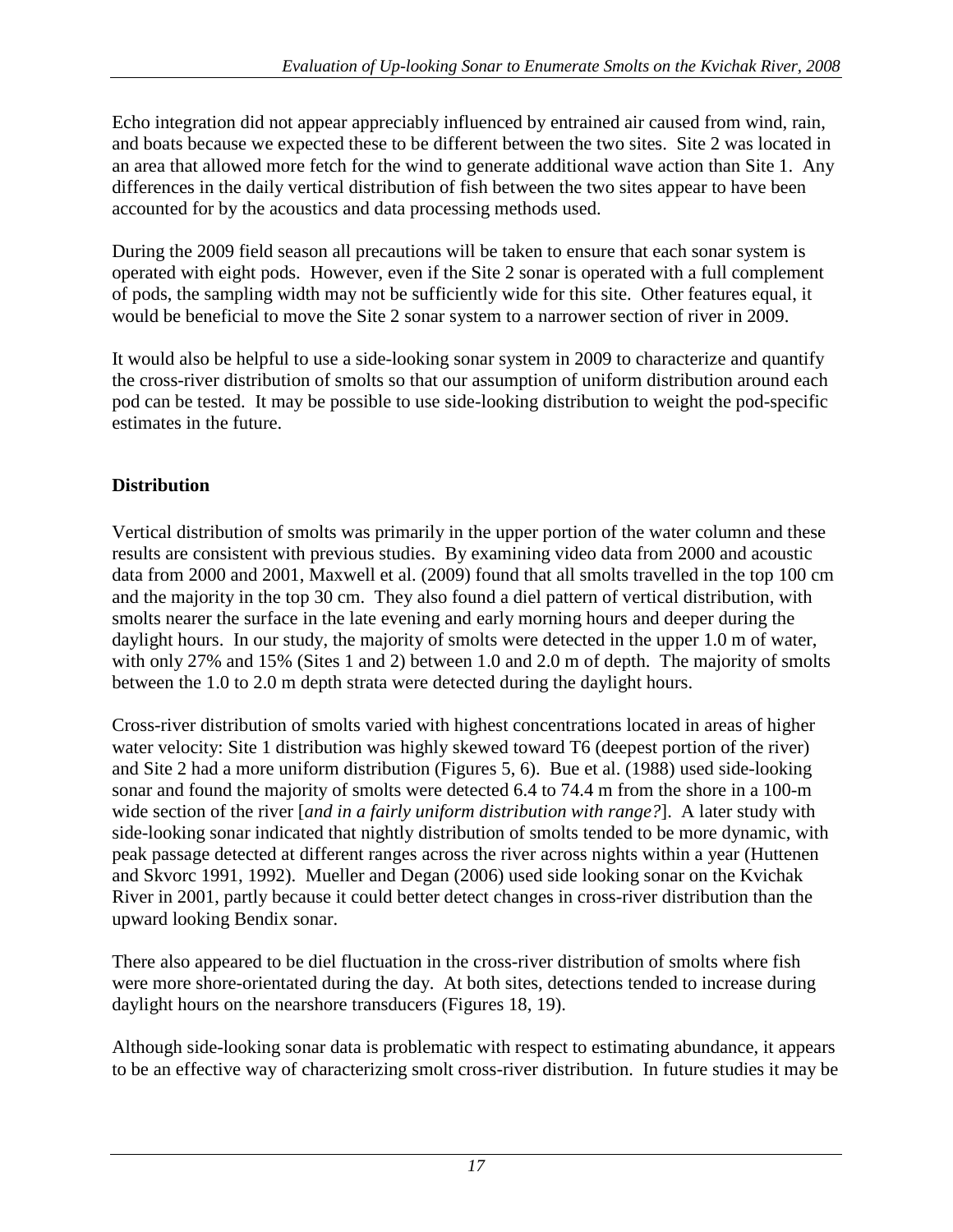beneficial to combine a side-looking sonar system with the up-looking arrays to help better describe cross-river smolt distribution than the up-looking array can alone.

### <span id="page-26-0"></span>**Data Processing**

Distinguishing between environmental noise and smolts is essential to produce reliable abundance estimates. As noted earlier, the Bendix smolt counter did not provide a means of visually analyzing the data to manually separate the noise events. For this study, all data collected could be manually analyzed for noise events post season via EchoView® 4.5 software. This software allowed the processor to visually inspect files and assign noise events to "bad data" regions, which were excluded from the abundance estimate (Figure 20). Wind, rain, and boat traffic affected all transducers during a given event, so data from all transducers were removed during these periods. Cross talk affected a single transducer at each site for a given time period, therefore only the data on that single transducer were excluded. The distinction between noise events and smolts was clear the majority of the time (Figure 21). In the event that the technician could not make a distinction between smolts and noise, that region of data were assigned to bad data.

As mentioned earlier, noise generated by wind accounted for the majority of data removed. In most cases wind speeds had to be approximately 20 mph or higher before it affected data analysis, but this varied with wind direction and site location (Figure 22). Rain accounted for a portion of the data to be assigned to bad data; rain visually appeared similar to wind on EchoView® files. Intermittent or light rain did not affect data analysis, only a constant heavy rain-fall, like that experienced on 5 May created noise sufficient to cause analysis problems. Boat noise occurred more during the day light hours and increased once the sport fishing season began (Figure 20). A boat passing the sonar site would typically require a 2- to 4-min block of data to be removed. Cross talk occurred at both sonar sites and was caused by one transducer being tilted enough for the next transducer to receive its signal (Figure 23). These events lasted about 1 to 2 min and occurred 0 to 3 times each hour for both sites. This noise can be reduced or eliminated during the 2009 field season by ensuring the transducers are not at an angle.

### **CONCLUSION**

<span id="page-26-1"></span>This was the first year of a project to evaluate the efficacy of a newly designed up-looking sonar to enumerate sockeye salmon smolts on the Kvichak River. The design and operation of the sonar met the project's objectives and our expectations. We were successful in developing abundance estimates from two independent and redundant sonar systems. The estimate from Site 2 was 12% lower, which is a modest difference and we suspect that this may have been due to a lower and less effective sampling at Site 2. We offer the Site 1 estimate of 30.8 million  $(30,786,980; 95\%$  confidence limits = 24,886,708—36,687,251) as the best estimate for sockeye salmon smolt abundance in the Kvichak River in 2008.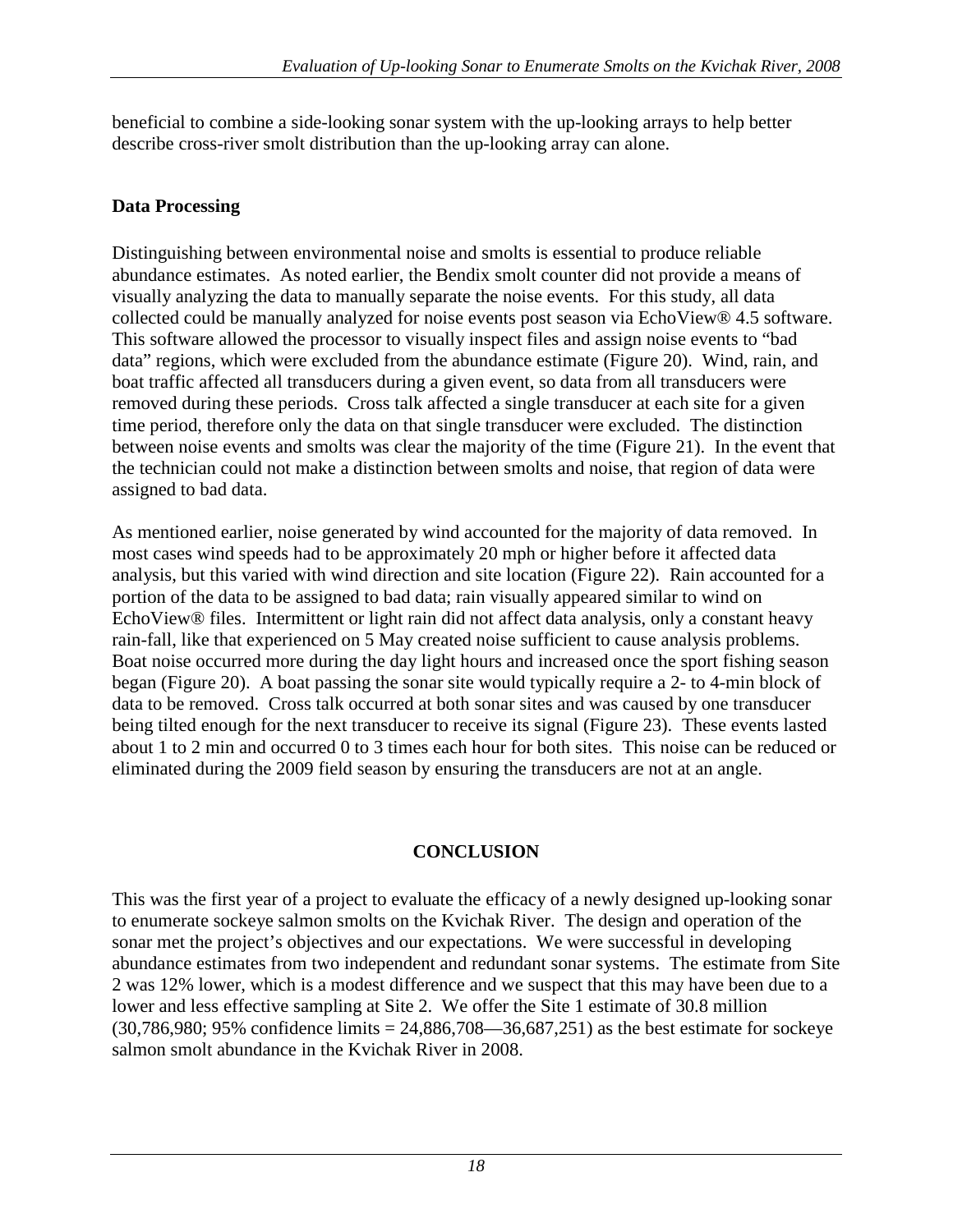### **RECOMMENDATIONS FOR 2009**

<span id="page-27-0"></span>Based on the results above and lessons learned from the 2008 project, the following are recommended improvements for the 2009 program:

- 1. Operate a side-looking sonar system to characterize horizontal (cross-river) distribution of smolt.
- 2. Provide for in-season data processing by on-site technicians to remove noise spikes and concatenate data files in real time.
- 3. Operate Site 1 sonar in the same location as in 2008.
- 4. Explore the feasibility of operating the second sonar system at a new location where the river is narrower than the site it was used at in 2008.
- 5. Explore the feasibility of using alternative energy sources in order to reduce the dependence on maintaining gas generators at each site.
- 6. Create a more robust data back-up system than was used in 2009.
- 7. Incorporate uncertainty from all inputs into the abundance estimate.

## **ACKNOWLEGEMENTS**

<span id="page-27-1"></span>This work was the culmination of many years of research and development by numerous people beginning in the 1950s. Ole Mathisen, whose work on the Kvichak began 50 years earlier, was instrumental in securing funding in 1999 to examine the Bendix sonar system and smolt behavior in the Kvichak in 2000 and 2001. Ole's efforts in 1998/99 provided the seeds of a new smolt program for Bristol Bay. Nick Hughes' enthusiasm and intellect was instrumental in making the most of those funds by helping to critically examining smolt behavior in the Kvichak. Ole and Nick will be missed.

Dave Gaudet patiently waded through Bristol Bay smolt reports from three decades to document the changes to the Kvichak smolt program and pinpoint potential sources of problems. Greg Ruggerone's work with the smolt dataset helped to quantify Gaudet's hunch. Greg Buck and Fred Tilley worked with Don Degan to conduct side-by-side comparisons of the two models of Bendix smolt counter in a Soldotna swimming pool. Russell Thynes of Southeast Instruments and his ingenious sleuthing of the problems with the Bendix smolt counters helped put to rest a decade-long debate. Russell also provided us the confidence that up-looking sonar itself was not fatally flawed and that it was worthwhile to pursue the development of a modern version. Mike Daigneault conducted much of the review of the Bristol Bay smolt program and the initial scoping of hardware vendors, alternative designs, and approaches to field sampling.

Patrick Simpson, Alex Kulinchenko, and Ja-Byung Jung of Scientific Fisheries Systems, Inc. capably designed the hardware and software for the sonar system, and did so on time and to the specifications envisioned.

BBSRI technicians Pamela Edwards, Leilani Luhrs, and Shelly Woods assisted with deploying and maintaining the sonar systems, and conducted fish sampling. The people from the Village of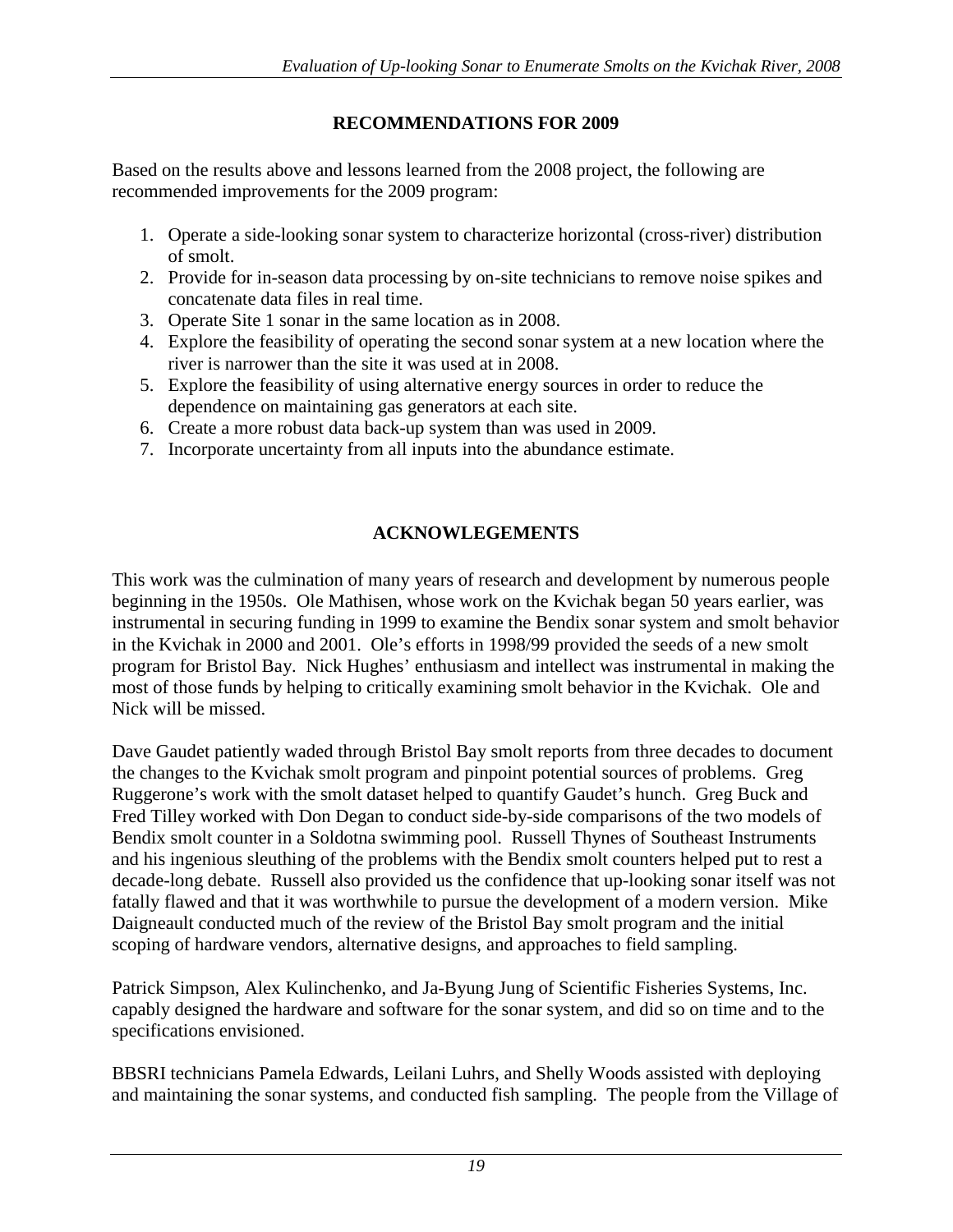Igiugig provided invaluable assistance with all aspects of the field project. Janelle Mueller and Fred West (ADF&G) assisted with the deployment and maintenance of the smolt sonar. ADF&G supplied housing and equipment (boats, generators, etc.) that was essential to the project. Anna-Maria Mueller assisted with the processing of the acoustic data.

This project was a cooperative effort among BBSRI, ADF&G, and Aquacoustics. Funding was provided by BBSRI, the North Pacific Research Board (Project R0321), the Southeast Sustainable Salmon Fund (SSSF Project 45632), and BBSRI benefactors American Seafoods, Bristol Leader Fisheries, and Alaskan Leader Fisheries.

The report Evaluation of an up-looking sonar system designed to enumerate sockeye salmon smolts on the Kvichak River, 2008 was prepared by the Bristol Bay Science and Research Institute by Guy Wade, Don Degan, Michael Link, and Scott Raborn under award 45632 from the National Oceanic and Atmospheric Administration, U.S. Department of Commerce. The statements, findings, conclusions, and recommendations are those of the author(s) and do not necessarily reflect the views of the National Oceanic and Atmospheric Administration or the Department of Commerce.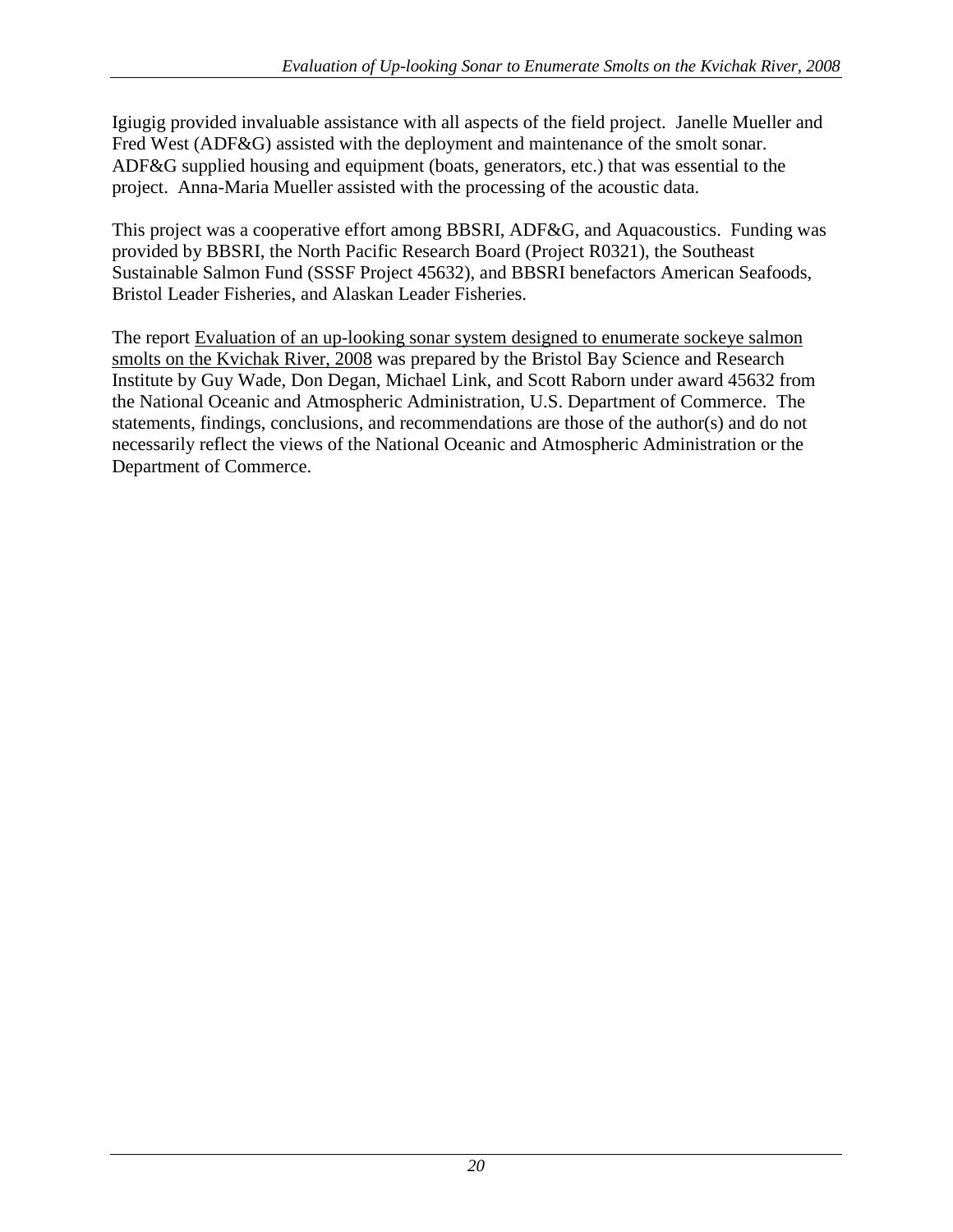### **LITERATURE CITED**

- <span id="page-29-0"></span>Baker, T.T., F.W. West, and D.L. Crawford. 2008. Age and size of sockeye salmon smolt outmigrating the Kvichak River, 2008. Alaska Department of Fish and Game, Fishery Data Series No. 08-XX, Anchorage.
- Baker, T.T., L.F. Fair, R.A. Clark, and J.J. Hasbrouck. 2006. Review of salmon escapement goals in Bristol Bay, 2006. Alaska Department of Fish and Game, Fishery Data Series No. 06-05, Anchorage.
- Buck, G.B. 2005. Sockeye salmon smolt age, length, and weight from the 2005 outmigration on the Kvichak, Nonvianuk, and Alagnak rivers in Bristol Bay, Alaska. Unpublished report prepared by the Bristol Bay Science and Research Institute, Dillingham, Alaska.
- Bue, B.G, D.L. Bill, W.A. Bucher, S.M. Fried, H.J. Yuen, and R.E. Minard. 1988. Bristol Bay sockeye salmon smolt studies for 1986. Alaska Department of Fish and Game, Division of Commercial Fisheries. Technical Fishery Report 88-15, Juneau.
- Burgner, R.L. 1968. Further studies of Alaska sockeye salmon. University of Washington, Seattle.
- Crawford, D.L. 2001. Bristol Bay sockeye salmon smolt studies for 2001. Alaska Department of Fish and Game, Commercial Fisheries Division. Regional Information Report No. 2A01- 27, Anchorage.
- Crawford, D.L., and F.W. West. 2001. Bristol Bay sockeye salmon smolt studies for 2000. Alaska Department of Fish and Game, Regional Information Report 2A01-12, Anchorage.
- Crawford, D.L. and L.F. Fair. 2003. Bristol Bay salmon smolt studies using upward-looking sonar, 2002. Alaska Department of Fish and Game, Commercial Fisheries Division. Regional Information Report No. 2A03-17, Anchorage.
- Groot, C., and L. Margolis, eds. 1991. Pacific Salmon Life Histories. University of British Columbia Press, Vancouver.
- Hedgepeth, J.B., 1994. Stock assessment with hydroacoustic estimates of abundance via tuning and smoothed EM estimation. PhD dissertation, University of Washington, Seattle.
- Hedgepeth, J.B., Gallucci, V.F., O'Sullivan, F., Thorne, R.E. 1999. An expectation maximization and smoothing approach for indirect acoustic estimation of fish size and density. ICES J. Mar. Sci. 56, 36–50.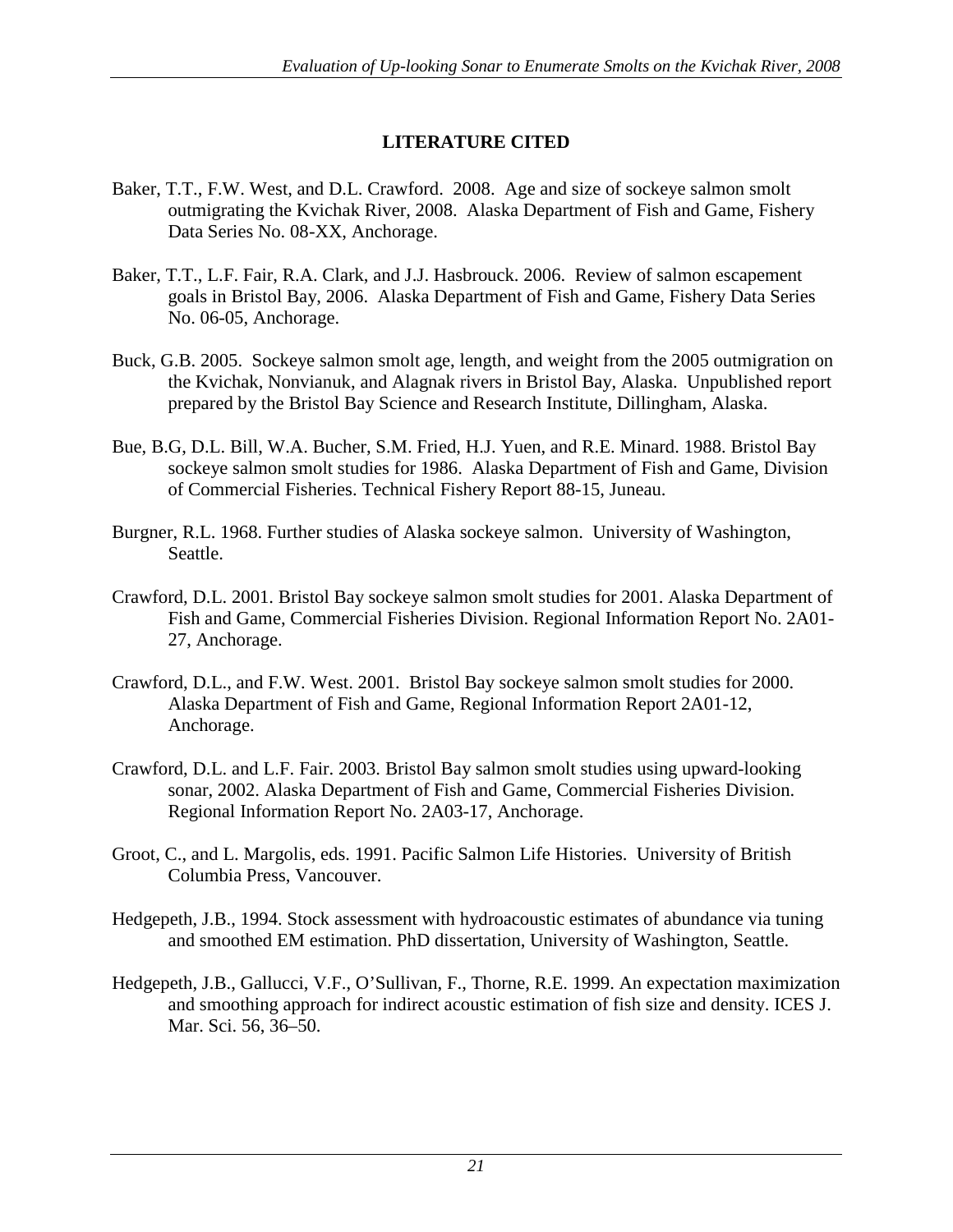- Hughes, N.F., and L.H. Kelly. 1996. New techniques for 3-D video tracking of smolt swimming movements in still or flowing water. Canadian Journal of Fisheries and Aquatic Sciences 53:2473-2483.
- Huttunen, D.C., and P.A. Skvorc II. 1991. Kvichak River side-looking sonar smolt investigations, 1990. Alaska Department of Fish and Game, Regional Information Report 5J91-04, Anchorage.
- Huttunen, D.C., and P.A. Skvorc II. 1992. Kvichak River side-looking sonar abundance estimation. Alaska Department of Fish and Game, Regional Information Report 5J92-07, Anchorage.
- Kieser, R., and J. Hedgepeth. 2005. Echo integration of nonuniform fish densities. Journal of the Acoustical Society of America. Volume 117, Issue 4, pp. 2380-2380.
- Maxwell, S., A. Mueller, D. Degan, D. Crawford, L. McKinley, and N. Hughes. 2009. An evaluation of the Bendix smolt counter used to estimate outmigrating sockeye salmon smolt in the Kvichak River, Alaska, and the development of a replacement sonar, 2000- 2001. Alaska Department of Fish and Game, Fishery Manuscript No. 09-02, Anchorage.
- McCurdy, M.L. and R.D. Paulus. 1972. 1969 Kvichak River sockeye salmon smolt studies. Alaska Department of Fish and Game, Division of Commercial Fisheries. Technical Data Report 3:1-34, Juneau.
- Mueller, A.M., Degan, D.J., Kieser, R., and T. Mulligan. 2006. Estimating sockeye salmon smolt flux and abundance with side-looking sonar. North American Journal of Fisheries Management 26: 523-534.
- Quinn, T.P. 2005. The behavior and ecology of Pacific Salmon and Trout. University of Washington Press, Seattle, Washington.
- Ruggerone, G.T., and M.R. Link. 2006. Collapse of Kvichak sockeye salmon production brood years 1991-1999: Population characteristics, possible factors, and management implications. Unpublished report prepared by Natural Resources Consultants, Inc. and LGL Alaska Research Associates, Inc. for the North Pacific Research Board, Anchorage, AK. xiv + 103p.
- Simmonds, J., and MacLennan D., 2005. Fisheries acoustics theory and practice, second edition. Blackwell Publishing, Oxford, UK.
- USGS. 2008. National Water Information System: Web Interface, 15300500. Retrieved on 20 December 2008 from the United States Geological Survey webpage: [http://waterdata.usgs.gov/ak/nwis/nwismap/?site\\_no=15300500&agency\\_cd=USGS.](http://waterdata.usgs.gov/ak/nwis/nwismap/?site_no=15300500&agency_cd=USGS)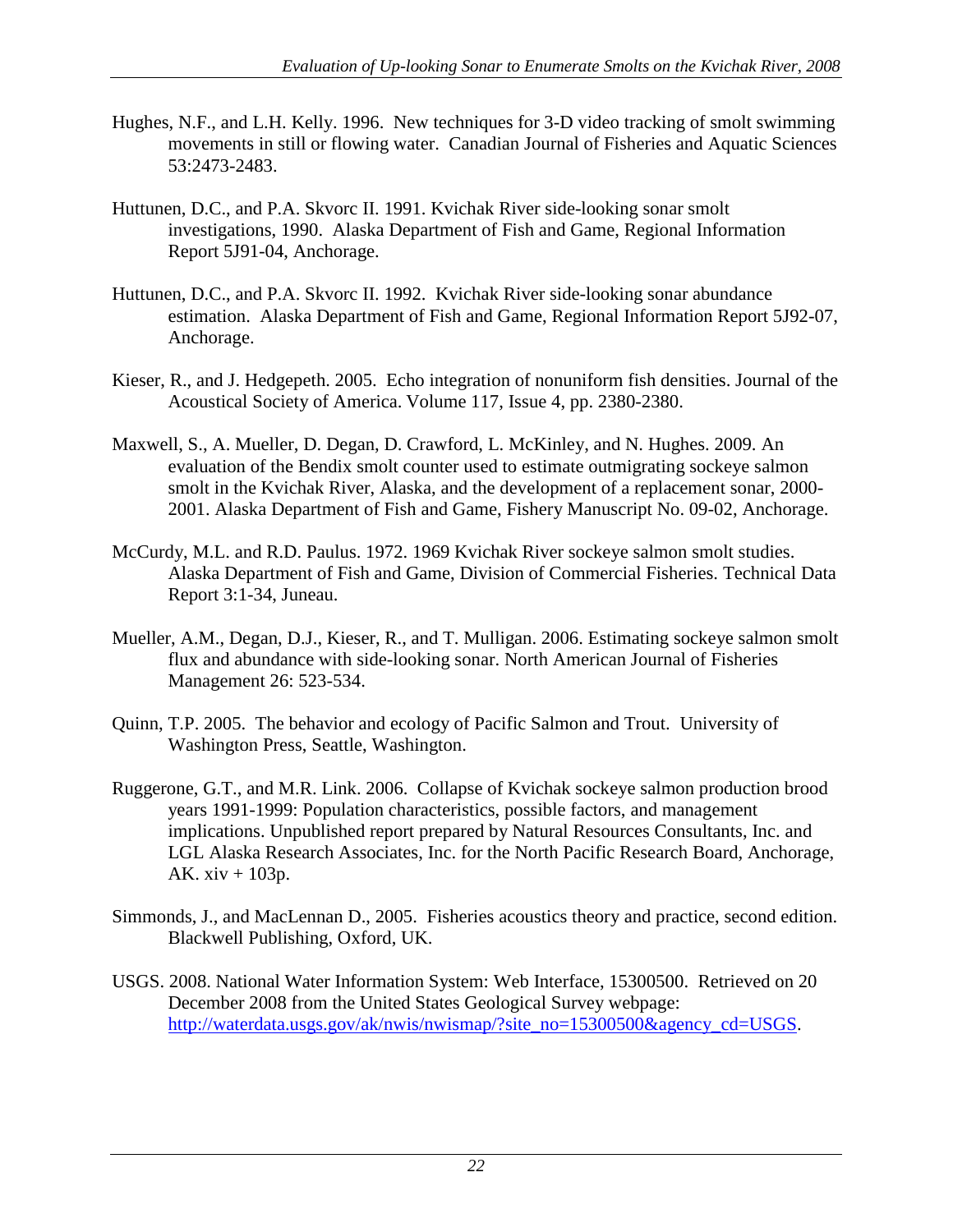<span id="page-31-1"></span><span id="page-31-0"></span>**TABLES**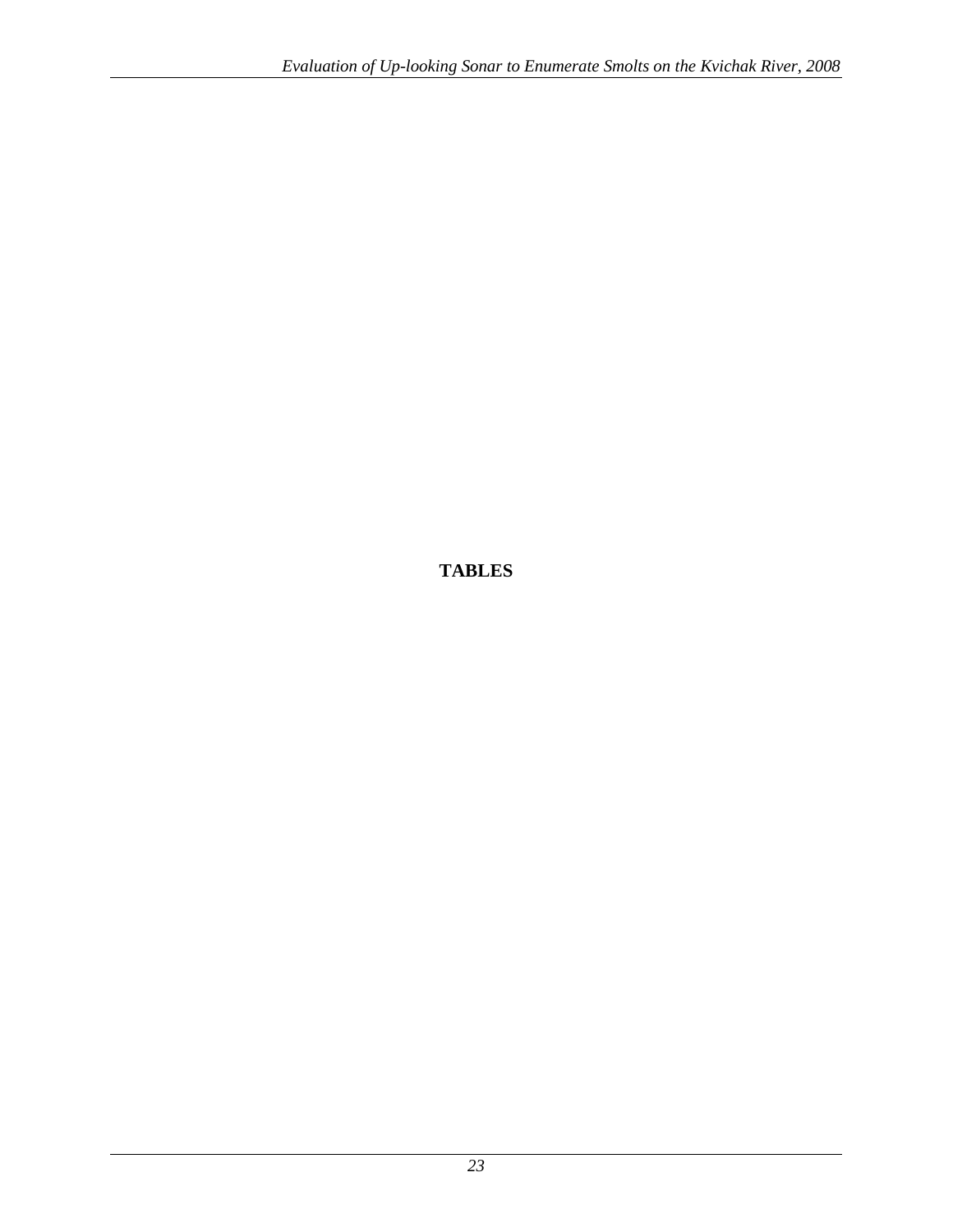| Winter of     | Freeze-up Date | Break-up Date | <b>Total Days of Ice Coverage</b> |
|---------------|----------------|---------------|-----------------------------------|
| 1969 - 1970   | $1-Jan$        |               |                                   |
| 1970 - 1971   | $1-Jul$        | $16$ -Jun     | 161                               |
| 1971 - 1972   |                | $5 - Jun$     |                                   |
| 1972 - 1973   |                | $25-May$      |                                   |
| 1973 - 1974   |                | $21$ -May     |                                   |
| 1974 - 1975   | $26$ -Dec      | 4-Jun         | 161                               |
| 1975 - 1976   |                | $7 - Jun$     |                                   |
| 1976 - 1977   | 4-Feb          | 2-May         | 88                                |
| 1977 - 1978   |                | $11$ -May     |                                   |
| 1978 - 1979   |                | 3-May         |                                   |
| 1979 - 1980   |                | 3-May         |                                   |
| 1980 - 1981   |                |               |                                   |
| 1981 - 1982   | 9-Jan          | $25$ -May     | 137                               |
| 1982 - 1983   |                |               |                                   |
| 1983 - 1984   |                |               |                                   |
| 1984 - 1985   | $11$ -Feb      | $5 - Jun$     | 115                               |
| 1985 - 1986   | 18-Jan         | $12$ -May     | 115                               |
| 1986 - 1987   | 13-Feb         | 23-May        | 39                                |
| 1987 - 1988   | 26-Jan         |               |                                   |
| 1988 - 1989   | 13-Jan         |               |                                   |
| 1989 - 1990   | 9-Jan          | $22-May$      | 134                               |
| 1990 - 1991   | $7-Jan$        |               |                                   |
| 1991 - 1992   | $27 - Jan$     | 4-May         | 98                                |
| 1992 - 1993   | $22$ -Jan      | 3-May         | 102                               |
| 1993 - 1994   | 16-Feb         | 5-May         | 79                                |
| 1994 - 1995   | $11-Jan$       | 22-May        | 132                               |
| 1995 - 1996   | $12$ -Jan      | 5-May         | 114                               |
| 1996 - 1997   | 23-Dec         | 8-May         | 137                               |
| 1997 - 1998   | 5-Jan          | $26$ -Apr     | 112                               |
| 1998 - 1999   | $30$ -Dec      | 28-May        | 150                               |
| 1999 - 2000   | 30-Dec         | 6-May         | 128                               |
| $2000 - 2001$ |                |               |                                   |
| $2001 - 2002$ |                | 20-May        |                                   |
| $2002 - 2003$ |                | $11-Apr$      |                                   |
| $2003 - 2004$ |                |               |                                   |
| $2004 - 2005$ |                | 12-May        |                                   |
| $2005 - 2006$ |                | 19-May        |                                   |
| $2006 - 2007$ |                | $17-May$      |                                   |
| $2007 - 2008$ |                | 15-May        |                                   |

<span id="page-32-0"></span>Table 1. Ice cover dates for Iliamna Lake, 2008.

<sup>a</sup>Data provided by ADF&G, most information was provided by local air charter companies and considered anecdotal.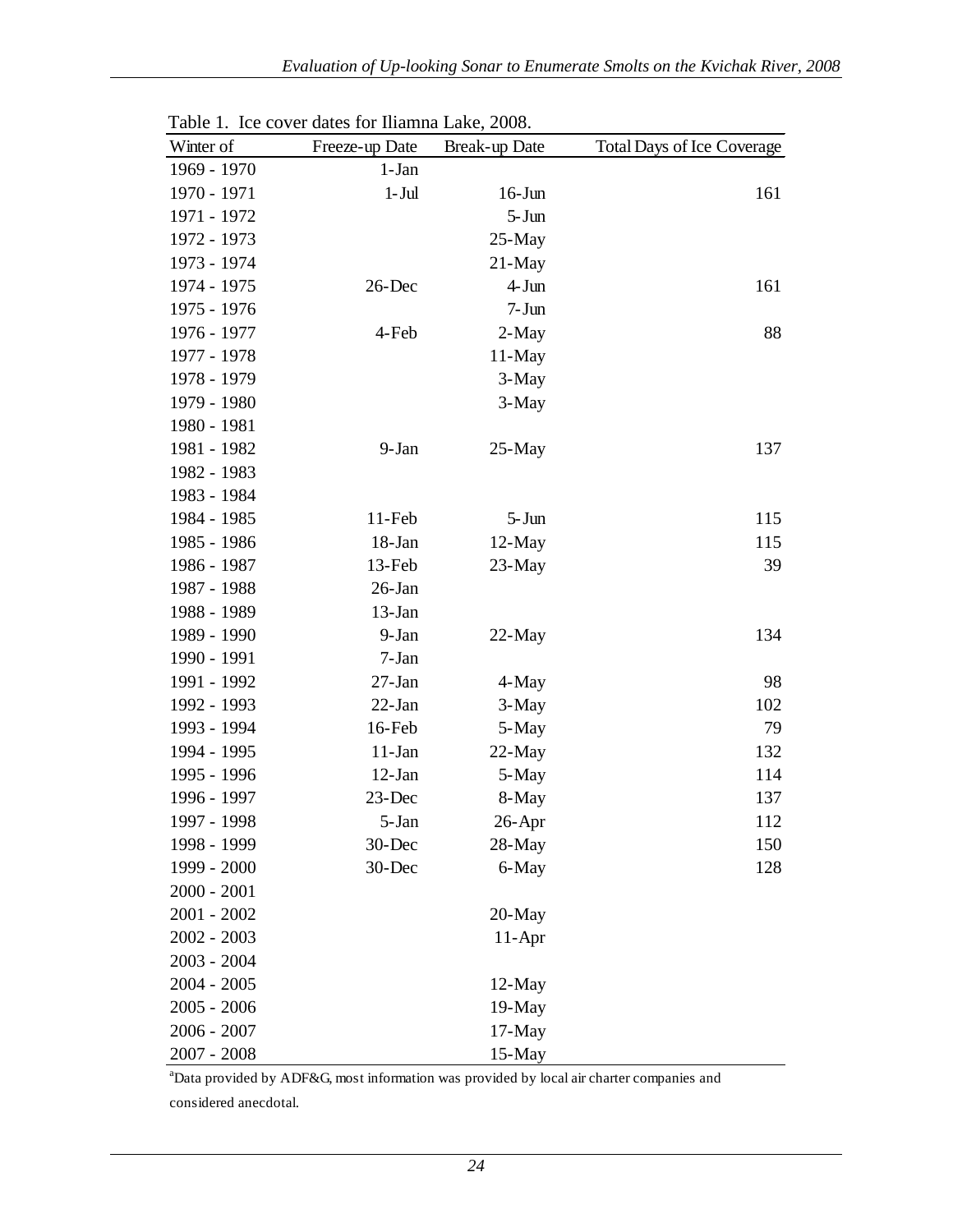| Site 1 and Site 2, 2008. |           |                           |  |  |  |
|--------------------------|-----------|---------------------------|--|--|--|
| Transducer               | Depth (m) | Range <sup>a</sup><br>(m) |  |  |  |
| $S^1$ -T1                | 2.4       | 19                        |  |  |  |
| $S^1$ -T2                | 2.5       | 29                        |  |  |  |
| $S^1$ -T3                | 3         | 39                        |  |  |  |
| $S^1$ -T4                | 3.6       | 49                        |  |  |  |
| $S^1$ -T5                | 4         | 59                        |  |  |  |
| $S^1$ -T6                | 4.3       | 69                        |  |  |  |
| $S^1$ -T7                | 3         | 79                        |  |  |  |
| $S^1$ -T <sub>8</sub>    | 1.9       | 89                        |  |  |  |
| $S^2$ -T1                | 2.9       | 42                        |  |  |  |
| $S^2$ -T <sub>2</sub>    | 2.7       | 52                        |  |  |  |
| $S^2$ -T3                | 2.7       | 62                        |  |  |  |
| $S^2$ -T <sub>4</sub>    | 2.7       | 72                        |  |  |  |
| $S^2$ -T5                | 2.6       | 82                        |  |  |  |
| $S^2$ -T6                | 2.5       | 92                        |  |  |  |
| $S^2$ -T7                | 2.6       | 102                       |  |  |  |

| Table 2. Range and depth for pods at |
|--------------------------------------|
| Site 1 and Site 2, 2008.             |

<span id="page-33-0"></span><sup>a</sup>Range based on distance from west shore to transducer.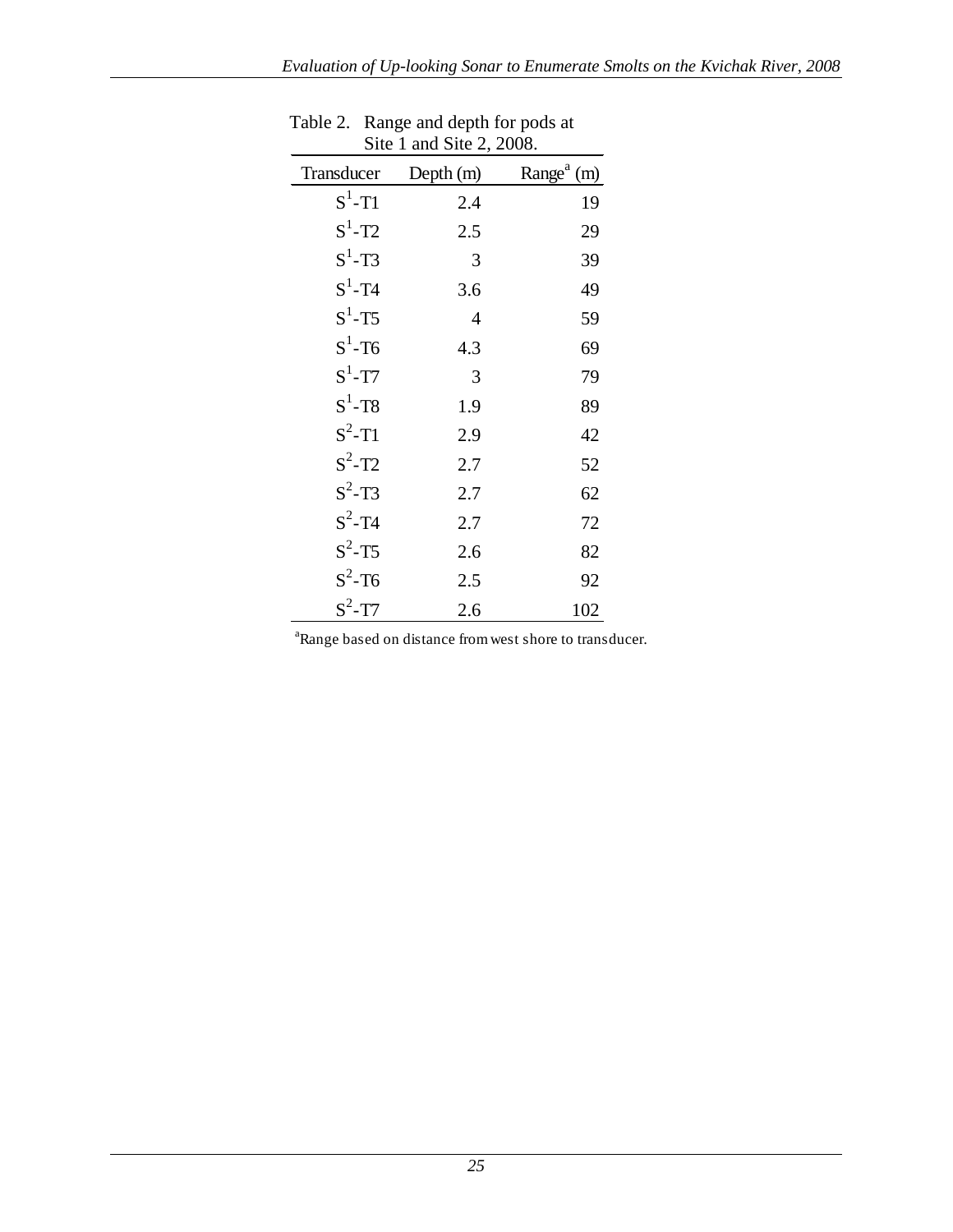| Site 1         |           |         |            |         |
|----------------|-----------|---------|------------|---------|
| Transducer     | $27$ -May | $3-Jun$ | $18 - Jun$ | Average |
| T1             | 0.93      | 1.09    | 1.24       | 1.09    |
| T <sub>2</sub> | 1.31      | 1.27    | 1.43       | 1.34    |
| T <sub>3</sub> | 1.54      | 1.47    | 1.67       | 1.56    |
| T <sub>4</sub> | 1.52      | 1.65    | 1.70       | 1.63    |
| T <sub>5</sub> | 1.60      | 1.60    | 1.74       | 1.64    |
| T <sub>6</sub> | 1.60      | 1.70    | 1.83       | 1.71    |
| T <sub>7</sub> | 1.58      | 1.65    | 1.76       | 1.66    |
| T <sub>8</sub> | 1.09      | 1.17    | 1.31       | 1.19    |
| Site 2         |           |         |            |         |
| Transducer     | 29-May    | $3-Jun$ | $17-Jun$   | Average |
| T1             | 0.97      | 1.29    | 1.08       | 1.11    |
| T <sub>2</sub> | 1.10      | 1.31    | 1.24       | 1.22    |
| T <sub>3</sub> |           | 1.38    | 1.42       | 1.40    |
| T <sub>4</sub> | 1.29      | 1.29    | 1.47       | 1.35    |
| T <sub>5</sub> |           | 1.35    | 1.45       | 1.40    |
| T <sub>6</sub> | 1.24      | 1.15    | 1.29       | 1.23    |
| T7             | 1.08      | 1.17    | 1.15       | 1.13    |

Table 3. Water velocity (m/sec) measurements taken at sonar sites 1 and 2 on the Kvichak River, 2008.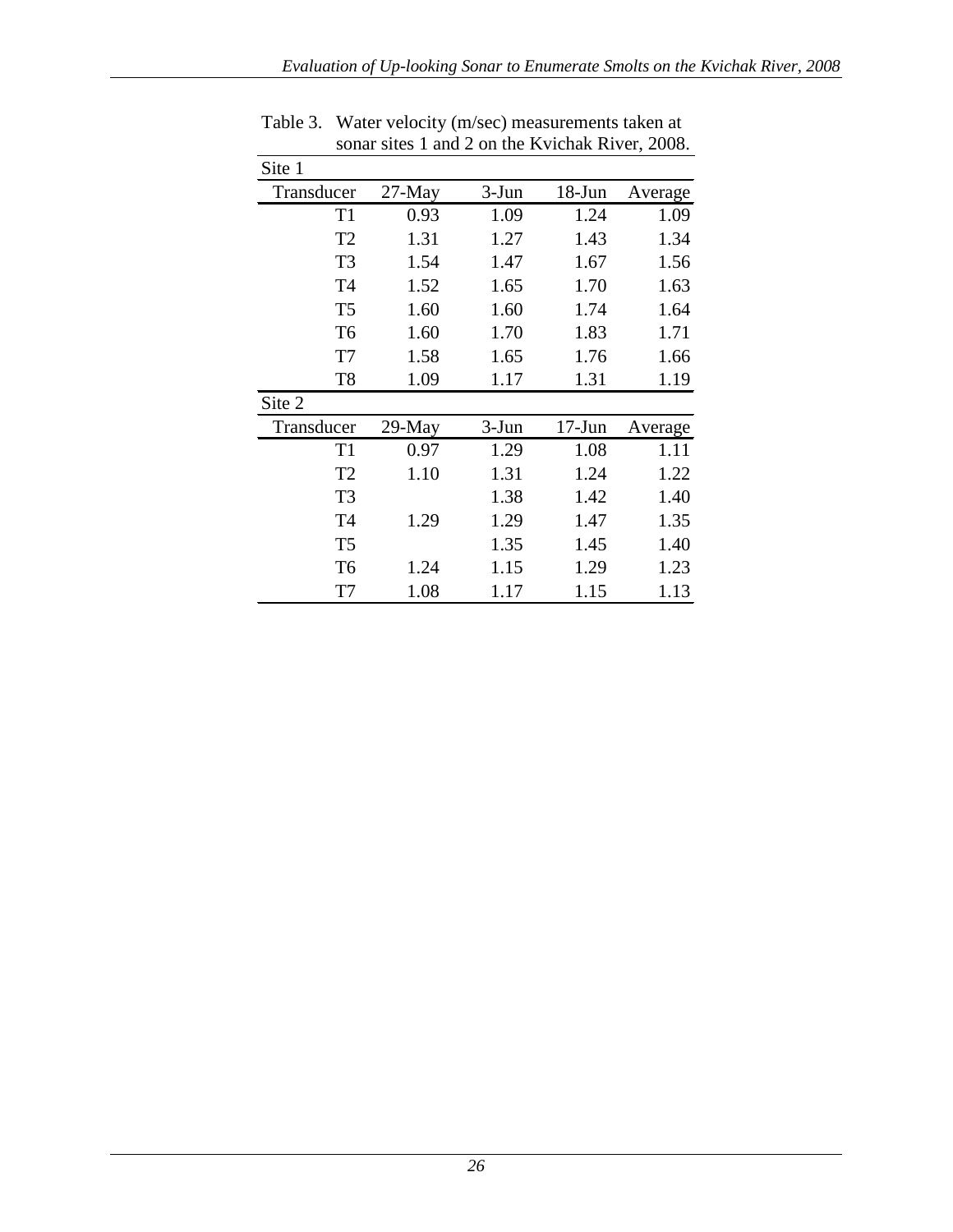|                       |                                                                                              |                  |                  |                                 |                  |                | Dir./Vel.           | Air            | Temp.          |                          | Water          |                    | Water         |
|-----------------------|----------------------------------------------------------------------------------------------|------------------|------------------|---------------------------------|------------------|----------------|---------------------|----------------|----------------|--------------------------|----------------|--------------------|---------------|
| Date                  |                                                                                              | Sky <sup>a</sup> |                  | Precipitation <sup>b</sup> (in) |                  |                | (mph)               |                | $C^0$          |                          | Temp. $C^0$    | Color <sup>c</sup> |               |
| $\text{mm}/\text{dd}$ | 8:00                                                                                         | 20:00            | 8:00             | 20:00 Total                     |                  | 8:00           | 20:00 8:00          |                | 20:00          |                          | 8:00 20:00     |                    | 8:00 20:00    |
| 5/21                  | $\mathbf{1}$                                                                                 | $\overline{2}$   | $\boldsymbol{0}$ | $\mathbf{0}$                    | $\overline{0}$   | Calm           | NE <sub>7</sub>     | 10             | 12             | 3                        | 3              | $\mathbf{1}$       | $\mathbf{1}$  |
| 5/22                  | $\overline{2}$                                                                               | $\overline{4}$   | $\boldsymbol{0}$ | $\boldsymbol{0}$                | $\boldsymbol{0}$ |                | Calm NE 15          | 5              | $\overline{7}$ | 3                        | $\overline{4}$ | 1                  | 1             |
| 5/23                  | 3                                                                                            | 1                | $\overline{0}$   | $\overline{0}$                  |                  | 0 SW 30        | <b>SE 10</b>        | 5              | 15             | 3                        | 4              | 5                  | 5             |
| 5/24                  | $\overline{2}$                                                                               | $\overline{c}$   | $\boldsymbol{0}$ | $\boldsymbol{0}$                | $\boldsymbol{0}$ | Calm           | W 10                | $\overline{7}$ | 9              | $\mathbf{1}$             | 3              | 5                  | 5             |
| $5/25$                | 3                                                                                            | 3                | $\overline{0}$   | A                               | $\overline{0}$   | Calm           | W 5                 | 3              | 11             | 5                        | 5              | 5                  | 5             |
| $5/26$                | $\overline{4}$                                                                               | $\overline{2}$   | Tr               | A                               | $\overline{0}$   | W <sub>5</sub> | W 5                 | $\overline{4}$ | 11             | $\overline{\mathcal{L}}$ | 5              | 1                  | $\mathbf{1}$  |
| 5/27                  | $\overline{4}$                                                                               | $\mathbf{1}$     | $\boldsymbol{0}$ | $\boldsymbol{0}$                | $\overline{0}$   | Calm           | Calm                | 5              | 15             | $\overline{\mathcal{A}}$ | 5              | $\mathbf{1}$       | $\mathbf{1}$  |
| 5/28                  | 1                                                                                            | 1                | $\overline{0}$   | $\boldsymbol{0}$                | $\overline{0}$   | Calm           | Calm                | 6              | 16             | $\overline{\mathcal{L}}$ | 6              | 1                  | 1             |
| 5/29                  | $\overline{2}$                                                                               | 1                | $\overline{0}$   | $\overline{0}$                  | $\overline{0}$   | Calm           | Calm                | 11             | 13             | 5                        | 7              | 1                  | $\mathbf{1}$  |
| 5/30                  | $\mathbf{1}$                                                                                 | $\overline{4}$   | $\overline{0}$   | $\overline{0}$                  | $\overline{0}$   | Calm           | $\,$ N $\,$ 10 $\,$ | $\overline{7}$ | 9              | 5                        | 6              | $\mathbf{1}$       | $\mathfrak s$ |
| 5/31                  | $\overline{2}$                                                                               | 3                | $\overline{0}$   | $\overline{0}$                  | $\theta$         |                | <b>NE 10 NE 40</b>  | 6              | 10             | 5                        | 8              | 5                  | 5             |
| 6/1                   | $\overline{2}$                                                                               | 3                | $\overline{0}$   | A                               | 0                | <b>NE 25</b>   | <b>NE30</b>         | $\overline{7}$ | 6              | 5                        | 6              | 5                  | 5             |
| 6/2                   | $\overline{4}$                                                                               | 3                | $\boldsymbol{0}$ | $\mathbf{0}$                    | $\mathbf{0}$     | E 10           | E 10                | $\overline{7}$ | 14             | 5                        | 8              | $\mathbf{1}$       | $\mathbf{1}$  |
| 6/3                   | $\overline{4}$                                                                               | 3                | A                | $\boldsymbol{0}$                | $\overline{0}$   | E 10           | E 15                | $\overline{7}$ | 12             | 5                        | 7              | 1                  | $\mathbf 1$   |
| 6/4                   | 3                                                                                            | 3                | A                | A                               | 0.02             | Calm           | Calm                | 7              | 14             | 7                        | 8              | 1                  | $\mathfrak s$ |
| 6/5                   | 4                                                                                            | $\overline{4}$   | $\, {\bf B}$     | A                               | $\boldsymbol{0}$ | E 10           | Calm                | $\overline{7}$ | 5              | 7                        | 7              | 5                  | 5             |
| 6/6                   | $\overline{c}$                                                                               | 3                | $\overline{0}$   | B                               | 0.01             | Calm           | Calm                | 5              | 14             | 6                        | 9              | 5                  | $\mathbf{1}$  |
| 6/7                   | 3                                                                                            | $\overline{c}$   | A                | $\boldsymbol{0}$                | $\boldsymbol{0}$ | W 5            | W 5                 | 10             | 15             | 8                        | 8              | 1                  | 1             |
| 6/8                   | 4                                                                                            | 3                | $\boldsymbol{0}$ | $\boldsymbol{0}$                | $\boldsymbol{0}$ | Calm           | W 5                 | 10             | 13             | 7                        | 8              | $\mathbf{1}$       | 1             |
| 6/9                   | $\overline{4}$                                                                               | $\overline{c}$   | $\overline{0}$   | $\boldsymbol{0}$                | $\overline{0}$   | Calm           | Calm                | 10             | 10             | 7                        | 7              | 1                  | 1             |
| 6/10                  | 4                                                                                            | 3                | $\overline{0}$   | $\overline{0}$                  | $\overline{0}$   | W 5            | W 10                | 10             | 8              | 6                        | 6              | $\mathbf{1}$       | 1             |
| 6/11                  | 4                                                                                            | $\overline{4}$   | $\boldsymbol{0}$ | $\overline{0}$                  | $\boldsymbol{0}$ | Calm           | Calm                | 8              | 10             | 6                        | 7              | $\mathbf{1}$       | 1             |
| 6/12                  | $\overline{4}$                                                                               | 4                | $\overline{0}$   | A                               | $\overline{0}$   | W 10           | Calm                | 6              | 5              | 6                        | 6              | 1                  | 1             |
| 6/13                  | 3                                                                                            | $\overline{c}$   | $\mathbf{0}$     | $\overline{0}$                  | $\theta$         | Calm           | Calm                | 10             | 17             | 6                        | 9              | 1                  | 1             |
| 6/14                  | $\mathbf{1}$                                                                                 | $\overline{2}$   | $\mathbf{0}$     | $\overline{0}$                  | $\overline{0}$   | Calm           | S <sub>5</sub>      | 9              | 11             | 6                        | 7              | $\mathbf{1}$       | 1             |
| 6/15                  | 4                                                                                            | $\overline{4}$   | $\mathbf{0}$     | $\overline{0}$                  |                  | 0 SW 10        | Calm                | 9              | 9              | 7                        | 7              | $\mathbf{1}$       | 1             |
| 6/16                  | 4                                                                                            | $\overline{2}$   | $\overline{0}$   | $\overline{0}$                  | $\overline{0}$   | Calm           | Calm                | 9              | 8              | $\overline{7}$           | 7              | $\mathbf{1}$       | 1             |
| 6/17                  | 1                                                                                            | $\mathbf{1}$     | $\overline{0}$   | $\overline{0}$                  | $\overline{0}$   | Calm           | Calm                | $\mathbf n$    | 17             | 8                        | 8              | 1                  | 1             |
|                       | <sup>b</sup> Precipitation Codes<br><sup>a</sup> Sky Codes<br><sup>c</sup> Water Color Codes |                  |                  |                                 |                  |                |                     |                |                |                          |                |                    |               |

<span id="page-35-0"></span>Table 4. Daily climate and hydrologic observations made at 0800 and 2000 hours near Igiugig on the Kvichak River, 2008.

<span id="page-35-1"></span>

| <sup>a</sup> Sky Codes                                     | <sup>b</sup> Precipitation Codes | "Water Color Codes"  |
|------------------------------------------------------------|----------------------------------|----------------------|
| n - No observation                                         | n - No observation               | n - No observation   |
| 1 - Clear sky, $\lt 1/10$ cloud cover 0 - No precipitation |                                  | 1 - Clear            |
| 2 - Cloud cover, 1/2 sky                                   | Tr - Trace                       | 2 - Light Brown      |
| 3 - Cloud cover $>1/2$ sky                                 | A - Intermittent rain            | 3 - Brown            |
| 4 - Completely overcast                                    | B - Continuous rain              | 4 - Dark brown       |
| 5 - For or thick haze                                      | $C - Snow$                       | 5 - Murky or glacial |
|                                                            | D - Snow and rain                |                      |
|                                                            | E - Hail                         |                      |
|                                                            | F - Thunderstorm                 |                      |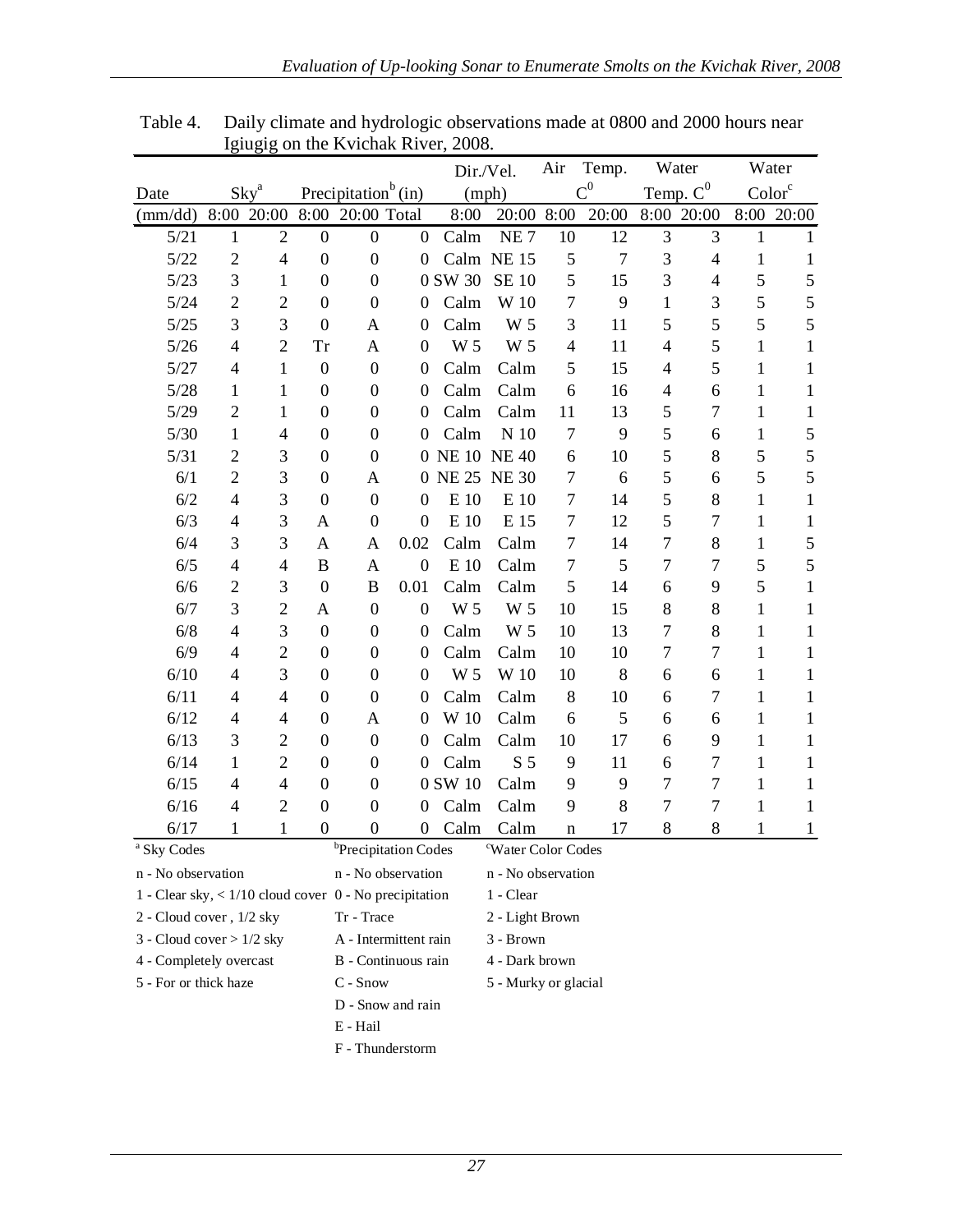| analysis, $2008$ .               |                                   |
|----------------------------------|-----------------------------------|
| Echo integration settings        |                                   |
| Data analysis threshold          | $-40$ dB                          |
| Analysis range                   | Suface to 2.0 m below surface     |
| Analysis cell size               | 0.5 m depth by 1 minute intervals |
| Single target settings           |                                   |
| Data analysis threshold          | $-60$ dB                          |
| Analysis range                   | Surface to 2.0 m below surface    |
| Pulse length determination level | 9 dB below peak                   |
| Minimum normalized pulse length  | 50%                               |
| Maximum normalized pulse length  | 150%                              |

Table 5. EchoView® data processing parameters used for the site 1 and 2 analysis, 2008.

<span id="page-36-0"></span>

| 2008.                 |          |          |        | ے       |
|-----------------------|----------|----------|--------|---------|
| Transducer            | Measured | Expected | Offset | EV Gain |
| $S^1$ -T1             | $-27.9$  | $-40.0$  | 12.1   | 41.2    |
| $S^1$ -T2             | $-27.6$  | $-40.0$  | 12.4   | 41.3    |
| $S^1$ -T3             | $-25.5$  | $-40.0$  | 14.5   | 42.4    |
| $S^1$ -T <sub>4</sub> | $-26.2$  | $-40.0$  | 13.8   | 42.0    |
| $S^1$ -T5             | $-30.1$  | $-40.0$  | 9.9    | 40.1    |
| $S^1$ -T6             | $-26.4$  | $-40.0$  | 13.6   | 41.9    |
| $S^1$ -T7             | $-25.8$  | $-40.0$  | 14.2   | 42.2    |
| $S^1$ -T <sub>8</sub> | $-27.1$  | $-40.0$  | 12.9   | 41.6    |
| $S^2$ -T1             | $-27.2$  | $-40.0$  | 12.8   | 41.5    |
| $S^2$ -T <sub>2</sub> | $-26.8$  | $-40.0$  | 13.2   | 41.7    |
| $S^2$ -T3             | $-29.3$  | $-40.0$  | 10.7   | 40.5    |
| $S^2$ -T <sub>4</sub> | $-24.9$  | $-40.0$  | 15.1   | 42.7    |
| $S^2$ -T5             | $-27.2$  | $-40.0$  | 12.8   | 41.5    |
| $S^2$ -T <sub>6</sub> | $-26.2$  | $-40.0$  | 13.8   | 42.0    |
| $S^2$ -T7             | $-39.3$  | $-40.0$  | 0.7    | 35.5    |

Table 6. Transducer pool calibration and offset used for data processing,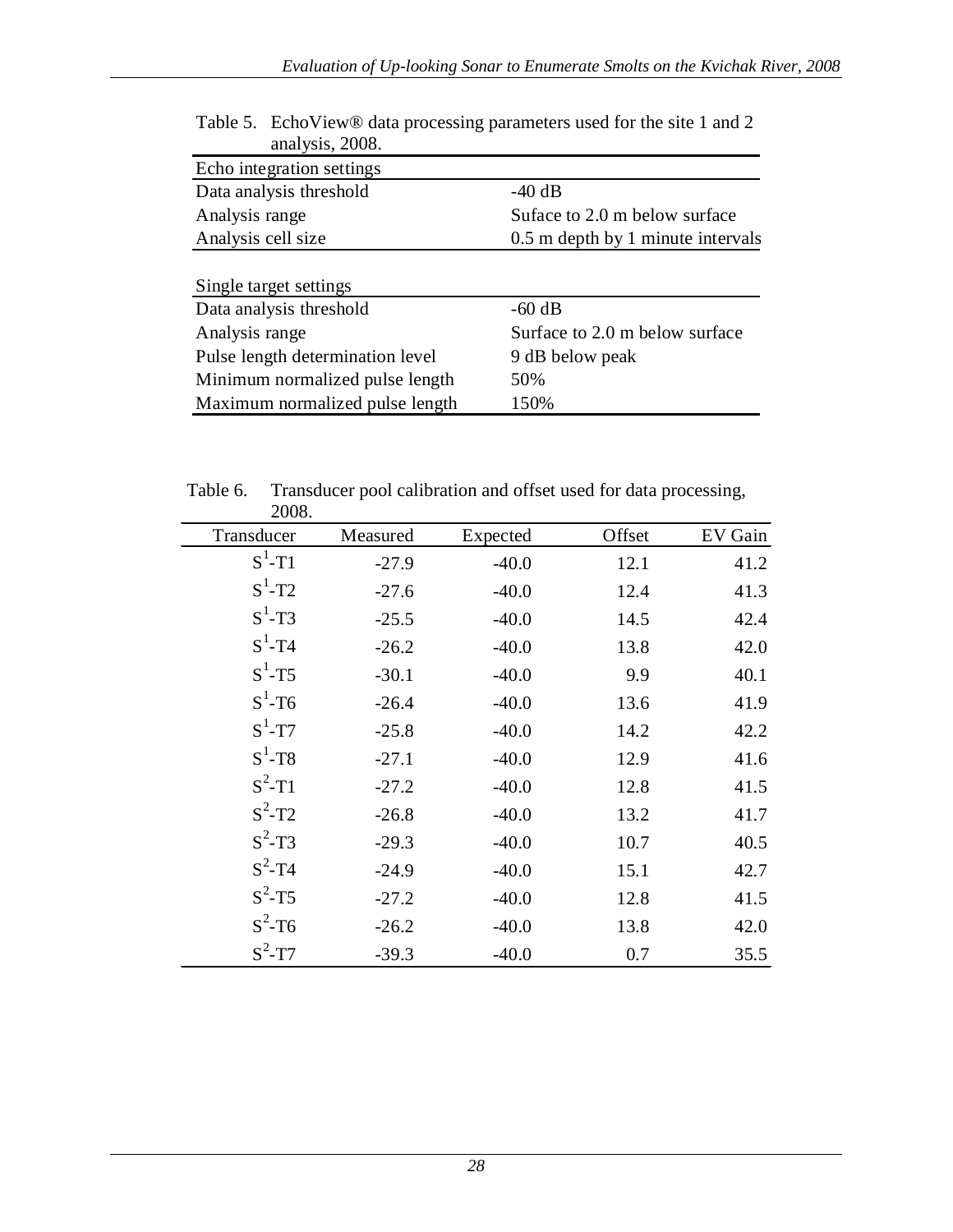### <span id="page-37-0"></span>**FIGURES**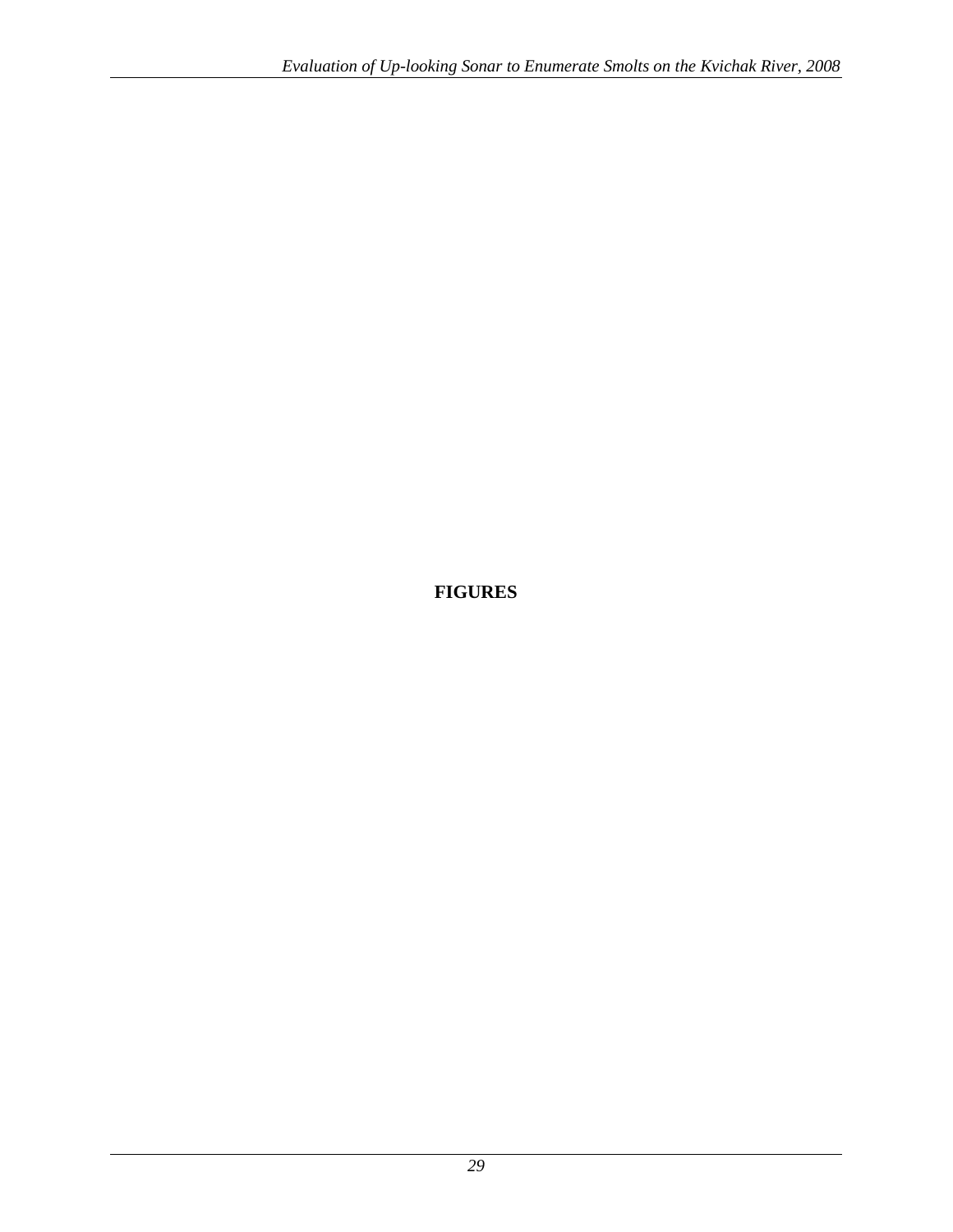

#### **Revised total smolt (millions)**

Figure 1. Relationship between total smolts estimated by Bendix sonar and two statistical models (adult escapement and lake temperature, and Egegik smolt-to-adult survival rates). The two regression lines are fits to the 1995-2001 Bendix estimates to the two model results for those years. Open circles represent abundance estimates from 1957-1994 developed from the Bendix sonar and fyke net catches (y-axis) compared to the modeled abundance (using the Egegik model). Figure taken directly from (and the methods described in) the Appendix of Ruggerone and Link (2006).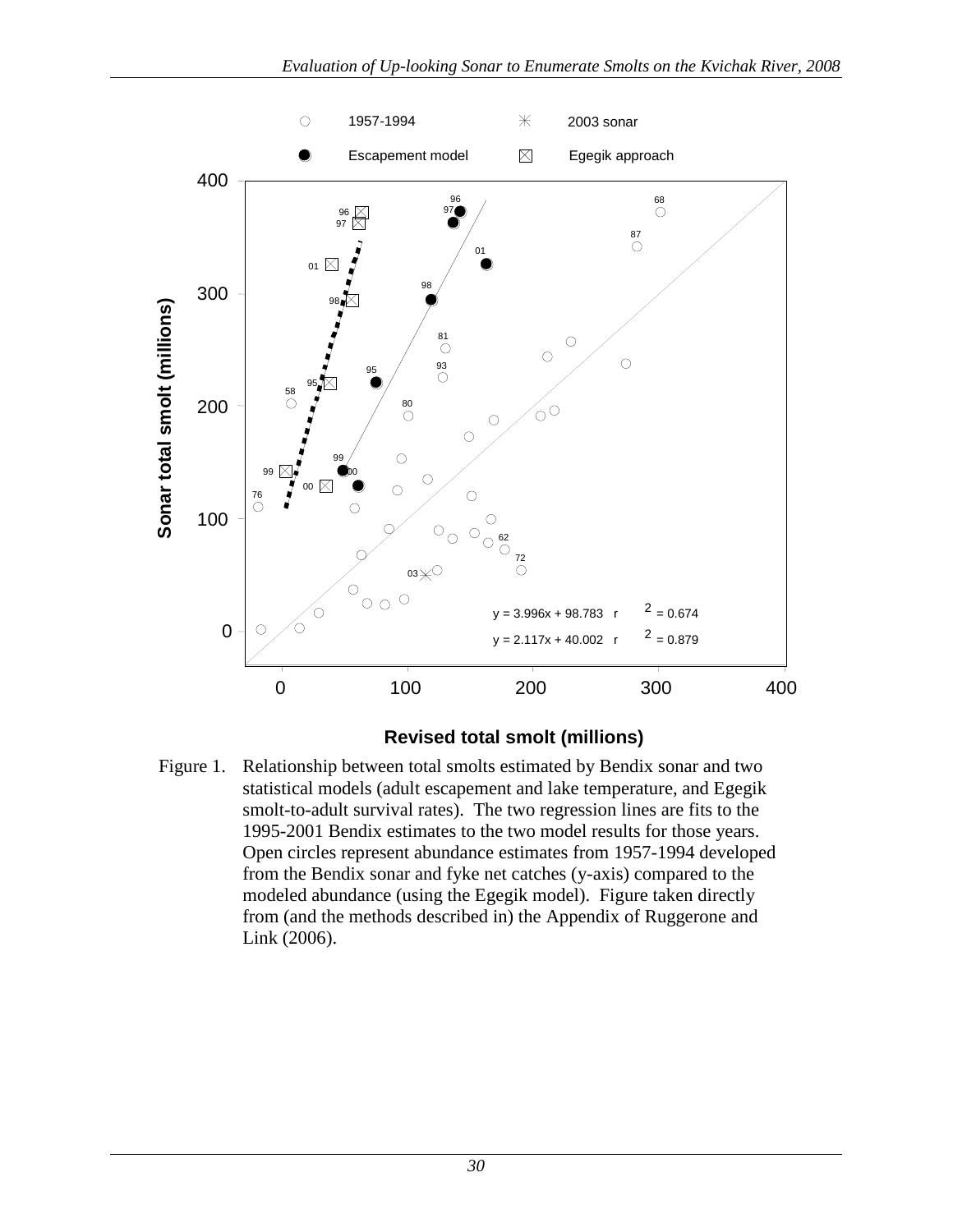

<span id="page-39-0"></span>Figure 2. Map of the Iliamna watershed in Southwestern Alaska showing the location where sonar systems operated near the village of Iguigig, 2008.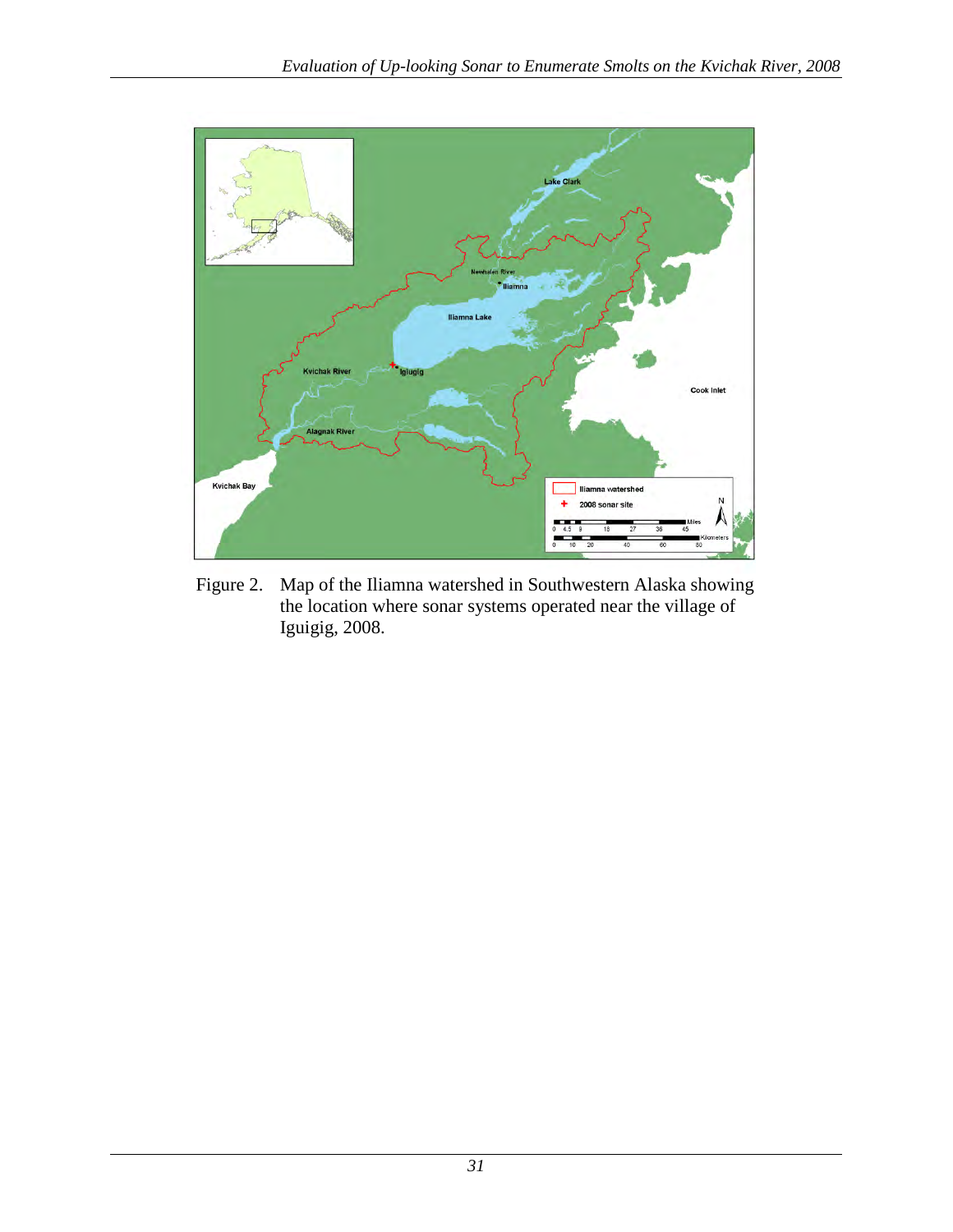

<span id="page-40-0"></span>Figure 3. Map of study site on the Kvichak River showing locations of sonar sites 1 and 2, plus the fyke net location used for smolt sampling, 2008.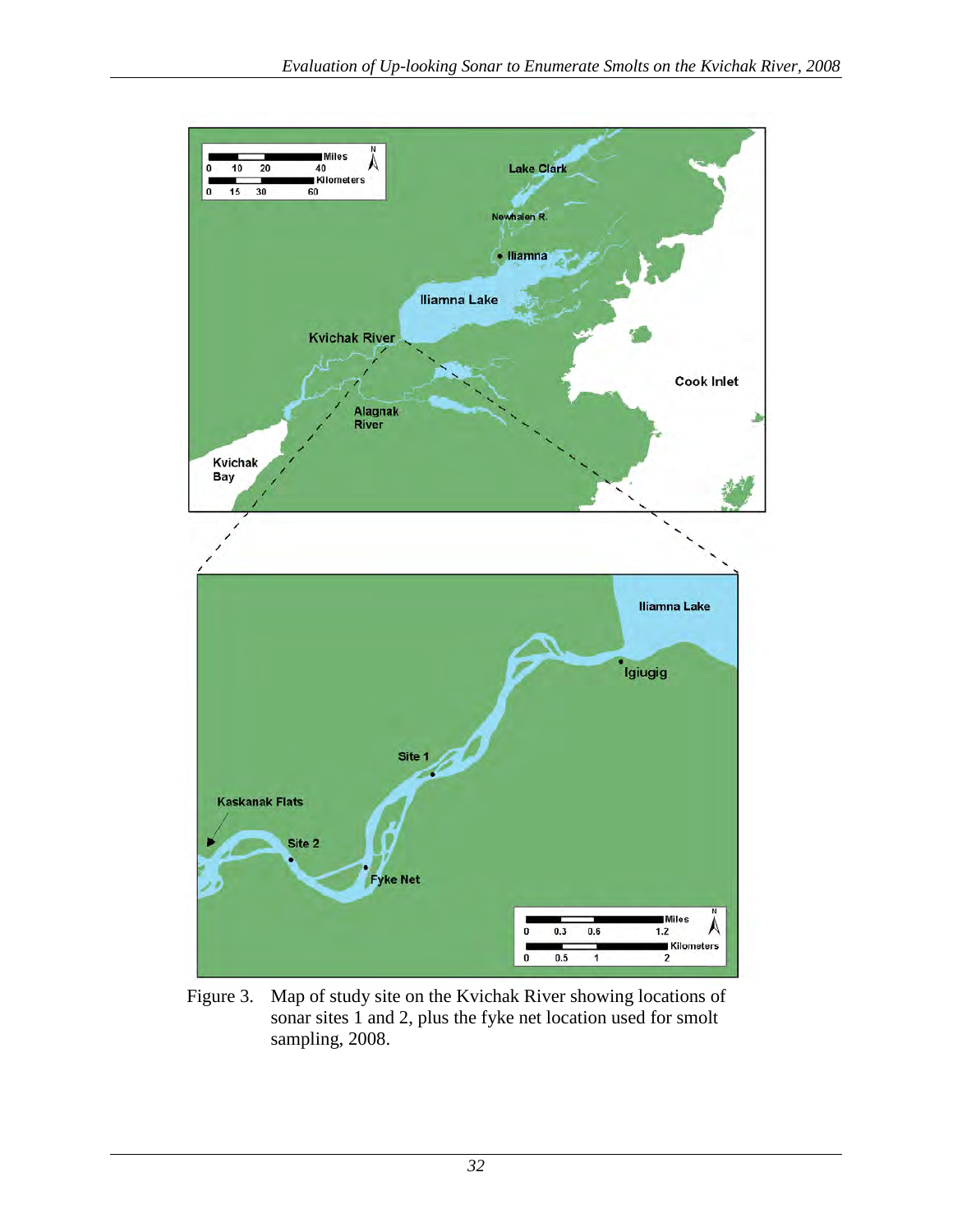

<span id="page-41-0"></span>Figure 4. Conceptual drawing of smolt sonar designed for rivers in the Bristol Bay region, 2008.



<span id="page-41-1"></span>Figure 5. Site 1 bottom profile (based on transducer depth) plus cross river distribution of smolt detected, 2008.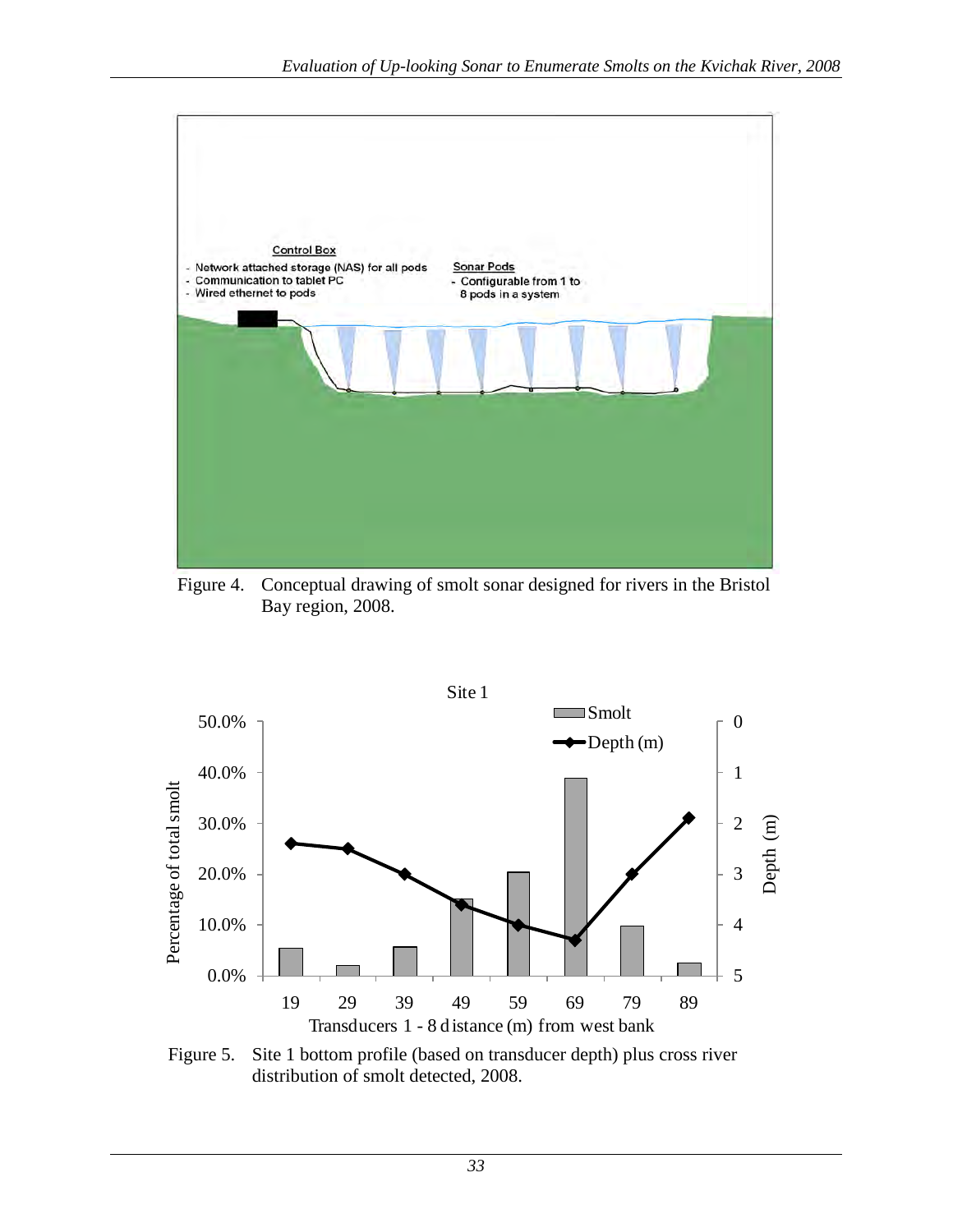

<span id="page-42-0"></span>Figure 6. Site 2 bottom profile (based on transducer depth) plus cross river distribution of smolt detected, 2008.



<span id="page-42-1"></span>Figure 7. Hourly smolt estimates at Site 1 showing periods of missing data via linear interpolation, 2008.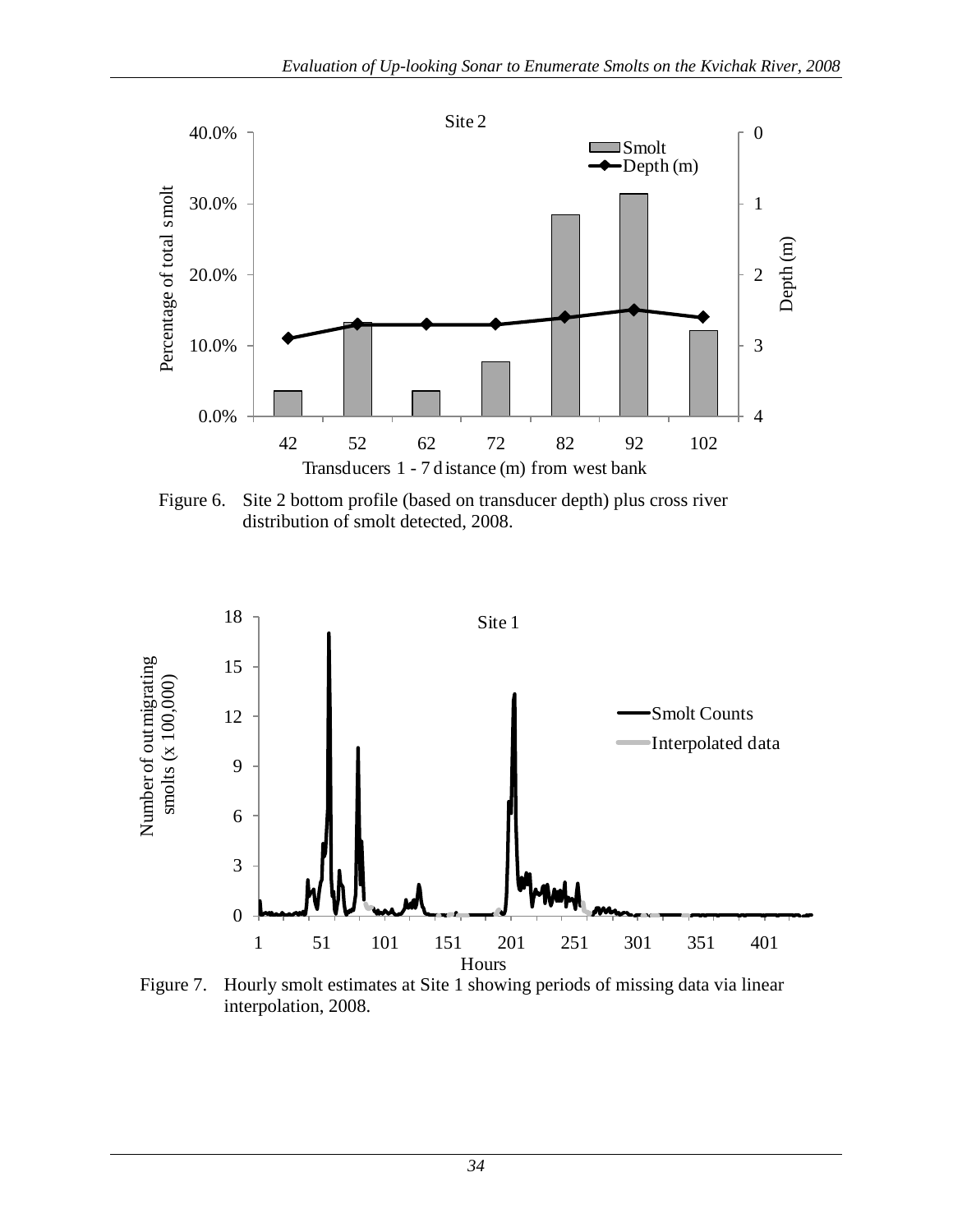

<span id="page-43-0"></span>Figure 8. Hourly smolt estimates at Site 2 showing periods of missing data via linear interpolation, 2008.



<span id="page-43-1"></span>Figure 9. Estimated daily smolt abundance at sonar sites 1 and 2 on the Kvichak River, 2008.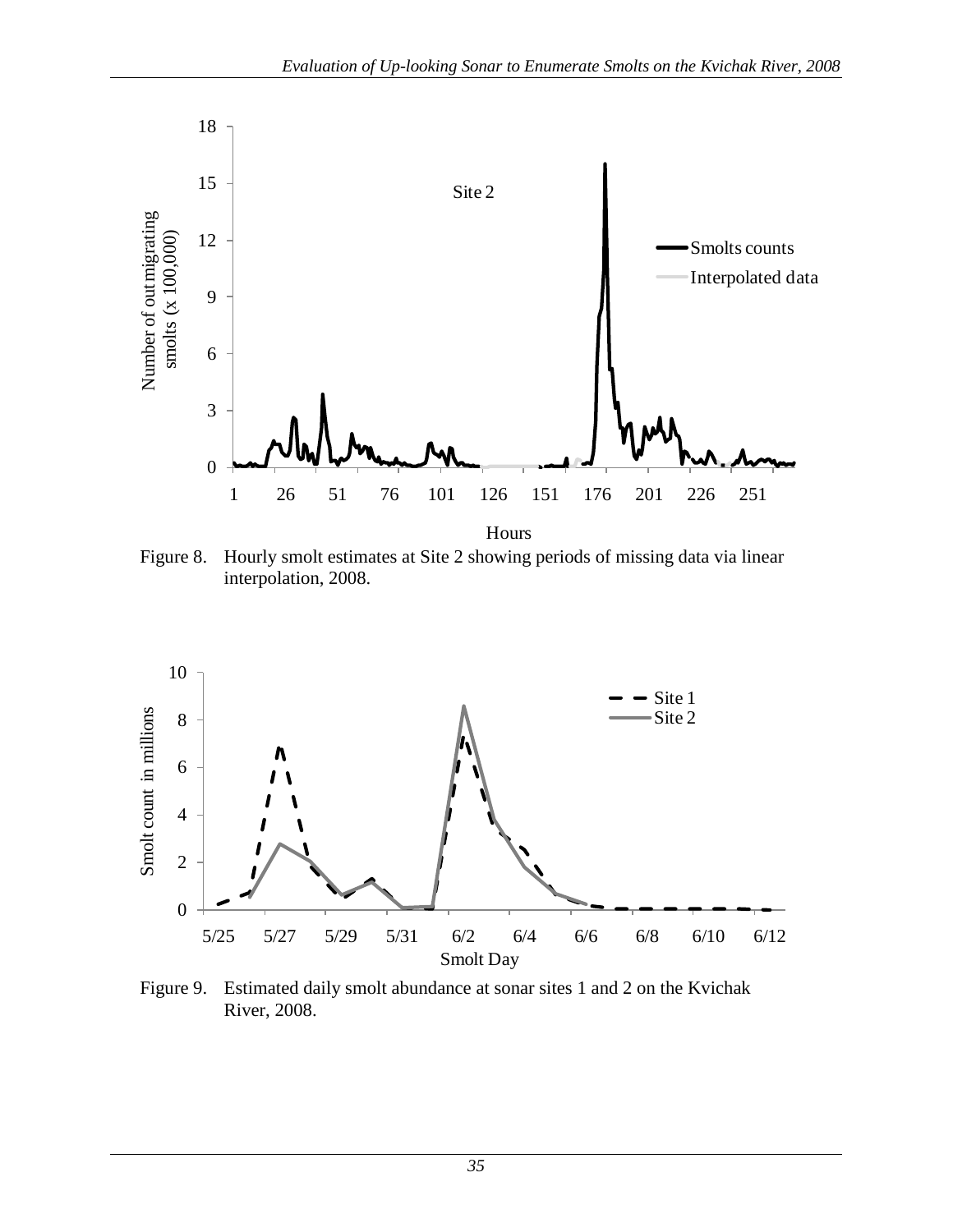

<span id="page-44-0"></span>Figure 10. TS distribution of single targets from each transducer (dashed line is transducer 6 at site 1) for the first week of sampling, 2008.



<span id="page-44-1"></span>Figure 11. EMS deconvolution estimates of sigma by transducer, 2008.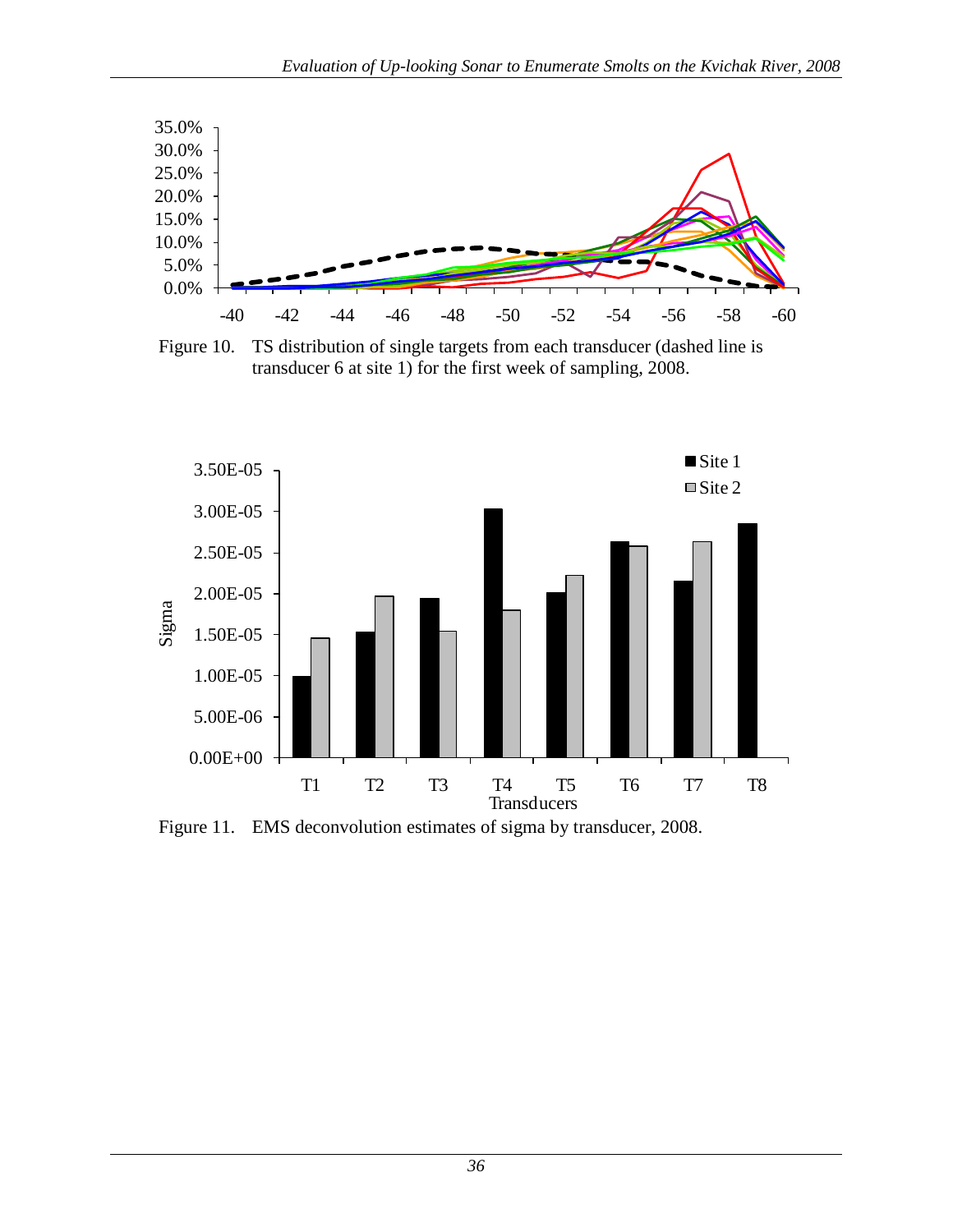

<span id="page-45-0"></span>Figure 12. EMS deconvolution estimates of TS by transducer, 2008.



<span id="page-45-1"></span>Figure 13. Estimated daily and annual abundance of smolt at Site 1 on the Kvichak River, 2008.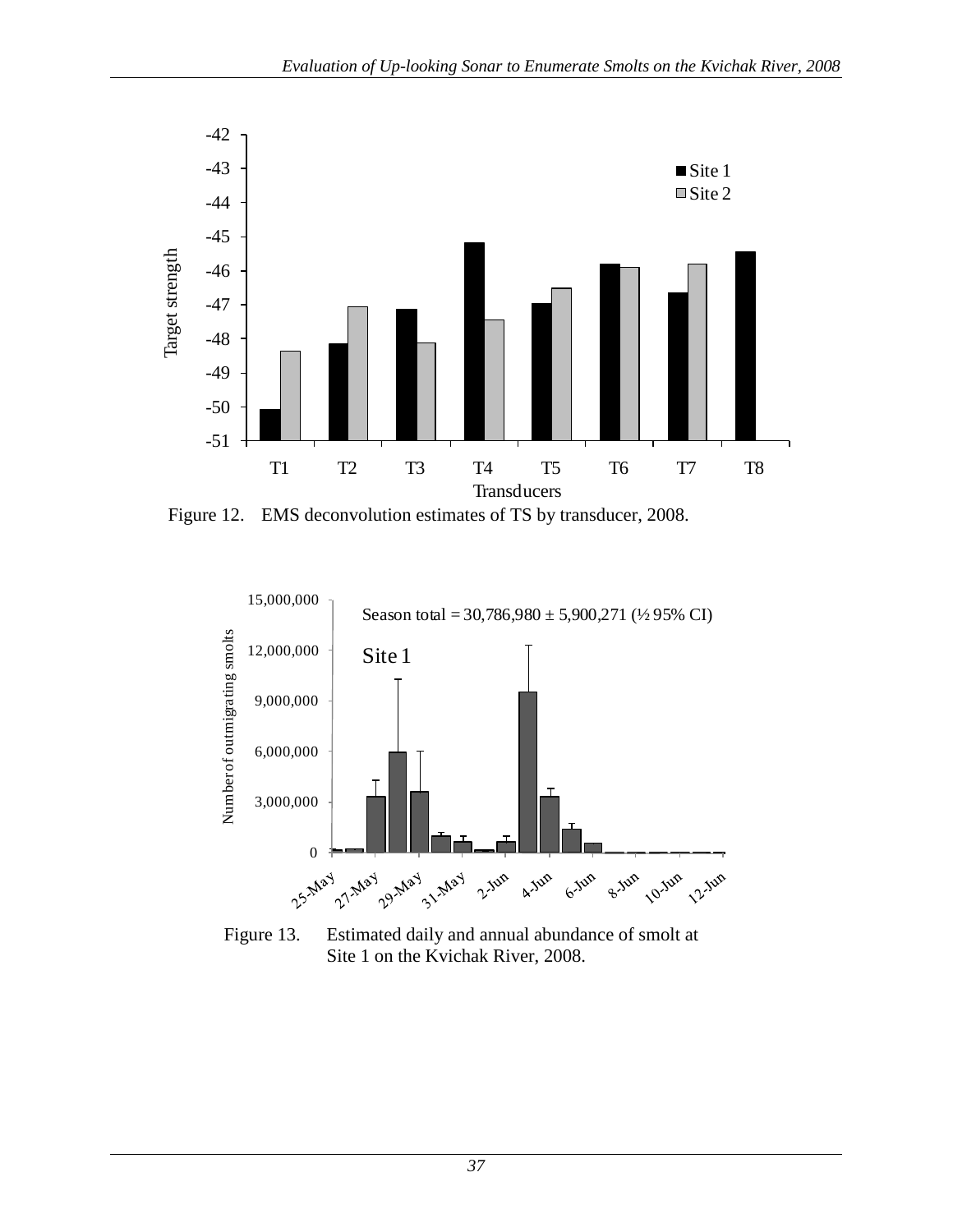

<span id="page-46-0"></span>Figure 14. Estimated daily and annual abundance of smolt at Site 2 on the Kvichak River, 2008.



<span id="page-46-1"></span>Figure 15. Percentage of total smolt detected by hour at sonar sites 1 and 2 on the Kvichak River, 2008.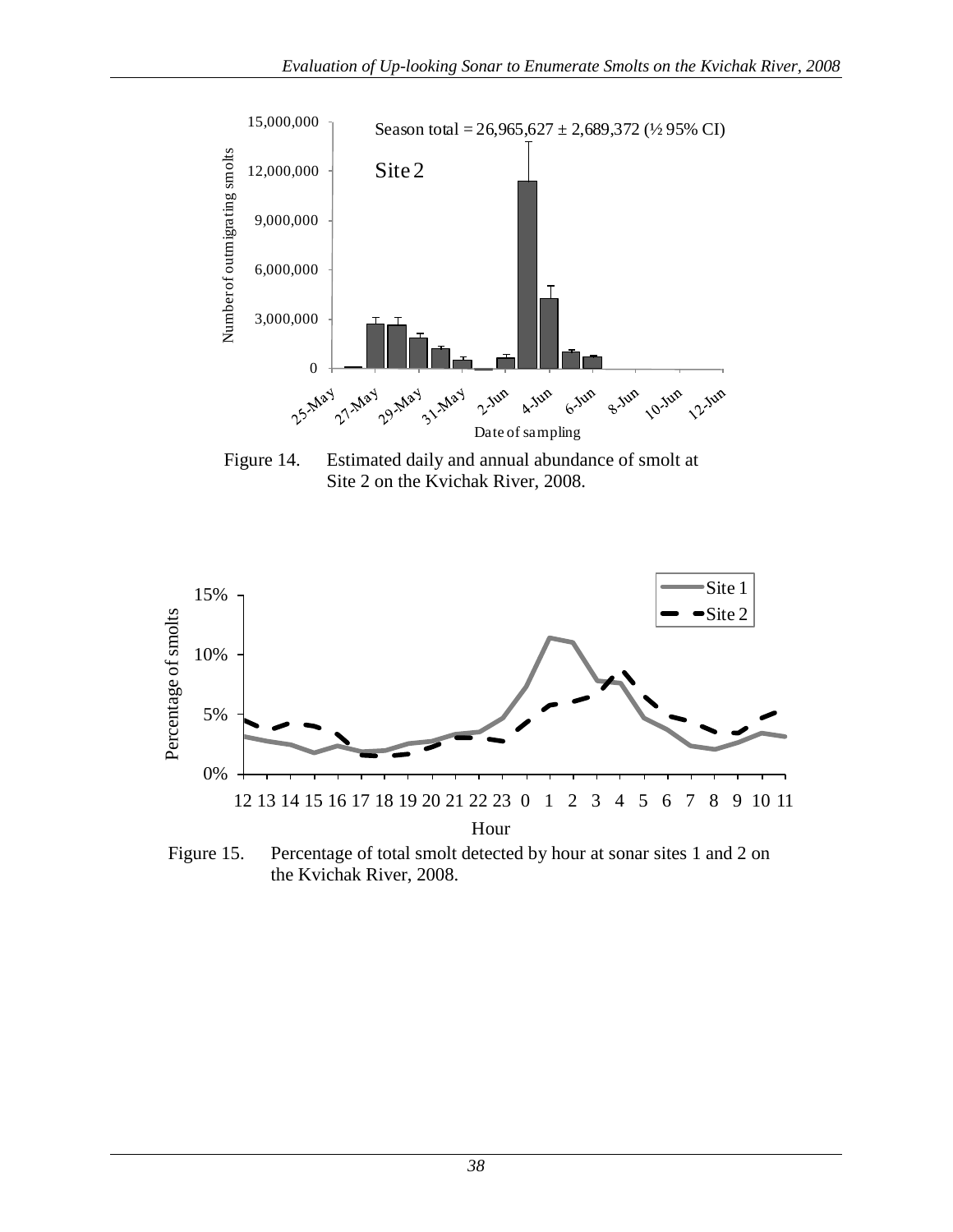

<span id="page-47-0"></span>Figure 16. Site 1 vertical smolt distribution by 0.5 m strata for daylight and dark hours on the Kvichak River, 2008.



<span id="page-47-1"></span>Figure 17. Site 2 vertical smolt distribution by 0.5 m strata for daylight and dark hours on the Kvichak River, 2008.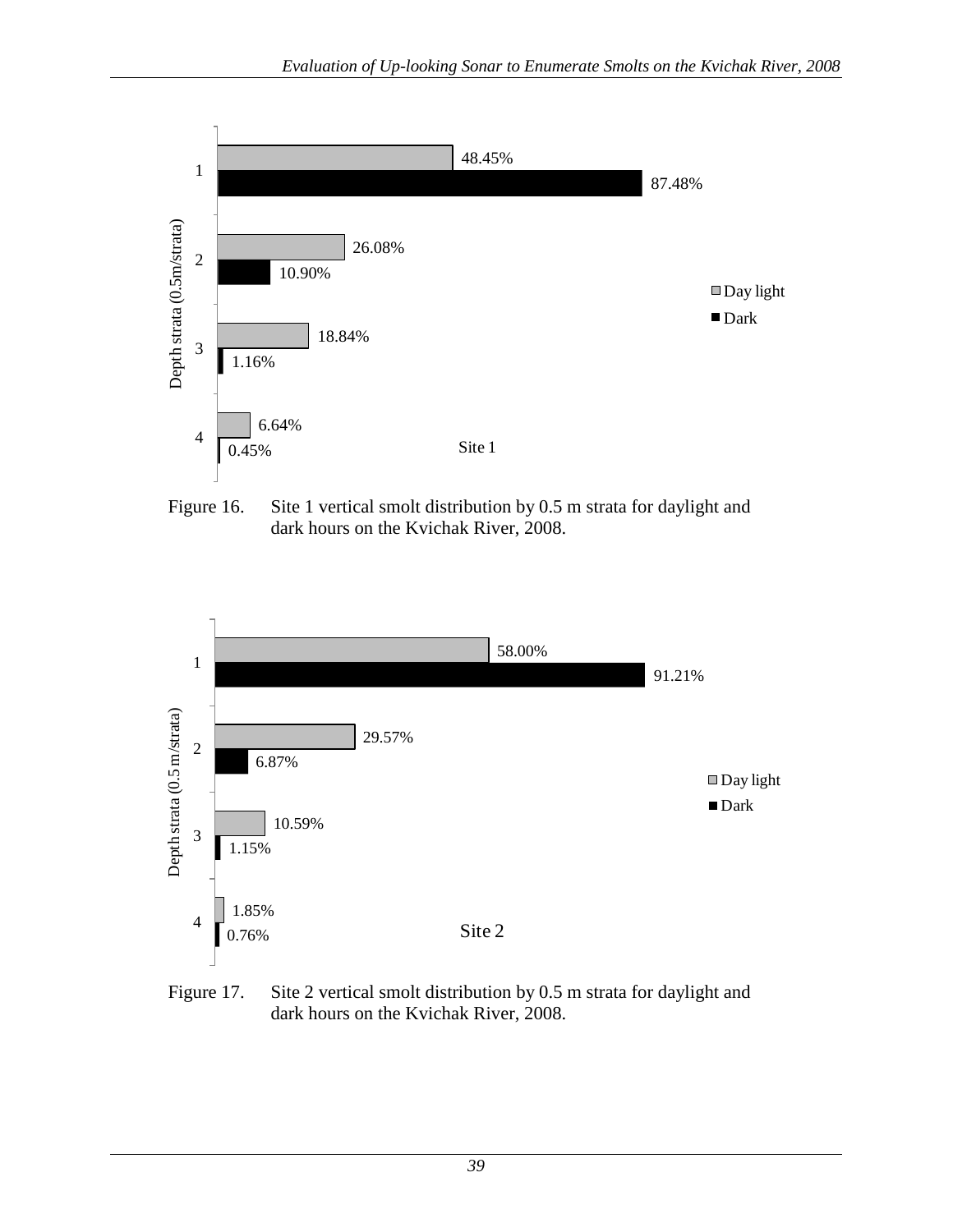

<span id="page-48-0"></span>Figure 18. Smolt passage/minute at each transducer for Site 1 during daylight and dark hours on the Kvichak River, 2008.



<span id="page-48-1"></span>Figure 19. Smolt passage/minute at each transducer for Site 2 during daylight and dark hours on the Kvichak River, 2008.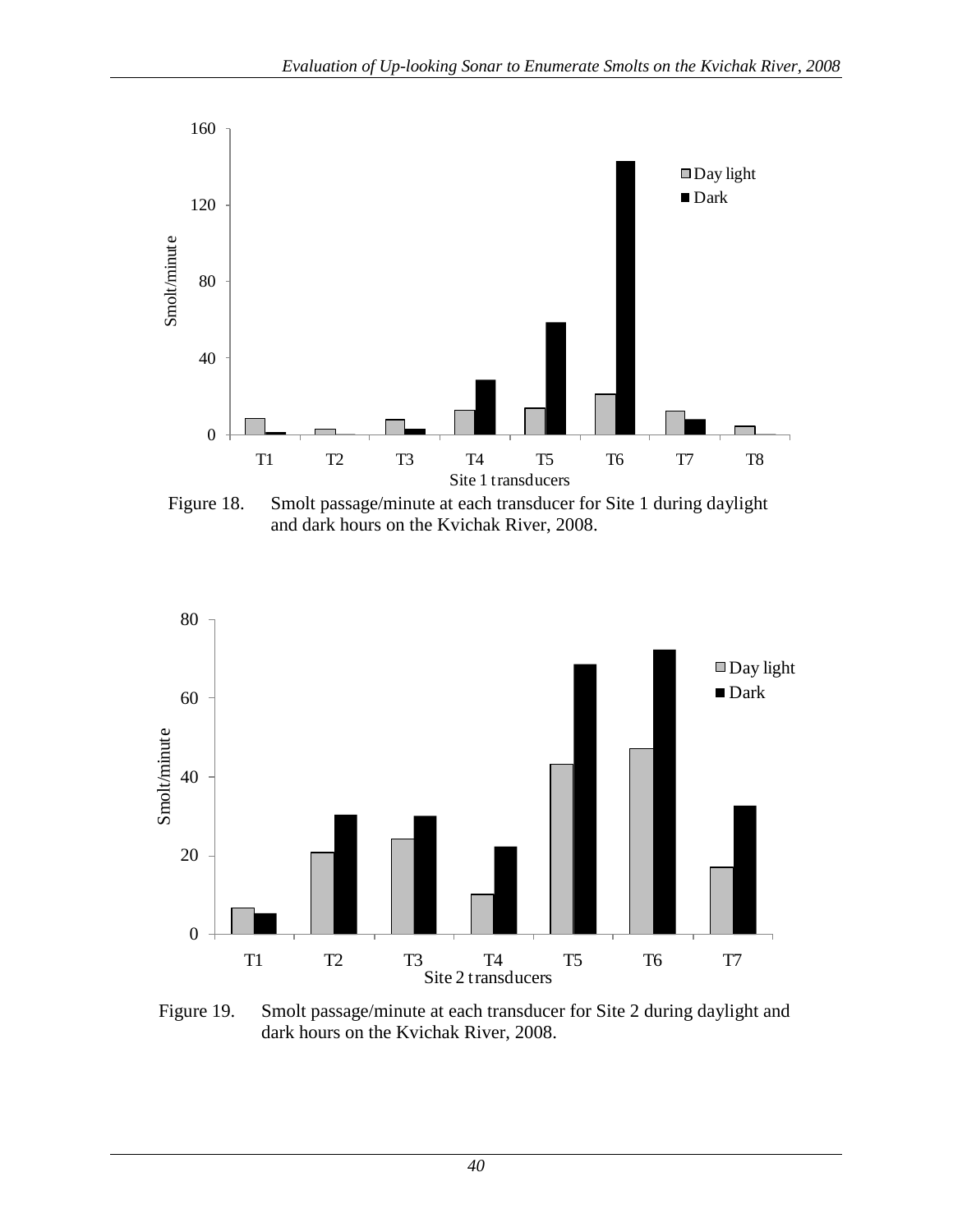

<span id="page-49-0"></span>Figure 20. Echogram of noise generated by boat passage on 10 June, 2008 at Site 1, note the boat wake that precedes the noise created by entrained air from the propeller. (EchoView® 4.5 software displays echogram of smolt data as "upside down" due to up-looking transducers.)

<span id="page-49-1"></span>

Figure 21. Echogram of smolt detected 2 May, 2008 at Site 1. Dashed green lines signify 0.5 m depth strata and show majority of smolts are in the upper 1.0 m. (EchoView® 4.5 software displays echogram of smolt data as "upside down" due to up-looking transducers.)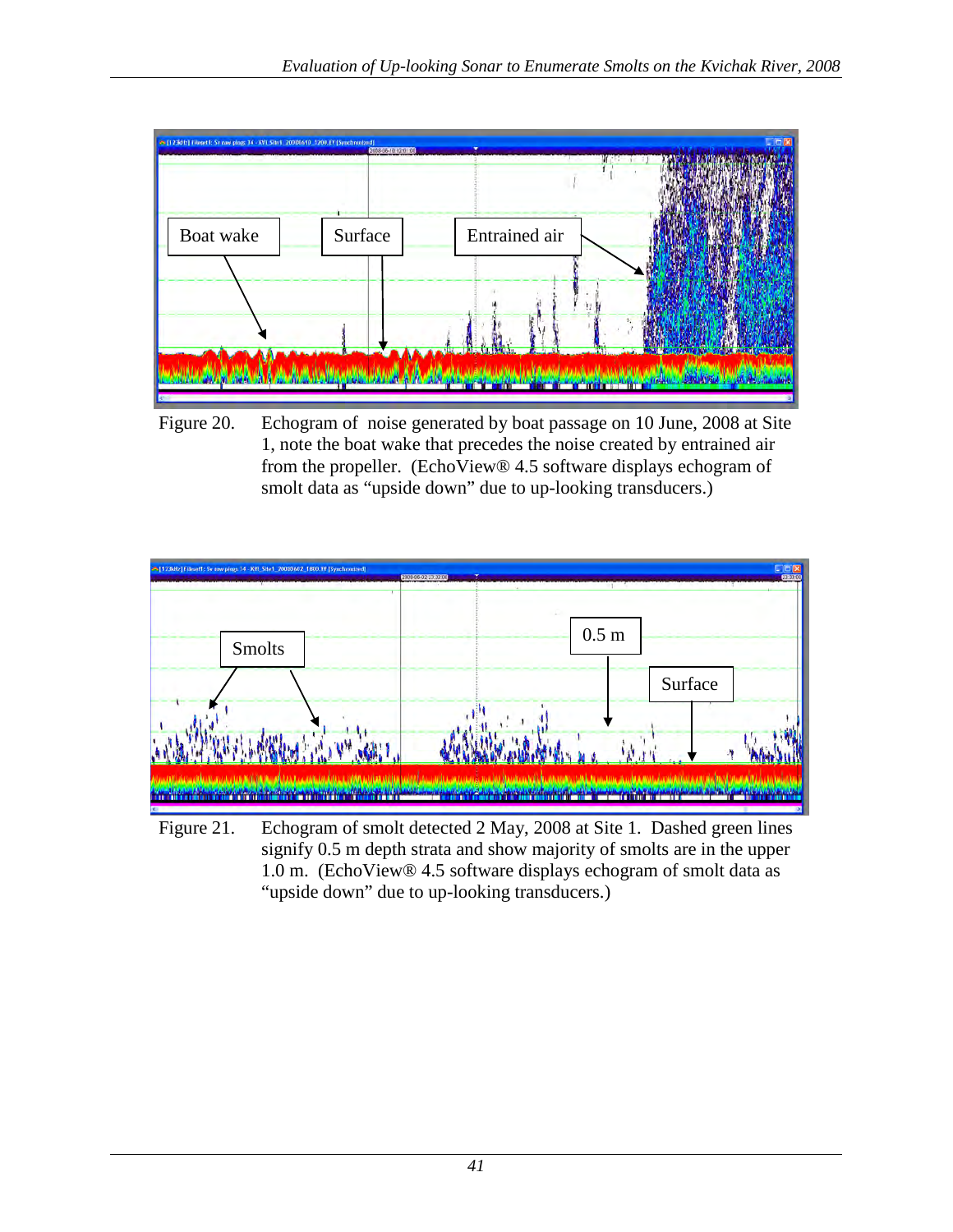<span id="page-50-0"></span>

Figure 22. Echogram of a wind event (~40 mph) detected on 31 May, 2008 at Site 1. (EchoView® 4.5 software displays echogram of smolt data as "upside down" due to up-looking transducers.)



<span id="page-50-1"></span>Figure 23. Echogram of cross-talk (shown in highlighted purple region) between transducer six and seven, 2008. (EchoView® 4.5 software displays echogram of smolt data as "upside down" due to up-looking transducers.)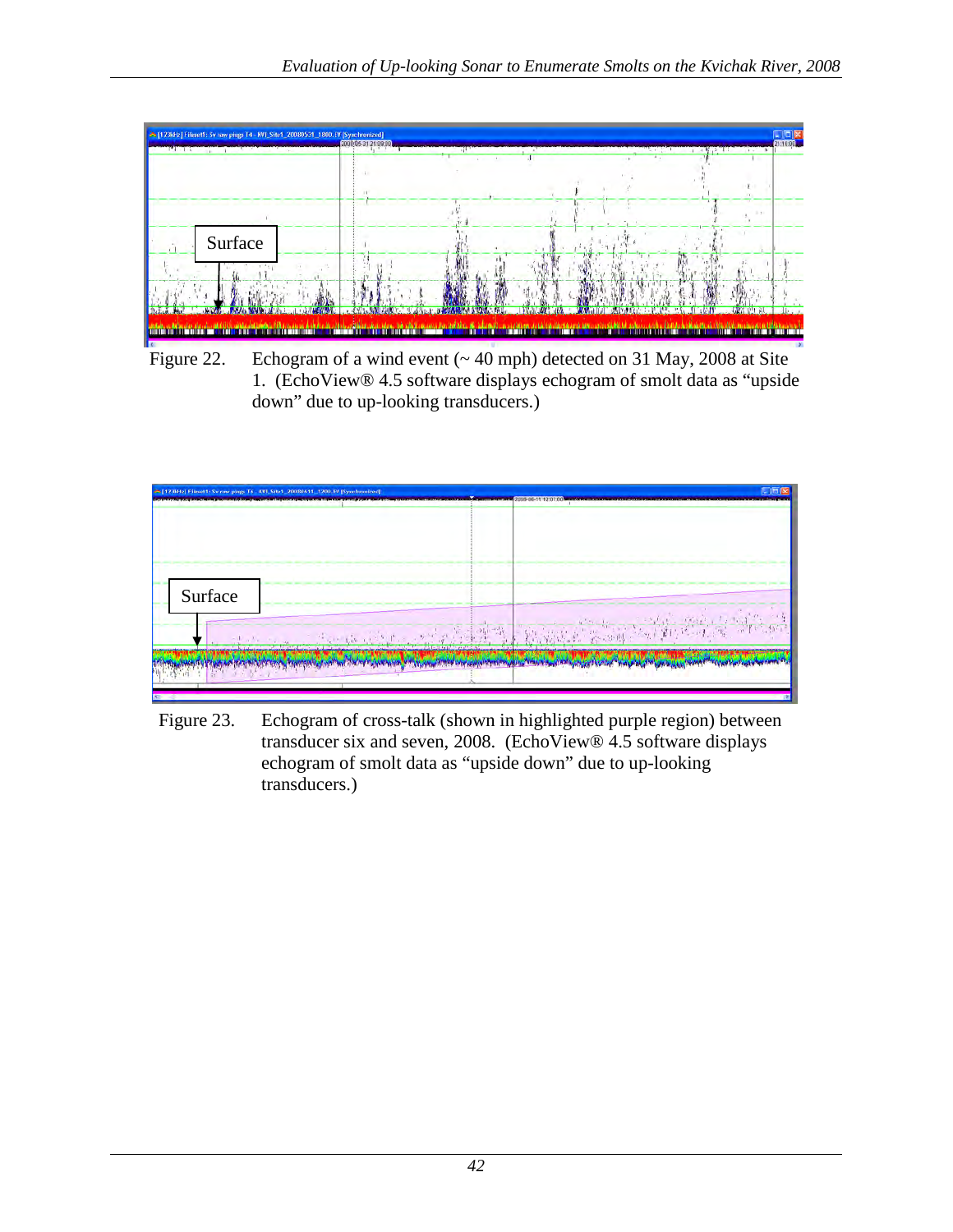### <span id="page-51-0"></span>**PHOTO PLATES**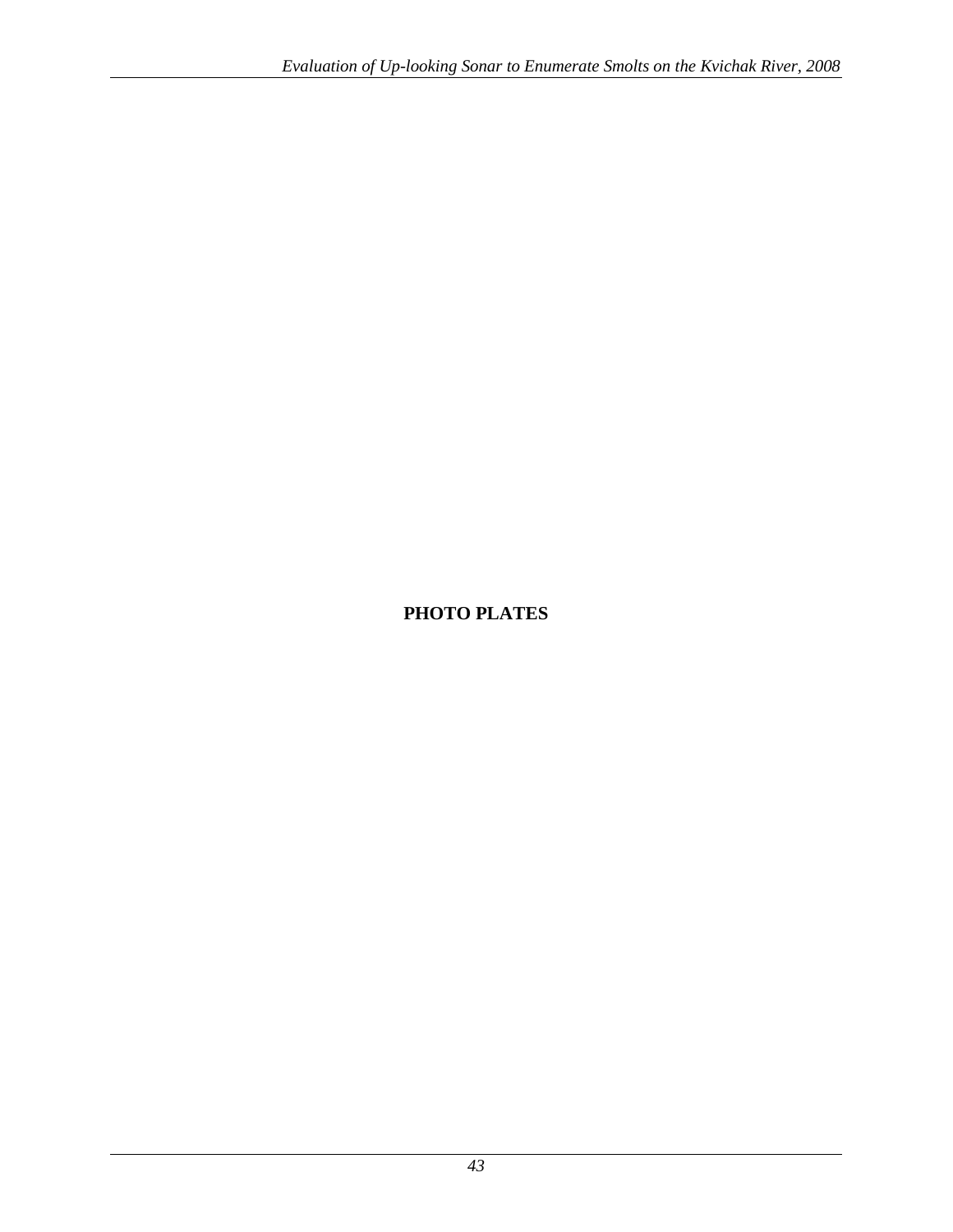

Photo 1. Up looking transducer mounted on sled with attached power and tow cables used in the Kvichak River, 2008.

<span id="page-52-1"></span><span id="page-52-0"></span>

Photo 2. Sonar array of 8 pods staged at Site 1 on the river's west bank with the WeatherPORT tent in the background, 2008.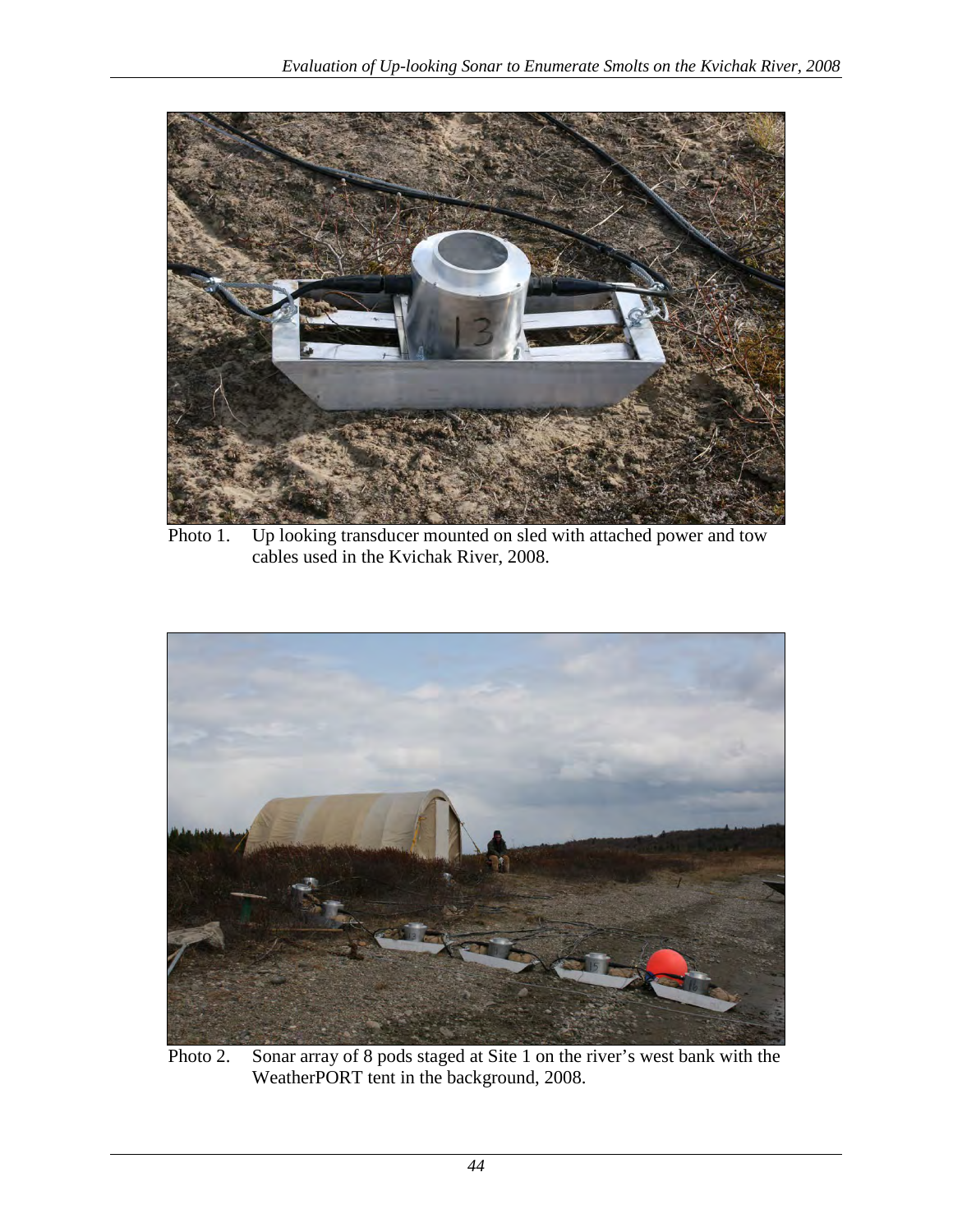

<span id="page-53-0"></span>Photo 3. Control box, NAS and power source for the site 1 sonar system housed in Weather Port tent, 2008.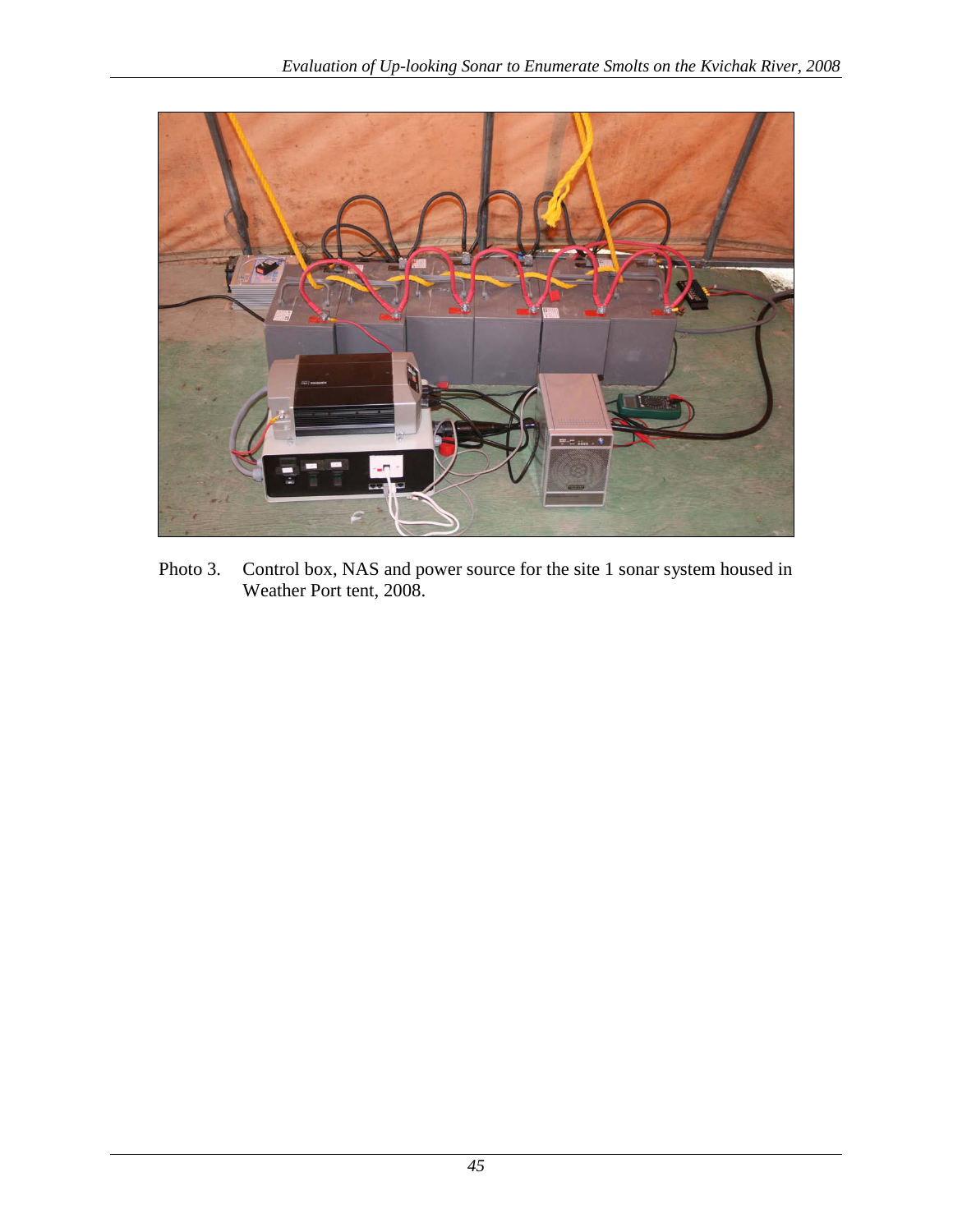# <span id="page-54-0"></span>**APPENDIX A**